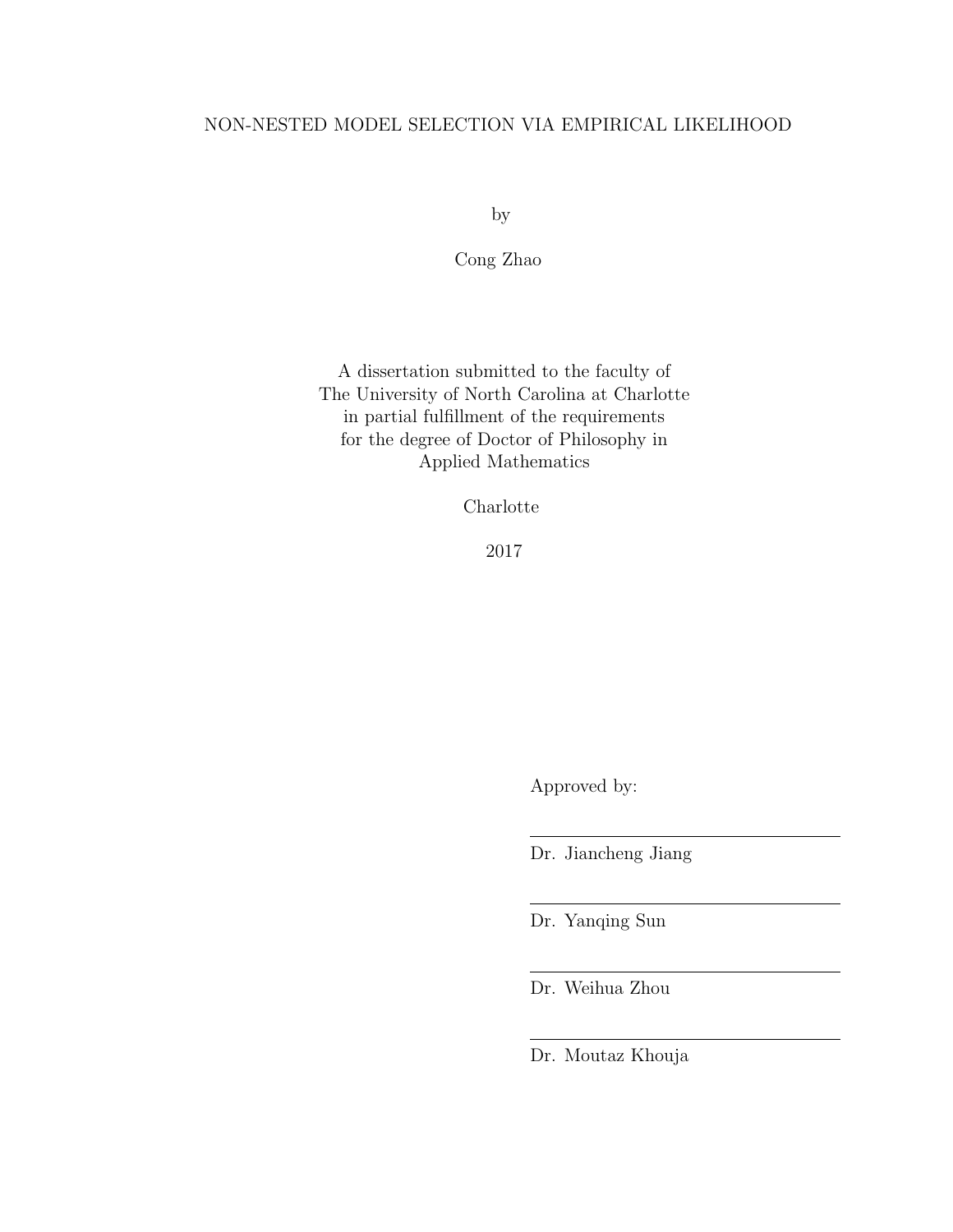c 2017 Cong Zhao ALL RIGHTS RESERVED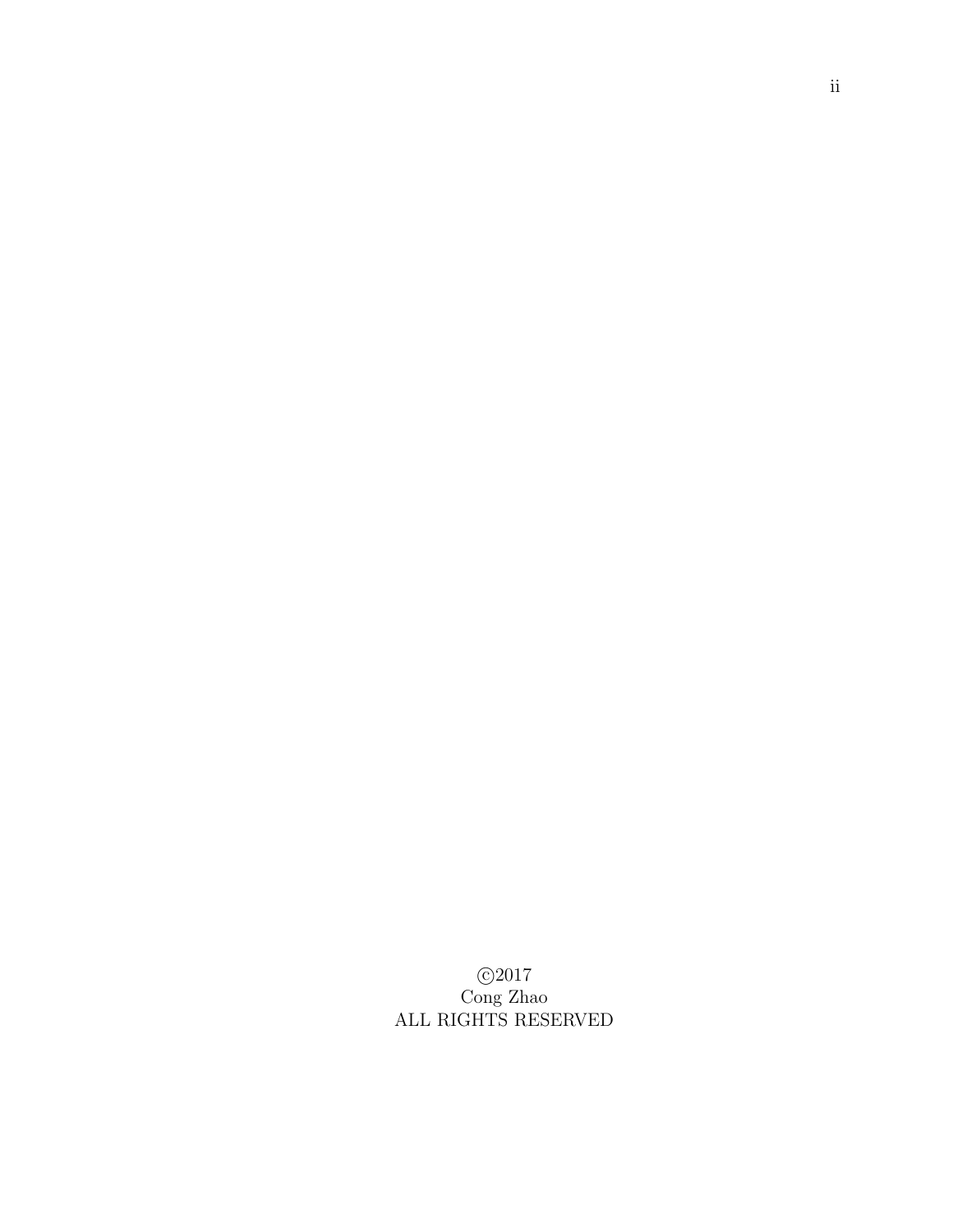#### ABSTRACT

## CONG ZHAO. Non-nested model selection via empirical likelihood. (Under the direction of DR. JIANCHENG JIANG)

In this dissertation we propose an Empirical Likelihood Ratio (ELR) test to conduct non-nested model selection. It allows for heteroscedasticity and it works for any two supervised statistical learning methods under mild conditions. We establish asymptotic properties for the ELR test-statistics in selection between two linear models, a time-varing coefficient model and a non-parametric model, and two general statistical learning methods. Simulations demonstrate good finite sample performance of our hypothesis testing. A real example illustrates the use of our methodology.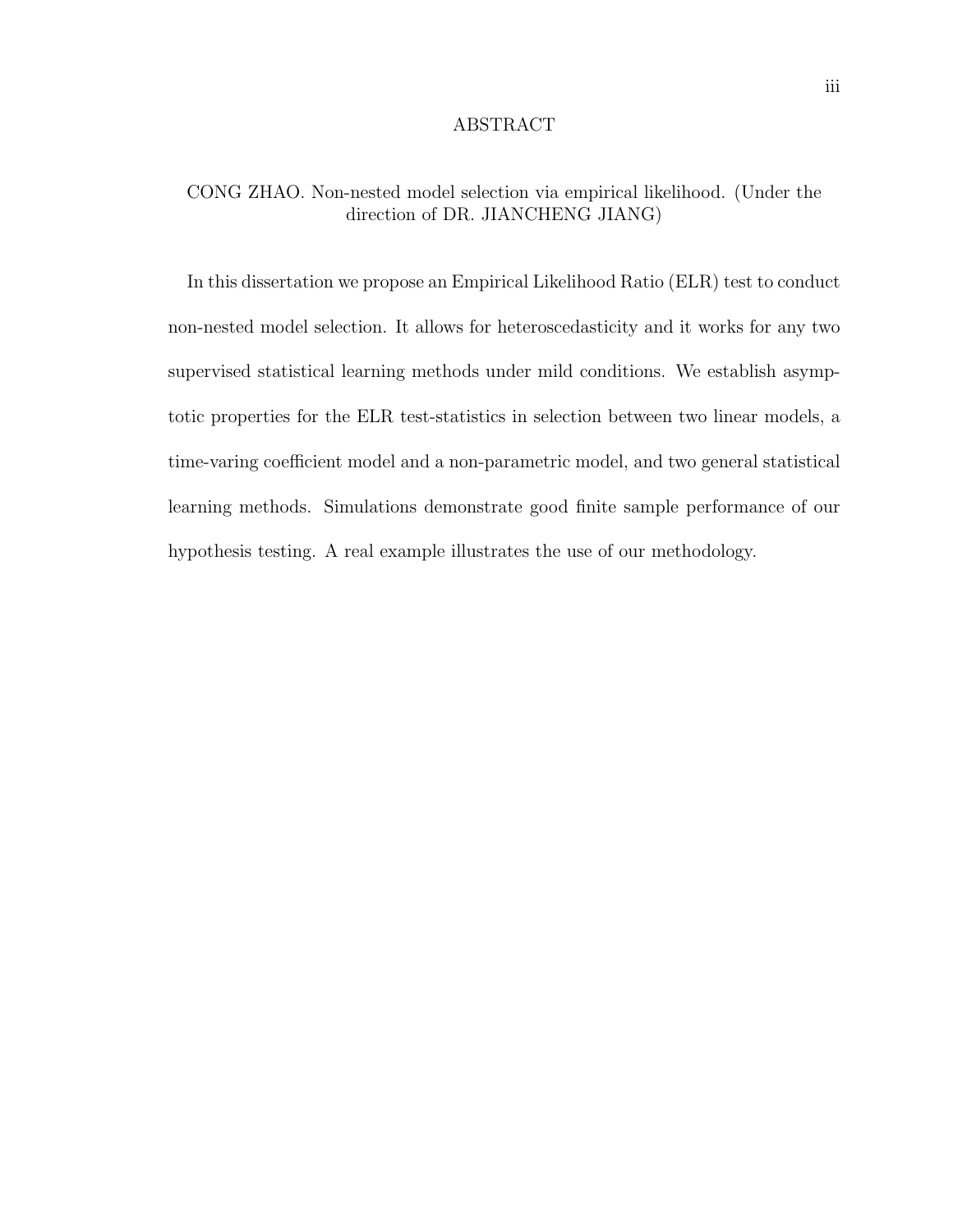#### ACKNOWLEDGMENTS

Upon the completion of this thesis I would sincerely gratefully express my thanks to many people. I would like to give my deepest gratitude to my dissertation advisor, Dr. Jiancheng Jiang for his guidance, insights and encouragement throughout my dissertation research process. His attitude to work and to life deeply engraved in my heart and memory.

I would like to thank my committee members, Dr. Yanqing Sun and Dr. Weihua Zhou for their friendly guidance and suggestions. I would like to thank Dr. Moutaz Khouja for agreeing to serve on my doctoral dissertation committee as an outside department committee member.

I would also like to thank Graduate School and Mathematics Department for providing me financial support. I also need to offer special appreciation to Professor Joel Avrin and Shaozhong Deng, who served as graduate coordinator during my time in this program.

I'd like to express my sincere gratitude to my parents, Kai Zhao and Zonghua Wang, for their love, patience, generosity and sacrifice.

Finally, I would dedicate my dissertation to my wife Yue Min and my daughter Vivian. You two are my life. Thank you and love you.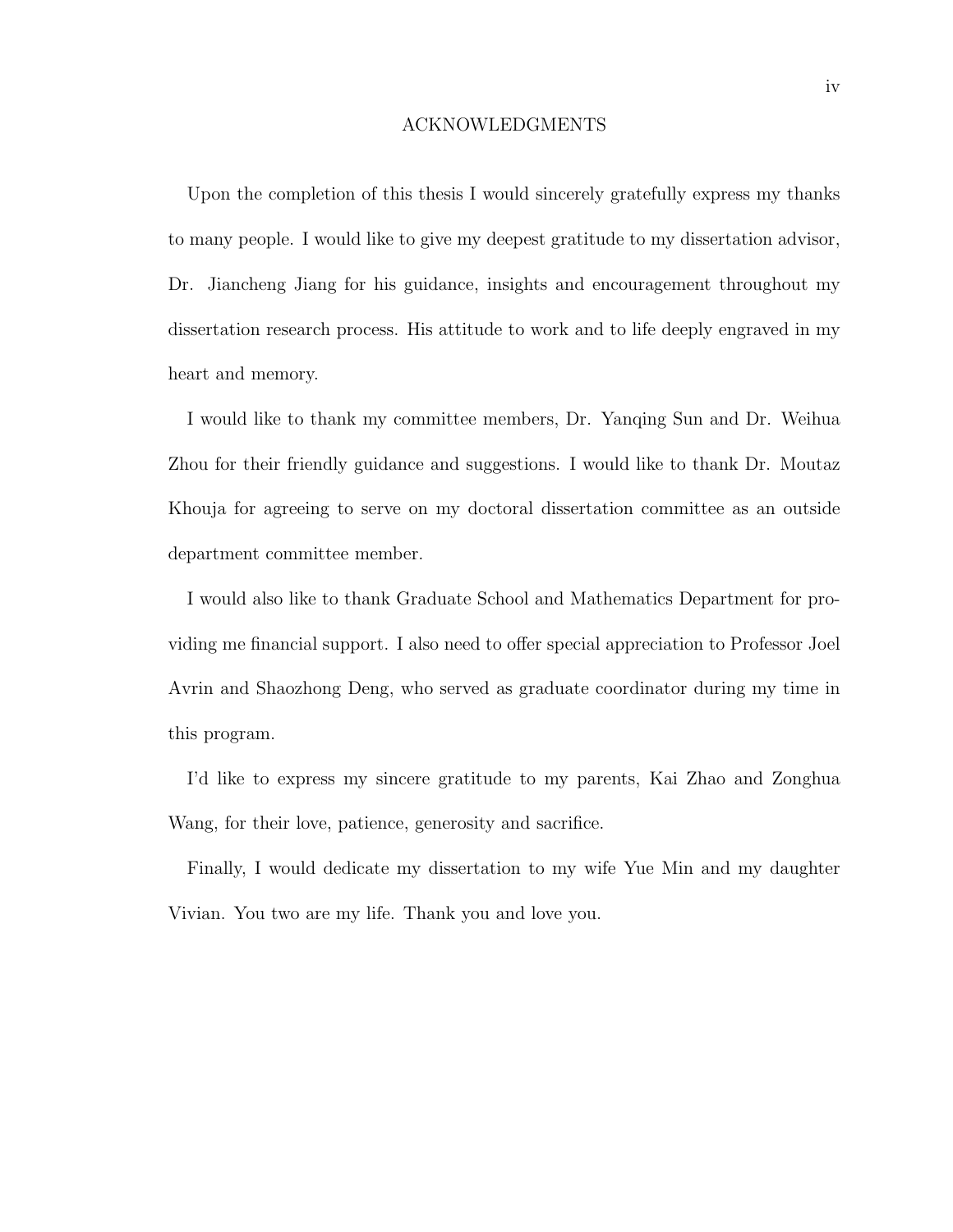# TABLE OF CONTENTS

| <b>LIST OF TABLES</b>                                       | vi           |
|-------------------------------------------------------------|--------------|
| CHAPTER 1: INTRODUCTION                                     | $\mathbf{1}$ |
| CHAPTER 2: SELECTION OF PARAMETRIC MODELS                   | 5            |
| 2.1. Empirical Likelihood Ratio                             | 5            |
| 2.2. Asymptotic theorems                                    | 8            |
| CHAPTER 3: SELECTION OF NONPARAMETRIC MODELS                | 12           |
| 3.1. Empirical Likelihood Ratio                             | 12           |
| 3.2. Asymptotic theorems                                    | 14           |
| CHAPTER 4: EMPIRICAL LIKELIHOOD RATIO TEST                  | 19           |
| 4.1. Basic Framework                                        | 19           |
| 4.2. Asymptotic theorems                                    | 21           |
| <b>CHAPTER 5: SIMULATIONS</b>                               | 24           |
| 5.1. Two Linear Models                                      | 24           |
| 5.2. Time Varying Coefficient Model vs Non-parametric Model | 28           |
| <b>CHAPTER 6: A REAL EXAMPLE</b>                            | 31           |
| <b>CHAPTER 7: DISCUSSION</b>                                | 36           |
| APPENDIX A: SKETCH OF PROOFS                                | 39           |
| APPENDIX B: SKETCH OF PROOFS                                | 48           |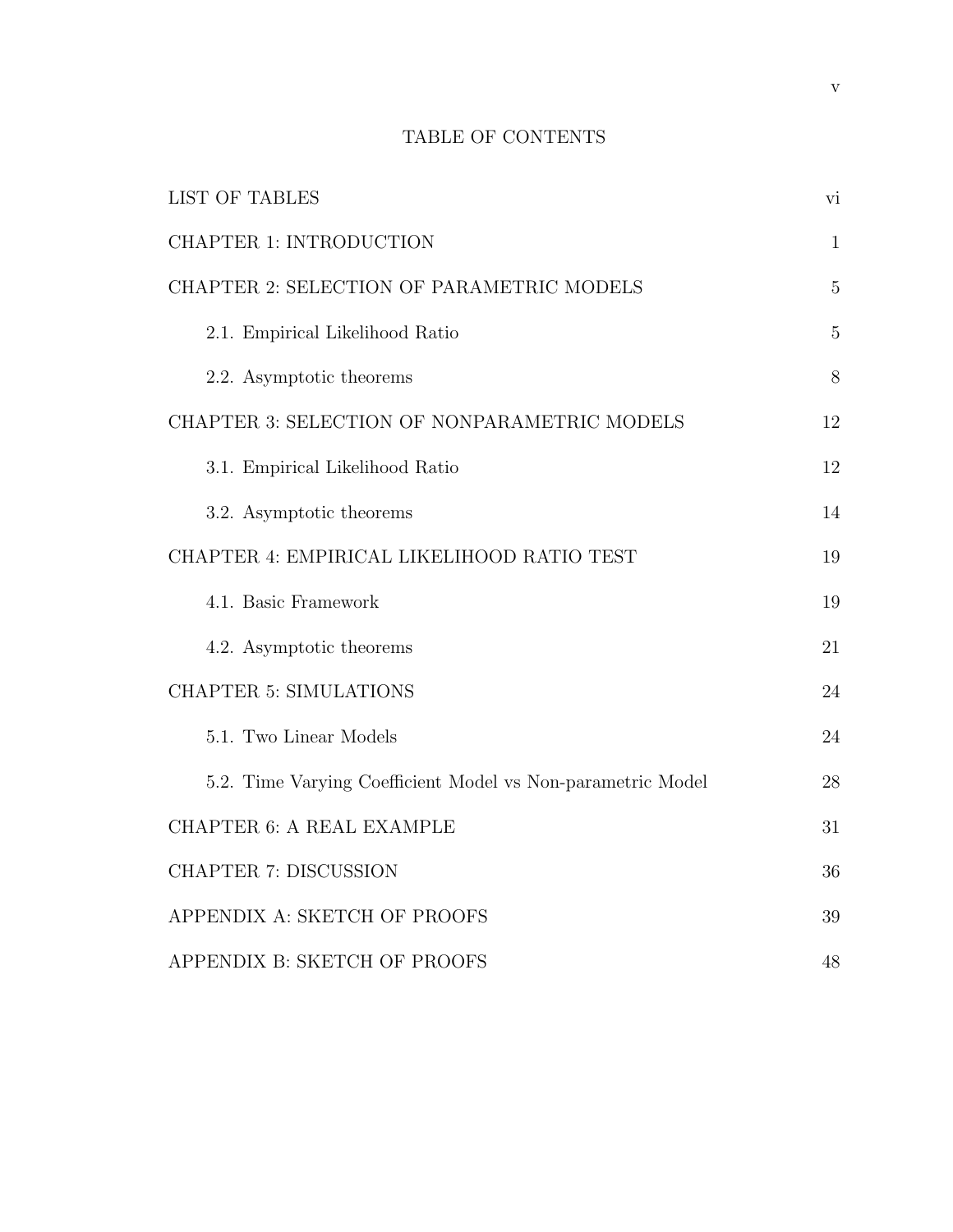# LIST OF TABLES

| TABLE 1: ELR for Two Linear Models                                                                                                                                                        | 25 |
|-------------------------------------------------------------------------------------------------------------------------------------------------------------------------------------------|----|
| TABLE 2: Two Linear Models with Heteroscedasticity                                                                                                                                        | 26 |
| TABLE 3: Dependent Variable is a Mixture of Two Models                                                                                                                                    | 27 |
| TABLE 4: ELR Type I Error and Power                                                                                                                                                       | 28 |
| TABLE 5: Time Varying Coefficient Model vs Non-parametric Model                                                                                                                           | 30 |
| TABLE 6: Logistic Linear Regression Fit to the South African Heart<br>Disease Data                                                                                                        | 32 |
| TABLE 7: Stepwise Logistic Regression Fit to the South African Heart<br>Disease Data (Model $6.1$ )                                                                                       | 33 |
| TABLE 8: Logistic regression Model 6.2 after stepwise deletion of natural<br>splines terms. The column AIC is the AIC when that term is deleted<br>from the full model (labelled "none"). | 33 |
| TABLE 9: ELR Test between Model 6.1 and Model 6.2                                                                                                                                         | 35 |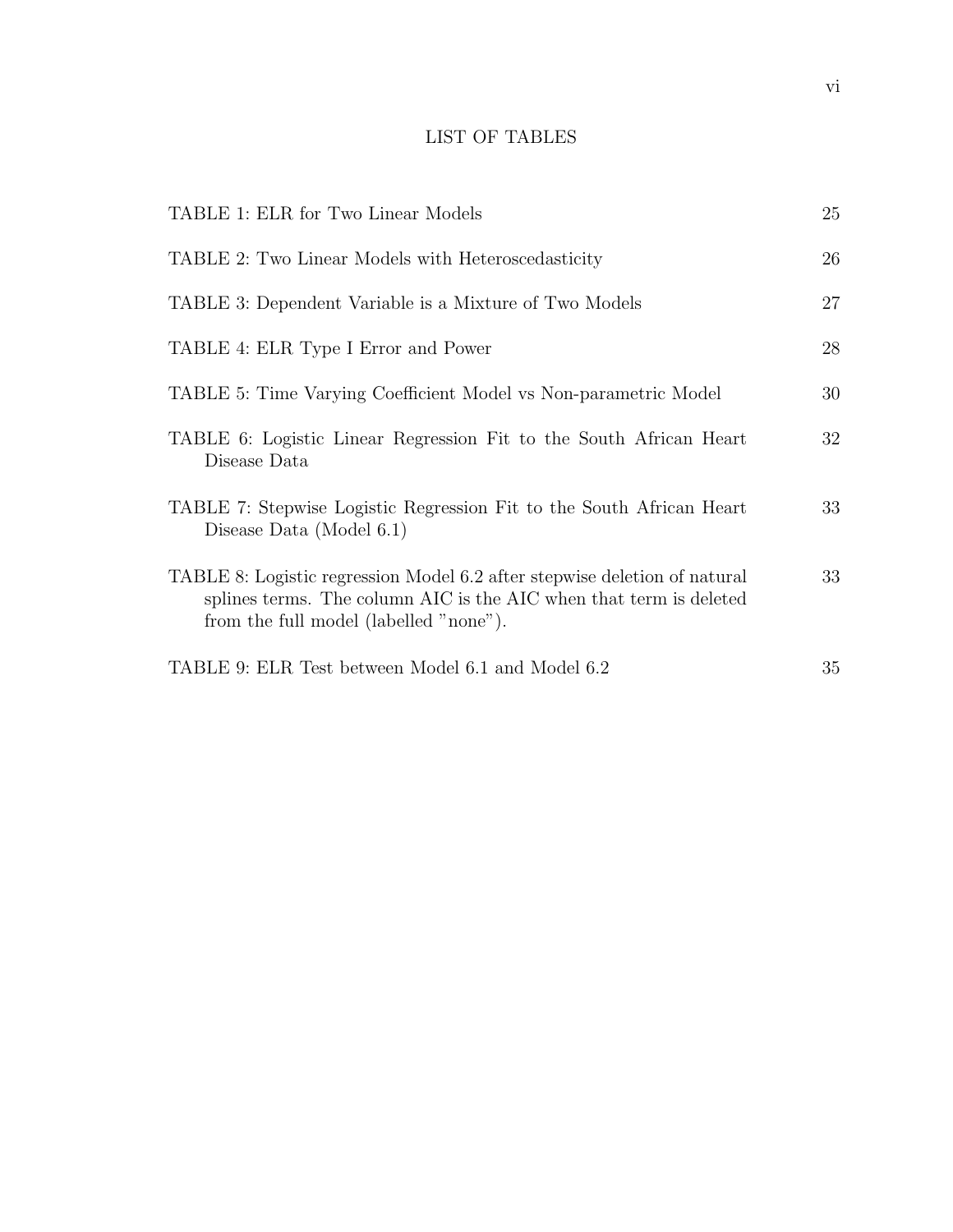## CHAPTER 1: INTRODUCTION

In this paper, we develop an Empirical Likelihood approach to non-nested model selection via hypotheses testing. Many existing popular model selection criterion used Penalized Likelihood or Least Square approach, e.g. AIC, BIC, LASSO, etc. They are widely used in academic and industry area but unfortunately they can not be applied to every model due to some limitations. The first limitation is that if we want to make a model selection between two non-nested models, we can not use the classical approach mentioned above. For instance, a model selection between Cox's model and the additive hazard model, which are two commonly used model in Biostatistics and Econometrics, simply cannot be solved through likelihood or least square approach. Neither do a model selection between non-parametric model and time-varying coefficient model, which are heavily studied to determine the cointegration relationship among financial assets. Another limitation is that the classical Penalized Likelihood or Least Square approach does not use a hypotheses testing to compare the performances of different models, so we may have some circumstances under that we can not make a sufficient decision on which model to select. Say we have 3 candidate models, whose AIC values are 100, 102 and 120. Model 1 is preferred since it has the minimum AIC value. However we are not confident to say Model 1 is definitely better than Model 2 because their AIC values are too close to each other.

Some existing literatures implied hypothesis testing in model selection. Cox(1961,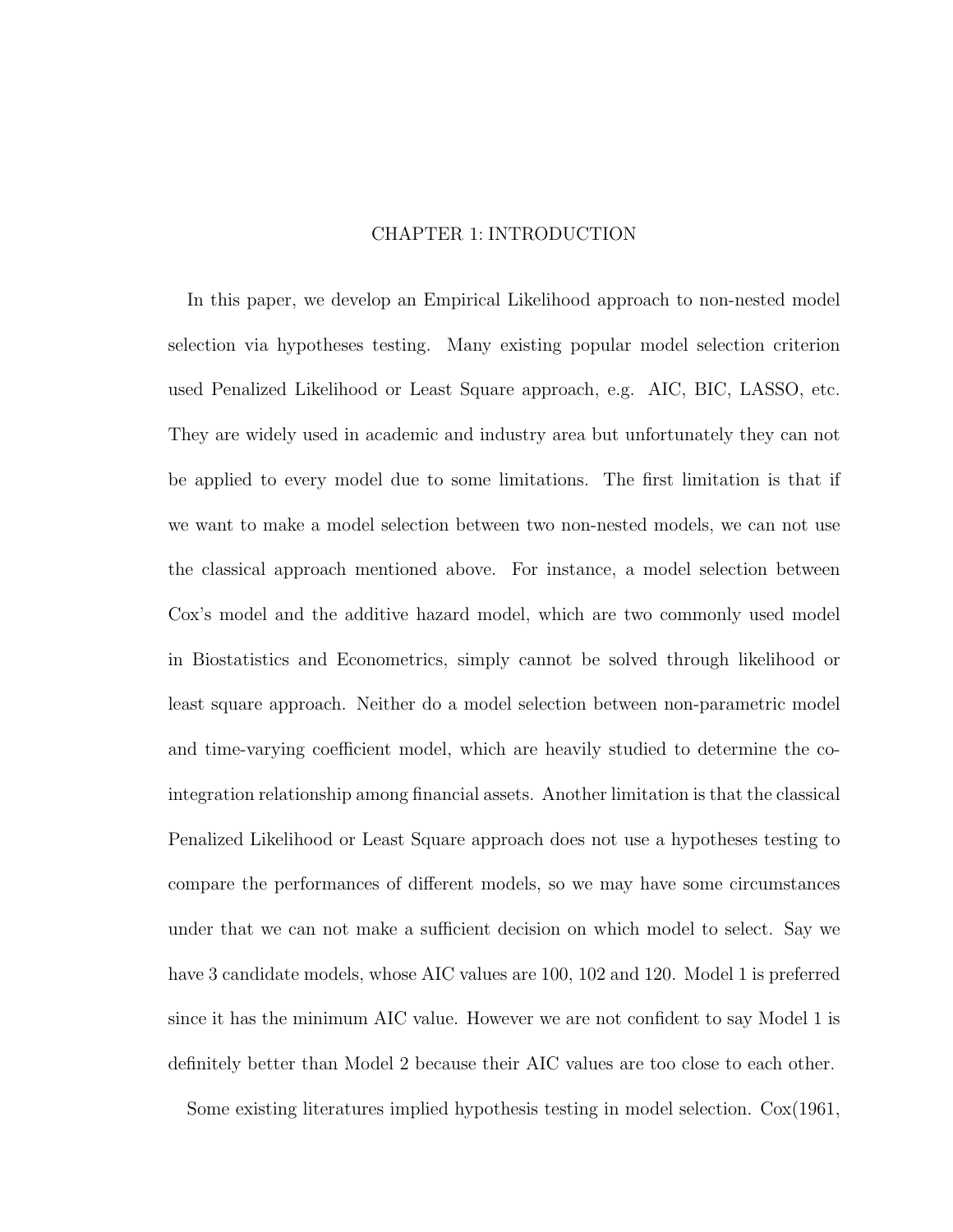1962) introduced a likelihood ratio test when one of competing models is correctly specified. White (1982) Used the Kullback-Leibler Information Criterion (KLIC), established the existence, identification, consistency and the asymptotic normality of the quasi-maximum likelihood estimator (QMLE), and performed several tests for parametric model misspecification.

Vuong (1989) also used KLIC to measure the closeness of a model to the truth, introduced a likelihood ratio test for the cases where the competing parametric models are non-nested, overlapping or nested and whether both, one, or neither contain the true law generating observations. He showed the asymptotic distribution of the likelihood ratio statistic is a weighted sum of chi-square distribution or a normal distribution depending on whether the distributions in the competing models closest to the truth are observationally identical. The procedure was motivated by the fact that KLIC measures the distance between a given distribution and the true distribution. So if the distance between a specified model and the true distribution is defined as the minimum of the KLIC over the distributions in the model, then the "best" model among a collection of competing models is defined to be the model that is closest to the true distribution. This approach in Vuong (1989) has the desirable property that it coincides with the usual classical testing approach when the models are nested.

Some other literature introduced a possible extension to the likelihood ratio test. Fan, Zhang and Zhang (2001) proposed generalized likelihood ratio (GLR) tests and showed that the Wilks type of results hold for a variety of useful models, including univariate non-parametric model and varying-coefficient model and their extensions. The nonparametric maximum likelihood estimate (MLE) usually does not exist, or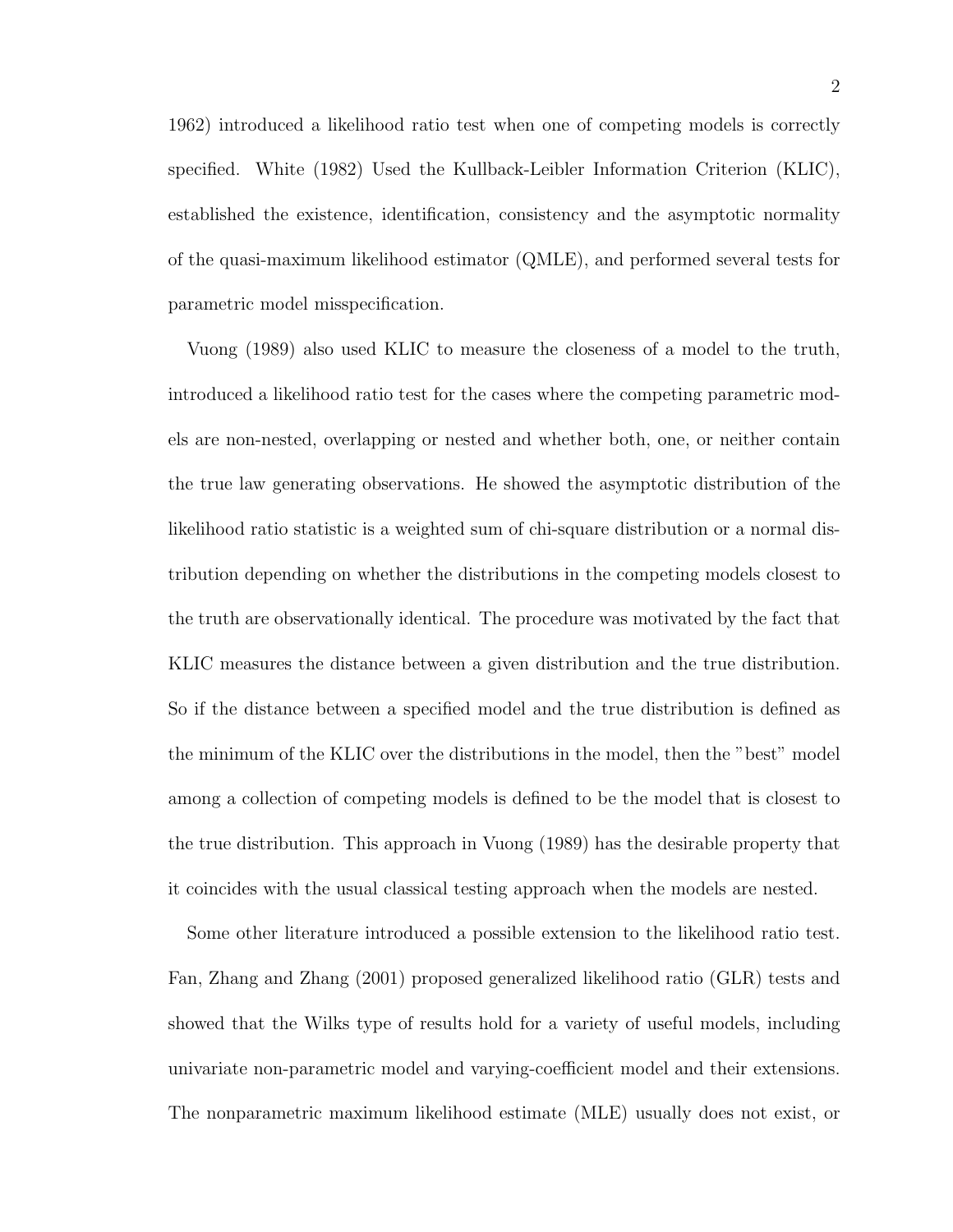not optimal even it does exist. So the idea is to replace MLE by a nonparametric estimate GLR tests. Fan et al. (2001) showed that the GLR tests achieved the optimal rates of convergence and are adaptively optimal by using a simple choice of adaptive smoothing parameter. Inspired by this, Fan and Jiang (2005) developed GLR test for the additive model based on local polynomial fitting and a backfitting algorithm. A bias reducted version of GLR test was introduced, and a conditional bootstrap method for approximating the null distributions was conducted. A choice of optimal bandwidth was also seriously explored. Fan and Jiang (2005) along with Fan et al. (2001) showed the generality of the Wilks phenomenon and enriched the applicability of the GLR tests.

In our paper, we use a more natural approach to model selection, the prediction error (PE) criterion, it allows us to compare any two statistical learning methods (parametric or nonparametric) under mild conditions. In practice, a statistical learning procedure is usually preferred if the average prediction error (APE) is smaller. A natural question may arise, what if the APEs are close among competing models? In this case how do we judge the closeness and further determine which model is better? To answer these questions and perform an accurate model selection, inspired by Owen (1988, 1989, 2001), Zhang and Gijbels (2003), Fan and Zhang (2004), Xue and Zhu (2006) and Chen and Keilegom (2009), we introduce an empirical likelihood ratio (ELR) test. It is a nonparametric approach so we don't necessarily need a specific parametric structure. Further more it works for any two statistical learning procedures for the cases where the competing models are non-nested, overlapping or nested and whether both, one, or neither is misspecified. Because the process of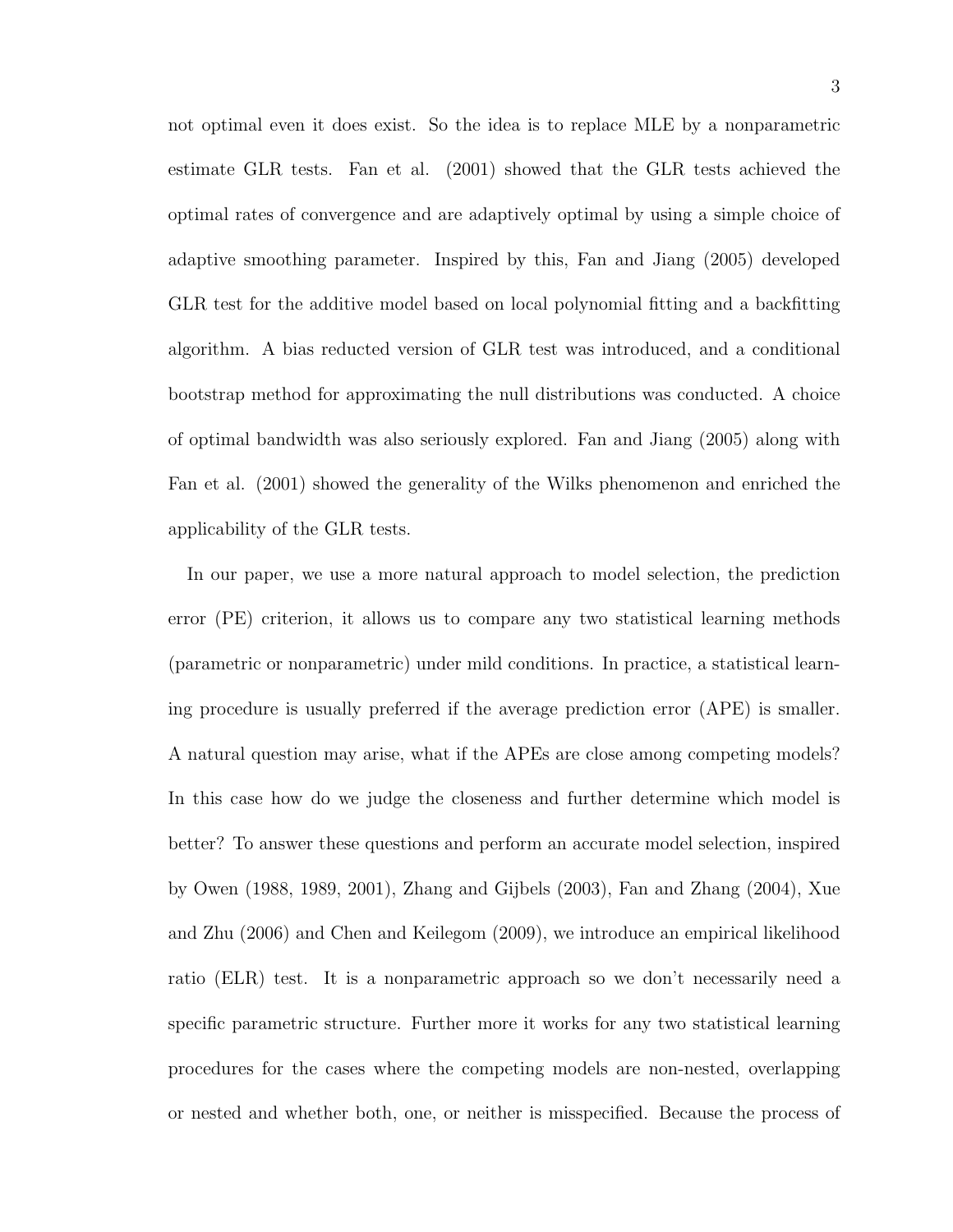ELR test needs no assumptions on the variance of the error term, this test allows for heteroscedasticity. And we successfully derived a chi-square distribution under the null hypothesis.

The rest of this dissertation is organized as follows. In Chapter 2 we consider the model selection between two parametric models. In Chapter 3 we consider the case where two nonparametric models are compared. In Chapter 4 we show the structure and asymptotic result of ELR test for two general statistical models. In Chapter 5 we run simulations for two linear models with homoscedasticity and heteroscedasticity, and for time-varying coefficient model vs nonparametric model. In Chapter 6 we consider a real example. Concluding remarks are presented in Chapter 7. Proofs are contained in the Appendix.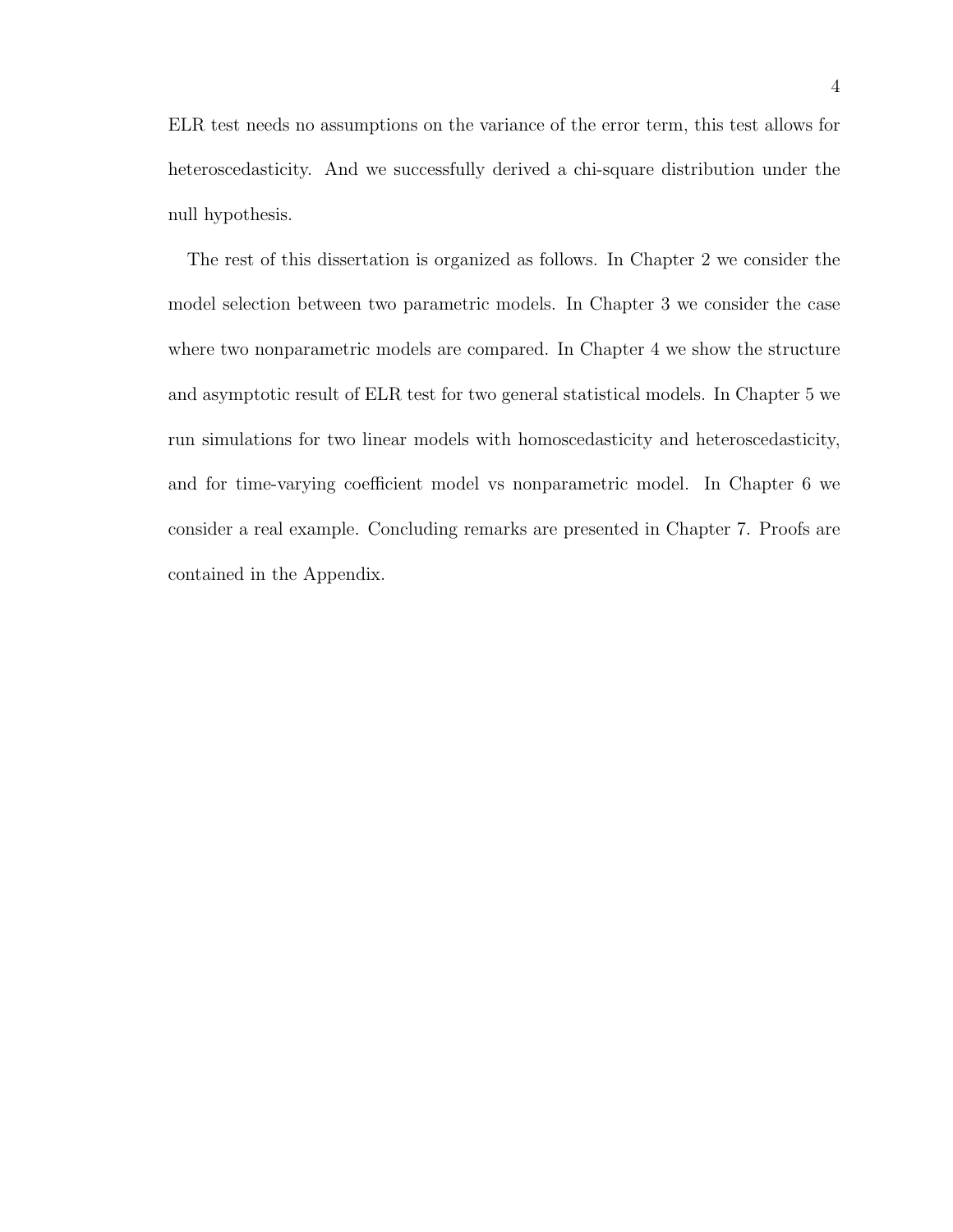## CHAPTER 2: SELECTION OF PARAMETRIC MODELS

## 2.1 Empirical Likelihood Ratio

Parametric model selection is heavily studied, and many methodologies were introduced. Most of them are conducted on nested models, and nested models means that one model is included by another. Sometimes we are interested in not just two, but a family of parametric models' performances, and a lot of penalized likelihood or least square approaches are very efficient, e.g. AIC, BIC, LASSO, etc. However, not so many of them could be applied to non-nested model selection problems. Vuong (1989) used the Kuillback-Leibler Information Criterion (KLIC), and established the quasi-maximum likelihood estimator (QMLE). In that paper, the existence, identification, consistency and the asymptotic distributions of the QMLE were discussed for nested, non-nested or overlapping cases.

We want to extend Vuong's work to a more general model selection problem. But for nonparametric models, KLIC is not applicable, so we consider a more natural criterion, the prediction error (PE) criterion. For any statistical learning method, we can use PE as a measurement of performance, intuitively, one always prefers a model with smaller average prediction error (APE). Now we need a technique to carry out the PE criterion model selection.

Empirical likelihood (EL) is a nonparametric technique for constructing confidence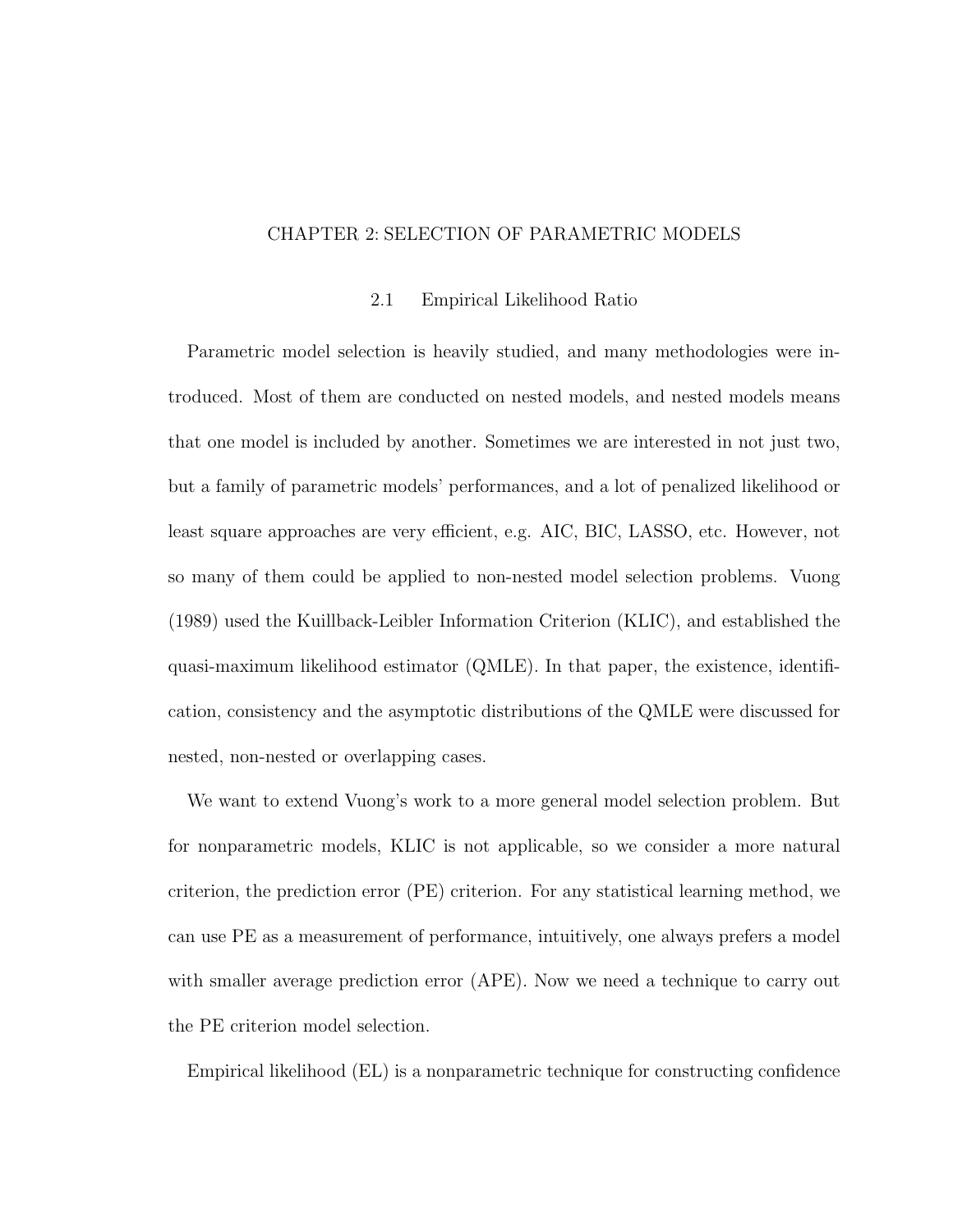intervals and hypothesis test. It was introduced by Owen (1988), and the properties of EL in i.i.d. settings were described in Owen (1988, 1989, 1990), Hall (1990) and DiCiccio, Hall and Romano (1991), its properties on semi-parametric and nonparametric settings were studied in Zhang and Gijbels (2003), Fan and Zhang (2004), Xue and Zhu (2006) and Chen and Keilegom (2009). The book written by Owen (2001) made a great summary of the applications and possible extensions of EL. EL is an ideal platform to perform our PE criterion model selection. It is a nonparametric approach so we can apply it to any statistical learning method. To use EL, one must specify the estimating equations for the parameter of interest, but need not specify explicitly how to construct standard errors for them. The latter property saves us from the sensitivity of estimating some variability of a quantity like  $\sigma^2$ , and opens up a chance to study the cases of heteroscedasticity or asymmetric errors.

In this chapter, we only construct and study the asymptotic properties of a empirical likelihood ratio (ELR) test for a model selection between two linear models. Since linear model is the very basic and fundamental parametric model, and most of the parametric models are generalized from linear model. So the asymptotic properties of ELR on linear model can be easily extended to other parametric models.

Let's first consider a very simple linear models selection, to determine the response variable follows a linear model with predictor either  $X$  or  $Z$ . So we have the two models,

$$
Y_i = \alpha Z_i + \varepsilon_i \tag{Model 1}
$$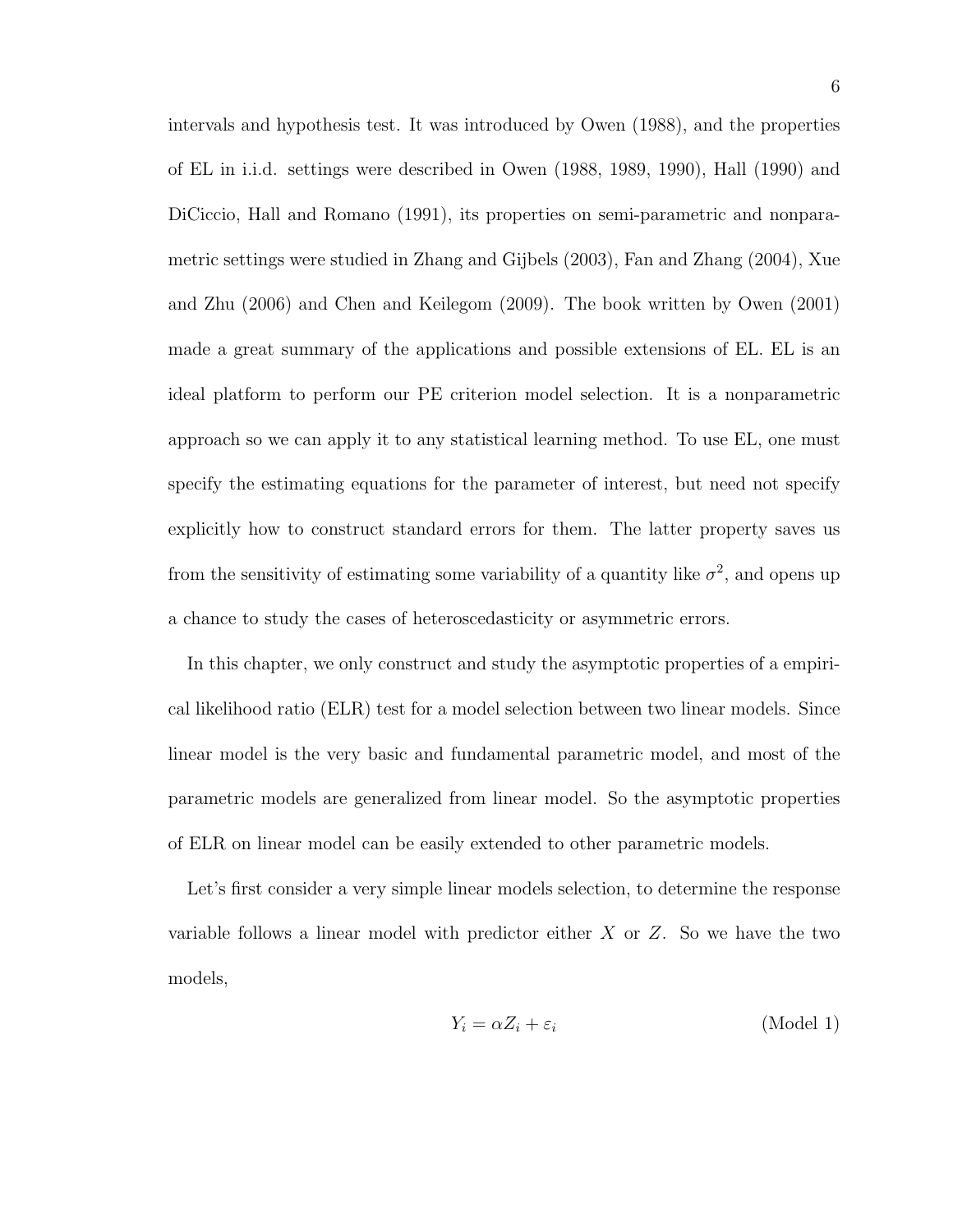and

$$
Y_i = \beta X_i + \varepsilon_i \tag{Model 2}
$$

Choose one positive integers m, for example,  $m = [0.9n]$ . We divide the data into 2 subseries according to the time order, with the first subserie having  $m$  observations and the second having  $n - m$  observations. Train the models with the 1st subserie and compute the prediction errors (PE) for the second subserie.

So mathematically we calculate the average prediction error (APE) in the two models as

$$
APE_1 = \frac{1}{n-m} \sum_{j=m+1}^{n} [Y_j - Z_j \hat{\alpha}]^2,
$$
  

$$
APE_2 = \frac{1}{n-m} \sum_{j=m+1}^{n} [Y_j - X_j \hat{\beta}]^2,
$$

where  $\hat{\alpha}$  and  $\hat{\beta}$  are the corresponding least square estimators.

Let 
$$
\hat{\varepsilon}_{1j} \equiv Y_j - Z_j \hat{\alpha}, \, \hat{\varepsilon}_{2j} \equiv Y_j - X_j \hat{\beta}, \, \xi_j = \hat{\varepsilon}_{1j}^2 - \hat{\varepsilon}_{2j}^2.
$$

Following Owen (1988), we define the log empirical likelihood ratio as

$$
R_n = -2\log \sup \{ \prod_{j=m+1}^n (n-m)p_j : p_j \ge 0, \sum_{j=m+1}^n p_j = 1, \sum_{j=m+1}^n p_j \xi_j = 0 \}.
$$

Using the Lagrange multiplier technique, we obtain that  $p_j = \frac{1}{n-j}$ n−m 1  $\frac{1}{1+\lambda \xi_j},$ where  $\lambda$  satisfies

$$
\sum_{j=m+1}^{n} \frac{\xi_j}{1 + \lambda \xi_j} = 0.
$$
\n(2.1)

Then the log empirical likelihood ratio becomes

$$
R_n = 2 \sum_{j=m+1}^{n} \log(1 + \lambda \xi_j).
$$
 (2.2)

Denote the average prediction error for Model 1 as  $APE<sub>1</sub>$  and the average prediction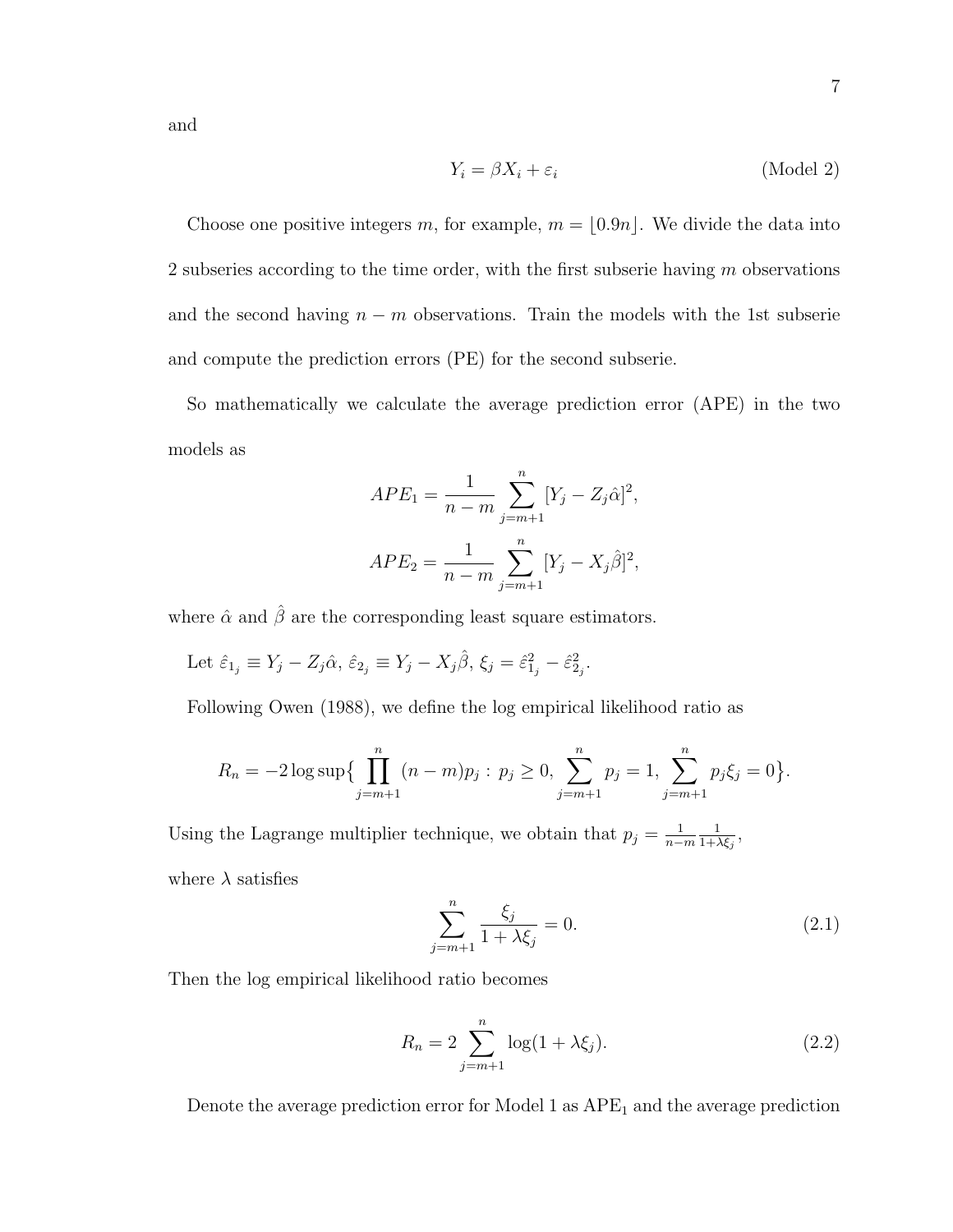error for Model 2 as APE<sub>2</sub>, notice that  $\bar{\xi} \equiv \frac{1}{n-1}$  $\frac{1}{n-m}\sum_{j=m+1}^{n}\xi_j = APE_1$  -  $APE_2$ , is the measurement of the performance difference between Model 1 and Model 2. The asymptotic properties of  $R_n$  is described in the next section.

#### 2.2 Asymptotic theorems

For a random sample  $\{Y_i, Z_i, X_i\}_{i=1}^n$ , let  $U_i = (Y_i, Z_i, X_i)^T$ .

And for any prediction point  $U$ , define

$$
\xi(U) = \hat{\varepsilon}_1^2(U) - \hat{\varepsilon}_2^2(U) = h(F_m, U),
$$

where  $F_m$  is the empirical distribution of the training sample  $\{U_1, \dots, U_m\}$ . Denote  $\mu_{\xi} = E[\xi(U)], \sigma_{\xi}^2 = Var[\xi(U)].$ 

Given the pair of competing models Model 1 and Model 2, it is natural to select the model which has a smaller APE. Notice that even though a model is selected, it may not be correctly specified. So given the above measure of distance, we consider the following hypotheses and definitions,

$$
H_0: \mu_{\xi}=0
$$

meaning that Model 1 and Model 2 are equivalent, against

$$
H_1: \mu_{\xi} < 0
$$

meaning that Model 1 is better that than Model 2, or

$$
H_2: \mu_{\xi} > 0
$$

meaning that Model 1 is worse than Model 2.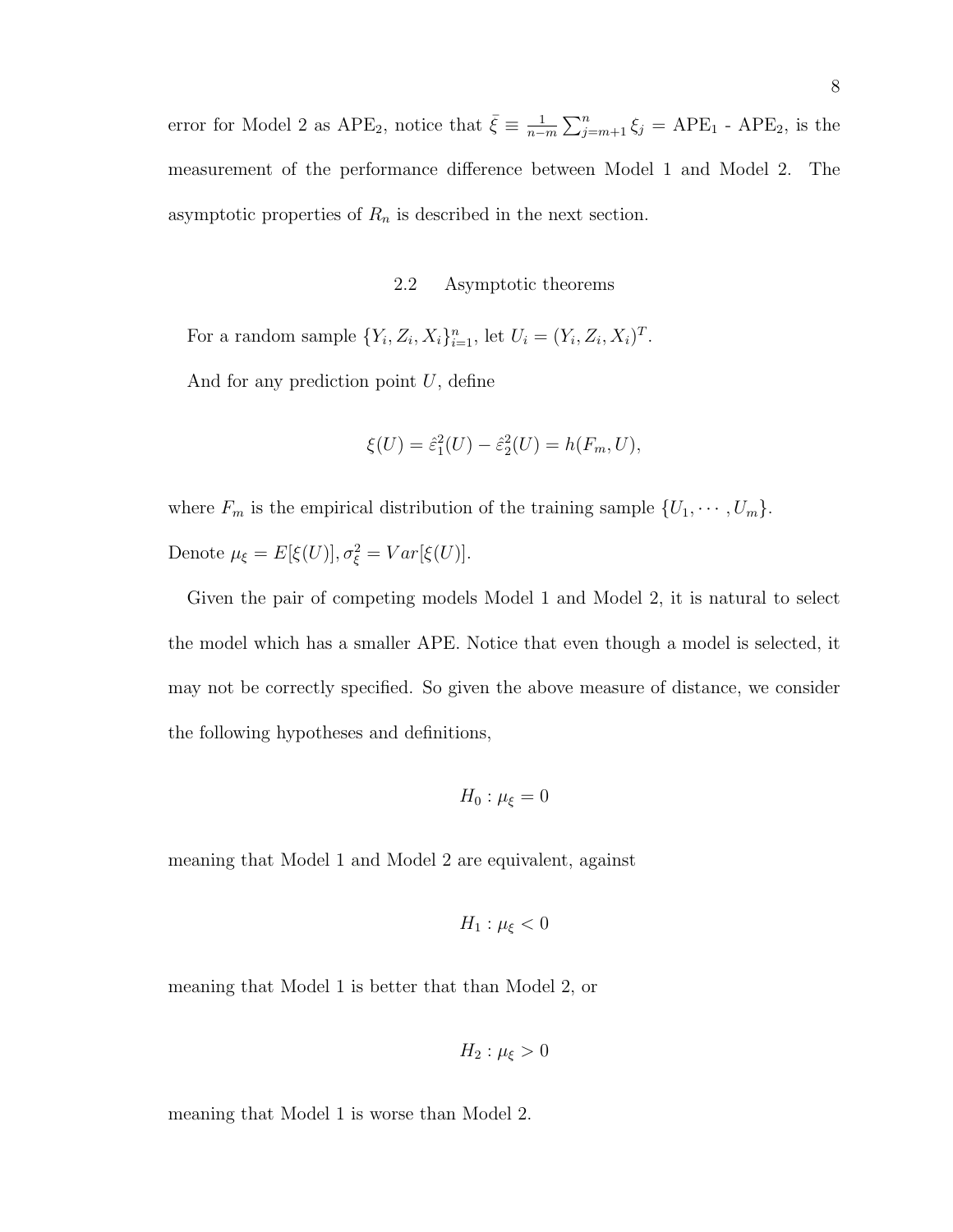To present the asymptotic distribution of ELR test statistic  $R_n$ , we first introduce the following lemma.

**Lemma 2.1.** In the two models above, at any prediction point  $U$ , for dependent variable Y under an unknown distribution,

$$
\mu_{\xi} \equiv E[h(F_m, U)] = \Sigma_X^{-1} \mu_{XY}^2 - \Sigma_Z^{-1} \mu_{ZY}^2 + O(\frac{1}{m}),
$$
  
\n
$$
\sigma_s^2 \equiv Var[E[h(F_m, U)|U]] = \Sigma_Z^{-4} \mu_{ZY}^4 Var(Z^2) + \Sigma_X^{-4} \mu_{XY}^4 Var(X^2) + 4\Sigma_Z^{-2} \mu_{ZY}^2 E(Z^2 Y^2)
$$
  
\n
$$
+ 4\Sigma_X^{-2} \mu_{XY}^2 E(X^2 Y^2) - 2\Sigma_Z^{-2} \Sigma_X^{-2} \mu_{ZY}^2 \mu_{XY}^2 Cov(Z^2, X^2) - 4\Sigma_Z^{-3} \mu_{ZY}^3 E(Z^3 Y)
$$
  
\n
$$
- 4\Sigma_X^{-3} \mu_{XY}^3 E(X^3 Y) + 4\Sigma_Z^{-2} \Sigma_X^{-1} \mu_{ZY}^2 \mu_{XY} E(Z^2 XY) + 4\Sigma_Z^{-1} \Sigma_X^{-2} \mu_{ZY} \mu_{XY}^2 E(ZX^2 Y)
$$
  
\n
$$
- 8\Sigma_Z^{-1} \Sigma_X^{-1} \mu_{ZY} \mu_{XY} E(ZXY^2) + o(1),
$$
  
\n
$$
\sigma_{\xi}^2 \equiv Var[h(F_m, U)] = \sigma_s^2 + O(\frac{1}{m}),
$$
  
\n
$$
\sigma_t^2 \equiv Var[E[h(F_m, U)] | F_m]] = O(\frac{1}{m^2}),
$$

where  $\Sigma_Z \equiv E[Z_i^2], \Sigma_X \equiv E[X_i^2], \mu_{ZY} \equiv E[Z_iY_i], \mu_{XY} \equiv E[X_iY_i].$ 

Thus for Model 1 and Model 2 discussed in this chapter, we have the following asymptotic theorem for ELR test statistic  $R_n$ .

**Theorem 2.1.** If there exists a small  $\delta > 0$  such that  $E[\xi^{2+\delta}(U)] < \infty$ ,  $(I)$ Under  $H_0$ ,

$$
R_n \to \chi_1^2.
$$

(II)Under  $H_1$  or  $H_2$ ,

$$
R_n \to +\infty.
$$

From Theorem 2.1, given a significant level  $\alpha$ , we can conduct a model selection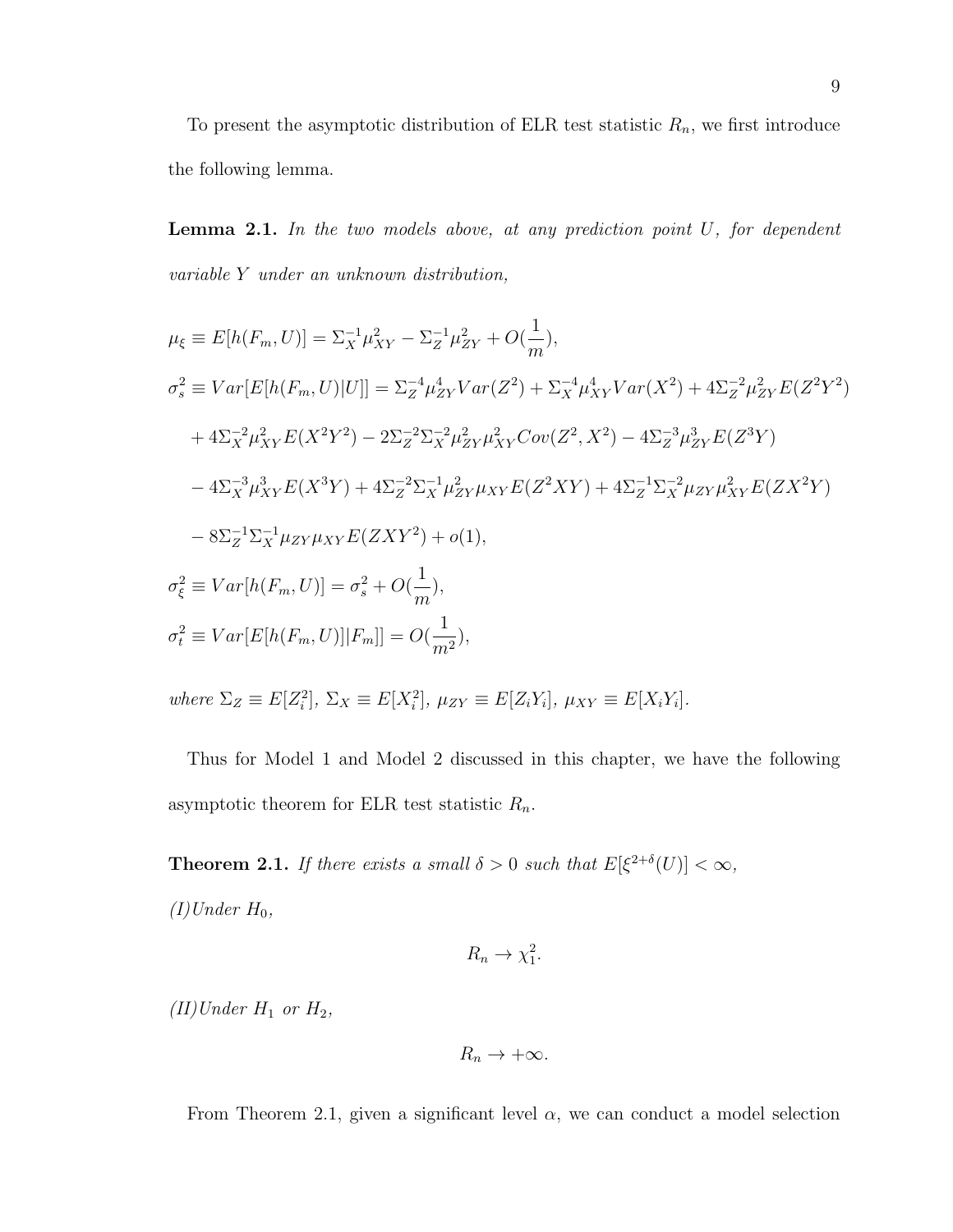procedure based on the following decision rule.

If  $R_n < \chi_1^2(\alpha)$ , then we can not reject  $H_0: \mu_{\xi} = 0$ , we say the two models are asymptotically equivalent.

If  $R_n > \chi_1^2(\alpha)$ , so one model is sufficiently better than another one.

Further more, if  $R_n > \chi_1^2(\alpha)$  and  $APE_1 - APE_2 < 0$ , Model 1 is better than Model 2.

If  $R_n > \chi_1^2(\alpha)$  and  $APE_1 - APE_2 > 0$ , Model 2 is better than Model 1.

To give an insight of Lemma 2.1 and Theorem 2.1, let's consider that the true value of Y is generated from a mixture of Model 1 and Model 2. i.e.

$$
Y_i = \theta \alpha Z_i + (1 - \theta) \beta X_i + \varepsilon_i,
$$

where  $0 \le \theta \le 1$ ,  $\varepsilon_i$  is independent of  $Z_i$  and  $\varepsilon_i$  is independent of  $X_i$ .

With some simple algebra, we can show that  $\mu_{XY} = \theta \alpha \mu_{XZ} + (1 - \theta) \beta \Sigma_X$ ,  $\mu_{ZY} = \theta \alpha \Sigma_Z + (1-\theta) \beta \mu_{XZ}$ . So

$$
\mu_{\xi} = \Sigma_X^{-1} \mu_{XY}^2 - \Sigma_Z^{-1} \mu_{ZY}^2 + O(\frac{1}{m})
$$
  
=  $-\theta^2 \alpha^2 \Sigma_Z (1 - \Sigma_Z^{-1} \Sigma_X^{-1} \mu_{XZ}^2) + (1 - \theta)^2 \beta^2 \Sigma_X (1 - \Sigma_Z^{-1} \Sigma_X^{-1} \mu_{XZ}^2) + O(\frac{1}{m})$ 

Furthermore, for two centered variables X and Z, let  $\rho$  be the correlation coefficient between X and Z,  $\rho = \frac{Cov(X,Z)}{(V_X - \langle Y \rangle)^2}$  $\frac{Cov(X,Z)}{Var(X)Var(Z)} = \frac{\mu_{XZ}}{\sqrt{\Sigma_X \Sigma}}$  $\frac{\mu_{XZ}}{\Sigma_X \Sigma_Z}$ . Apply the above result,  $\mu_{\xi} = -\theta^2 \alpha^2 \Sigma_Z (1 - \rho^2) + (1 - \theta)^2 \beta^2 \Sigma_X (1 - \rho^2) + O(\rho^2)$ 1 m  $(2.3)$ 

If  $\theta$  increases within  $(0, 1)$ , intuitively, Y is more affected by Model 1, so Model 1 should make a better prediction thus Model 1 is preferred. Mathematically, if  $\theta$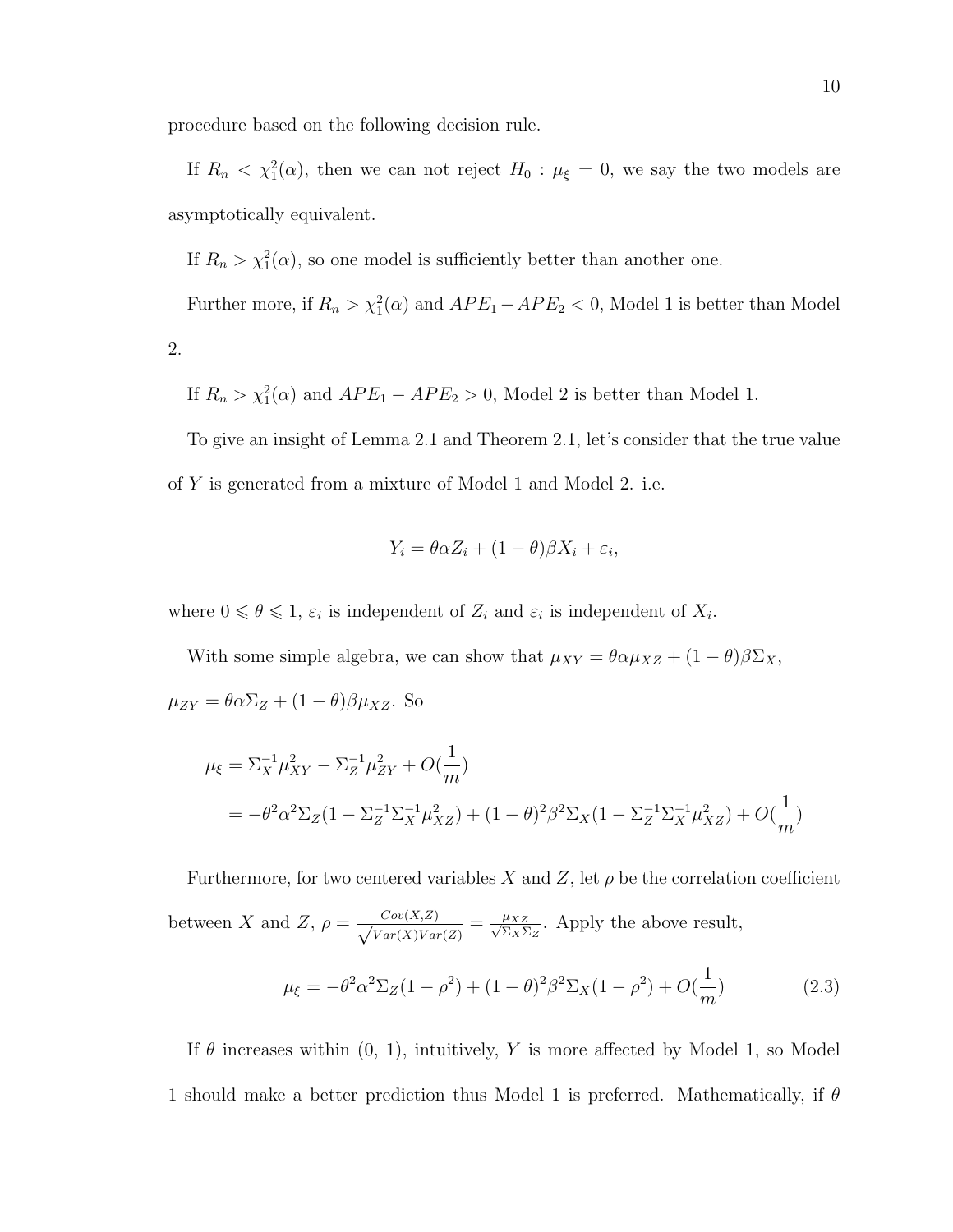increases, from equation (3.3),  $\mu_{\xi}$  decreases and eventually  $\mu_{\xi}$  will be less than 0. So Applying Theorem 2.1,  $R_n \to +\infty$ , and  $APE_1 - APE_2 \to \mu_{\xi} < 0$ . we are confident to say Model 1 is better than Model 2. If  $\theta$  decreases within  $(0, 1)$ , follow the same argument, intuitively and mathematically, Model 2 is better than Model 1.

We can also see from equation (2.3), if  $\rho$  is closer to 0, which means that X and Z are less correlated, then  $\mu_{\xi}$  is more distinguished from 0. Using Theorem 2.1, Model 1 and Model 2 are more likely to be distinguished. But if  $\rho$  is closer to 1 or -1, which means that X and Z are more correlated, then  $\mu_{\xi}$  gets closer to 0. Again using Theorem 2.1, we might not be able to distinguish Model 1 and Model 2.

Numerical studies of this example are in Chapter 5, Example 1 through Example 4.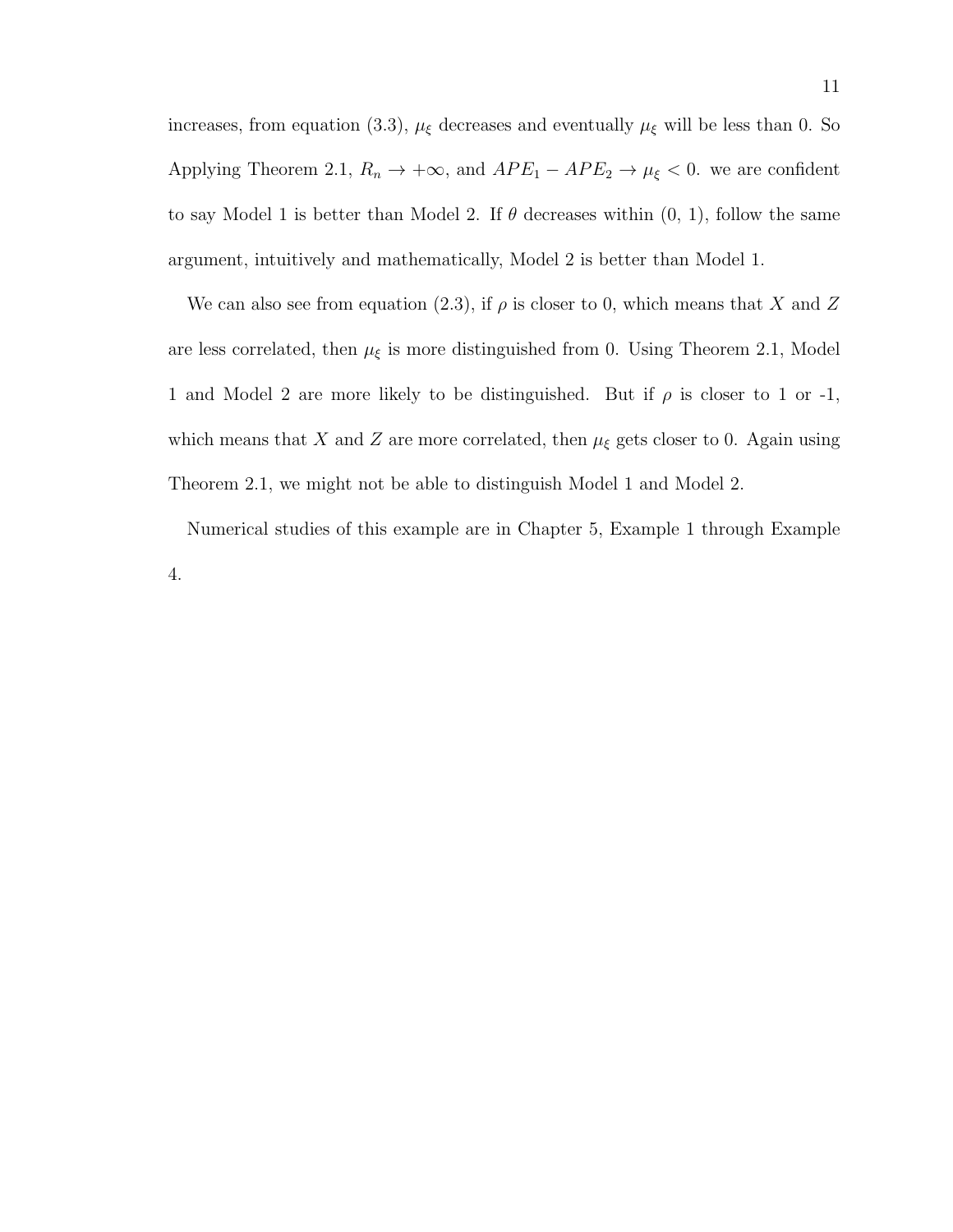## CHAPTER 3: SELECTION OF NONPARAMETRIC MODELS

#### 3.1 Empirical Likelihood Ratio

In this chapter we extend the ELR test to selection of nonparametric models. Especially we are interested in the selection between time-varying coefficient linear regression and nonparametric regression inspired by the folllowing situation.

Cointegration relationship widely exists in the financial area, for instance Consumption and Income, Interest Rate and Money Demand. The definition of cointegration is that if two or more time series are individually integrated (in the time series sense) but some linear combination of them has a lower order of integration, then the series are said to be cointegrated. So studying the cointegration relationship is critical in financial area for the reason that we can estimate the relationship of non-stationary financial assets, and once the cointegrating relationship is identified, it can be used in a form of error-correction. Two popular families of models used to estimate the cointegration are time-varying coefficient linear regression and nonparametric regression.

Let's now consider that we have a random sample  $\{Y_i, X_i\}_{i=1}^n$  and have found that there exists some in-sample significant evidence of "nonlinearity" between  $Y_i$  and  $X_i$ . We are interested in further investigating whether the documented "nonlinearitry" is the true nonlinearity under the stationarity condition or the documented "nonlinearity" is due to the time-varying parameter in a linear regression model, which of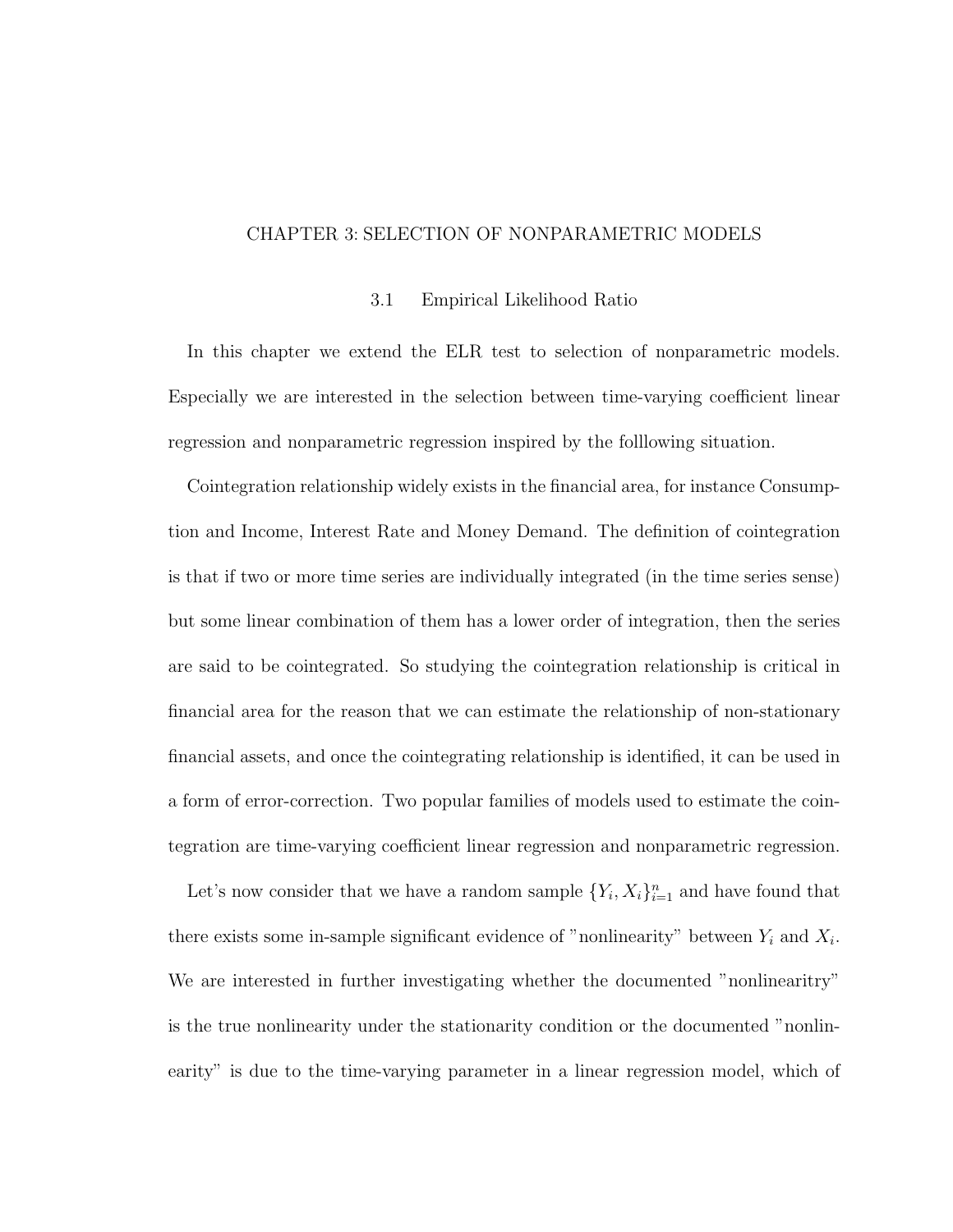course is nonstationary (or locally stationary).

For this reason we conduct a model selection between a time-varying linear regression model,

$$
Y_i = \beta(Z_i)X_i + \varepsilon_i, \tag{Model 3}
$$

and a non-parametric model,

$$
Y_i = m(X_i) + \varepsilon_i,
$$
 (Model 4)

where  $\{X_i\}$  and  $\{Z_i\}$  are independent.

Following Jiang (2014), we introduce the following training and testing procedure. Choose two positive integers l and q such that  $n > lq$ , for example,  $l = \lfloor 0.1n \rfloor$  and  $q = 4$ . Divide the data into  $q + 1$  subseries according to the time order, with the first subseries having  $m \equiv n - q l$  observations and each of the remaining q sebseries having l observations. Compute the one-step prediction errors for each of the remaining  $q$ subseries using the estimated model, based on the historical data.

Mathematically we define the average prediction error (APE) in Model 3 and 4 by

$$
APE_3 = \frac{1}{ql} \sum_{k=1}^{q} \sum_{j=n-kl+1}^{n-kl+l} (Y_j - \hat{\beta}_k(Z_j)X_j)^2,
$$

$$
APE_4 = \frac{1}{ql} \sum_{k=1}^{q} \sum_{j=n-kl+1}^{n-kl+l} (Y_j - \hat{m_k}(X_j))^2,
$$

where  $\hat{\beta}_k(z) = \left[\frac{1}{n-kl} \sum_{i=1}^{n-kl} X_i^2 K_{h_1}(Z_i - z)\right]^{-1} \left[\frac{1}{n-k} \sum_{i=1}^{n-k} X_i^2 K_{h_1}(Z_i - z)\right]^{-1}$  $\frac{1}{n-kl}\sum_{i=1}^{n-kl}X_iY_iK_{h_1}(Z_i-z)]$  is the local linear estimator,

$$
\hat{m_k}(x) = \left[\frac{1}{n-kl} \sum_{i=1}^{n-kl} J_{h_2}(X_i - x)\right]^{-1} \left[\frac{1}{n-kl} \sum_{i=1}^{n-kl} J_{h_2}(X_i - x)Y_i\right]
$$
 is the Nadaraya-Watson  
kernel estimator.

Moreover,  $K_{h_1}(\cdot) = \frac{1}{h_1} K(\frac{\cdot}{h})$  $\frac{1}{h_1}$ ) and  $J_{h_2}(\cdot) = \frac{1}{h_2} J(\frac{1}{h_2})$  $\frac{1}{h_2}$ ) are kernel functions in Model 3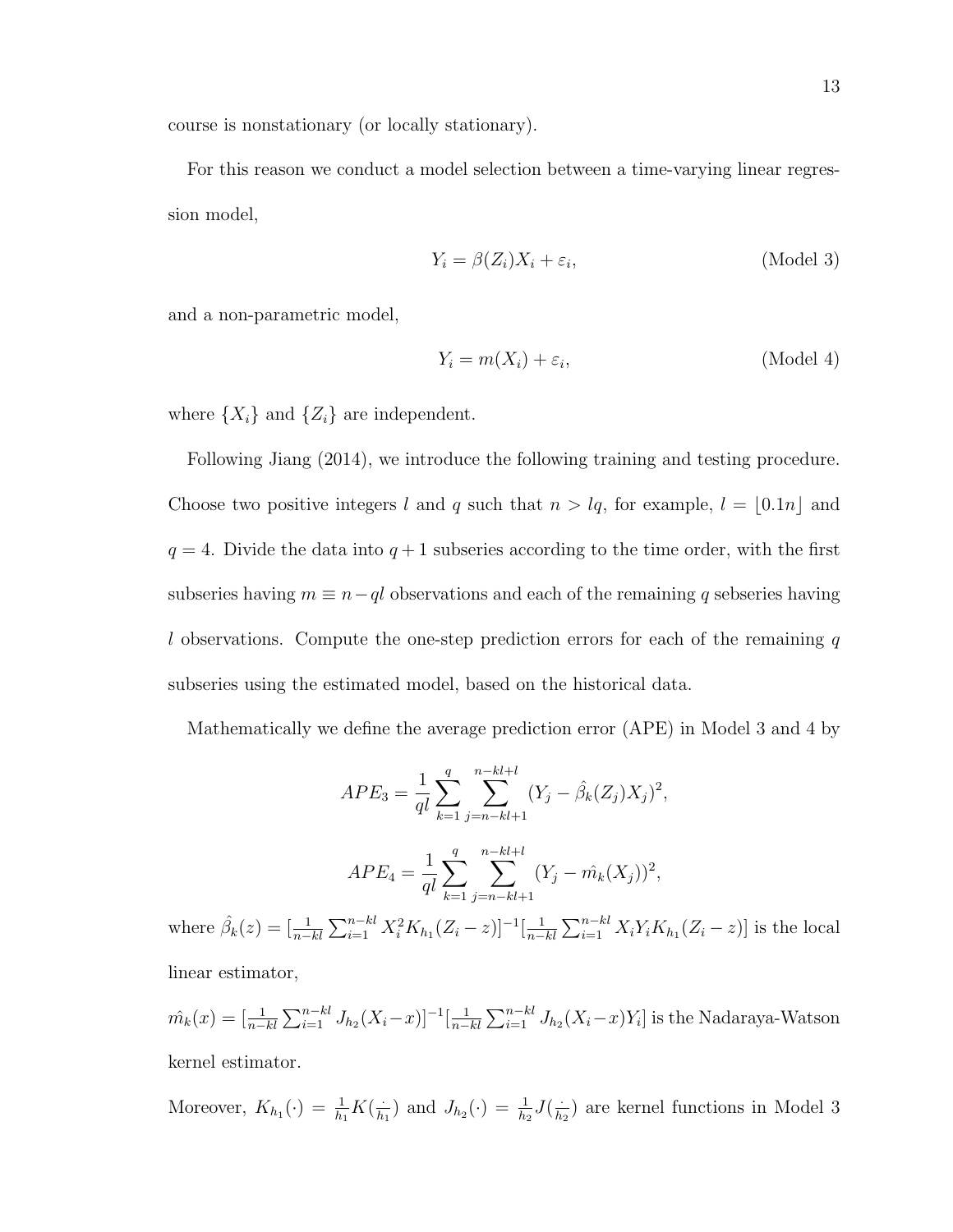and Model 4 respectively,  $h_1$  and  $h_2$  are the corresponding bandwidths.

Let 
$$
\hat{\varepsilon}_{3,k,j} \equiv Y_j - \hat{\beta}_k(Z_j)X_j
$$
,  $\hat{\varepsilon}_{4,k,j} \equiv Y_j - \hat{m}_k(X_j)$ ,  $\xi_{k,j} = \hat{\varepsilon}_{3,k,j}^2 - \hat{\varepsilon}_{4,k,j}^2$ .

Following Owen (1988), we define the log empirical likelihood ratio as

$$
R_n = -2\log \sup \{ \prod_{k=1}^q \prod_{j=n-k}^{n-k+l+1} (qlp_{k,j}) : p_{k,j} \geqslant 0, \sum_k \sum_j p_{k,j} = 1, \sum_k \sum_j p_{k,j} \xi_{k,j} = 0 \},
$$

Using the Lagrange multiplier technique, we obtain that  $p_{k,j} = \frac{1}{q}$ ql 1  $\frac{1}{1+\lambda \xi_{k,j}},$ where  $\lambda$  satisfies

$$
\sum_{k=1}^{q} \sum_{j=n-kl+1}^{n-kl+l} \frac{\xi_{k,j}}{1 + \lambda \xi_{k,j}} = 0.
$$
 (3.1)

Then the log empirical likelihood ratio becomes

$$
R_n = 2 \sum_{k=1}^{q} \sum_{j=n-kl+1}^{n-kl+l} \log(1 + \lambda \xi_{k,j}).
$$
\n(3.2)

Notice that  $\bar{\xi} \equiv \frac{1}{a}$  $\frac{1}{q} \sum_{k=1}^{q} \sum_{j=n-k}^{n-k+l+1} \xi_{k,j} = APE_3$  -  $APE_4$ , is the measurement of the performance difference between Model 3 and Model 4. The asymptotic properties of  $R_n$  are described in the next section.

## 3.2 Asymptotic theorems

The asymptotic results in this section are based on i.i.d. data, but they can be easily extended to stationary time series data. Similar to Chapter 2, for a random sample  $\{Y_i, Z_i, X_i\}_{i=1}^n$ , let  $U_i = (Y_i, Z_i, X_i)^T$ .

And for any prediction point  $U$ , define

$$
\xi(U) = \hat{\varepsilon}_3^2(U) - \hat{\varepsilon}_4^2(U) = h(F_m, U),
$$

where  $F_m$  is the empirical distribution of the training sample  $\{U_1, \dots, U_m\}$ .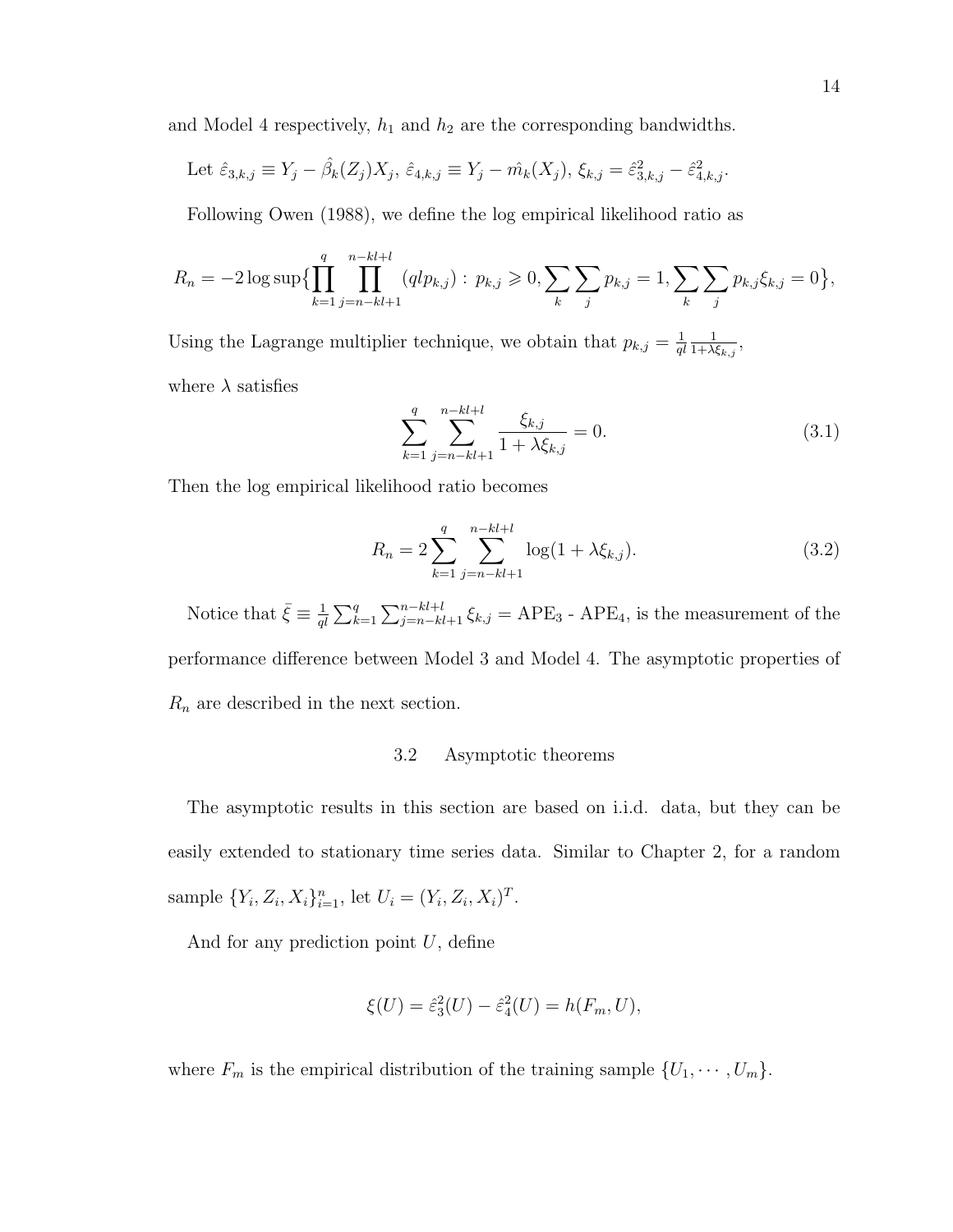Denote  $\mu_{\xi} = E[\xi(U)], \sigma_{\xi}^2 = Var[\xi(U)].$ 

Given the pair of competing models Model 3 and Model 4, it is natural to select the model which has a smaller APE. Notice that even though a model is selected, it may not be correctly specified. So given the above measure of distance, we consider the following hypotheses and definitions,

$$
H_0: \mu_{\xi} = 0
$$

meaning that Model 3 and Model 4 are equivalent, against

$$
H_1: \mu_{\xi} < 0
$$

meaning that Model 3 is better that than Model 4, or

$$
H_2: \mu_{\xi} > 0
$$

meaning that Model 3 is worse than Model 4.

The following lemma is introduced before we head to the asymptotic distribution of ELR test statistic  $R_n$ .

**Lemma 3.1.** In the two models above, at any prediction point  $U$ , for dependent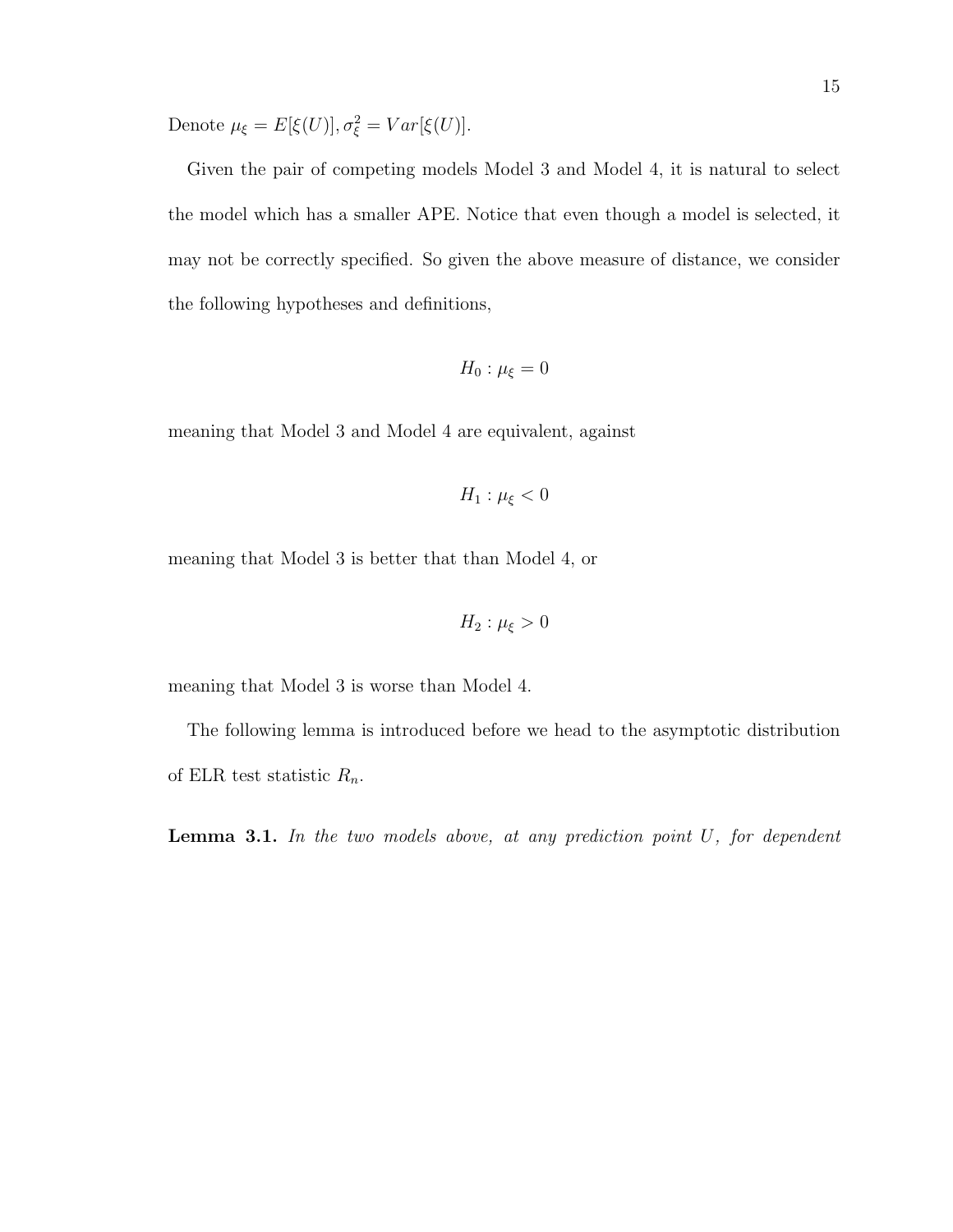variable Y under an unknown distribution,

$$
\mu_{\xi} \equiv E[h(F_m, U)] = \frac{m+1}{m} [\mu_Y^2 - \Sigma_X^{-1} \mu_{XY}^2] + \frac{1}{mh_1} \Sigma_X^{-1} v(K) E[X^2 Y^2 g(Z)^{-1}] \n- \frac{1}{mh_2} v(J) E[Y^2 f(X)^{-1}] + o(\frac{1}{m}), \n\sigma_s^2 \equiv Var[E[h(F_m, U)|U]] = \Sigma_X^{-4} \mu_{XY}^4 Var(X^2) + 4\mu_Y^2 Var(Y) + 4\Sigma_X^{-2} \mu_{XY}^2 E(X^2 Y^2) \n- 4\Sigma_X^{-3} \mu_{XY}^3 E(X^3 Y) + 4\Sigma_X^{-2} \mu_{XY}^2 \mu_Y E(X^2 Y) + 4\Sigma_X^{-1} \mu_{XY}^2 \mu_Y^2 - 8\Sigma_X^{-1} \mu_{XY} \mu_Y E(XY^2) + o(1), \n\sigma_{\xi}^2 \equiv Var[h(F_m, U)] = \sigma_s^2 + O(\frac{1}{m}), \n\sigma_t^2 \equiv Var[E[h(F_m, U)] | F_m]] = o(\frac{1}{m}),
$$

where  $\Sigma_X \equiv E[X_i^2], \mu_Y \equiv E[Y_i], \mu_{XY} \equiv E[X_iY_i], f(\cdot)$  and  $g(\cdot)$  are the true densities of X and Z variable respectively, and  $v(K) = \int K^2(u) du$ ,  $v(J) = \int J^2(u) du$ .

Similar to parametric model selection, we have the following asymptotic results of the ELR test under different hypotheses.

**Theorem 3.1.** If there exists a small  $\delta > 0$  such that  $E[\xi^{2+\delta}(U)] < \infty$ ,  $(I)$ Under  $H_0$ ,

$$
R_n \to \chi_1^2.
$$

(II)Under  $H_1$  or  $H_2$ ,

$$
R_n \to +\infty.
$$

From Theorem 3.1, given a significant level  $\alpha$ , we can conduct a model selection procedure based on the following decision rule.

If  $R_n < \chi_1^2(\alpha)$ , then we can not reject  $H_0: \mu_{\xi} = 0$ , we say the two models are asymptotically equivalent.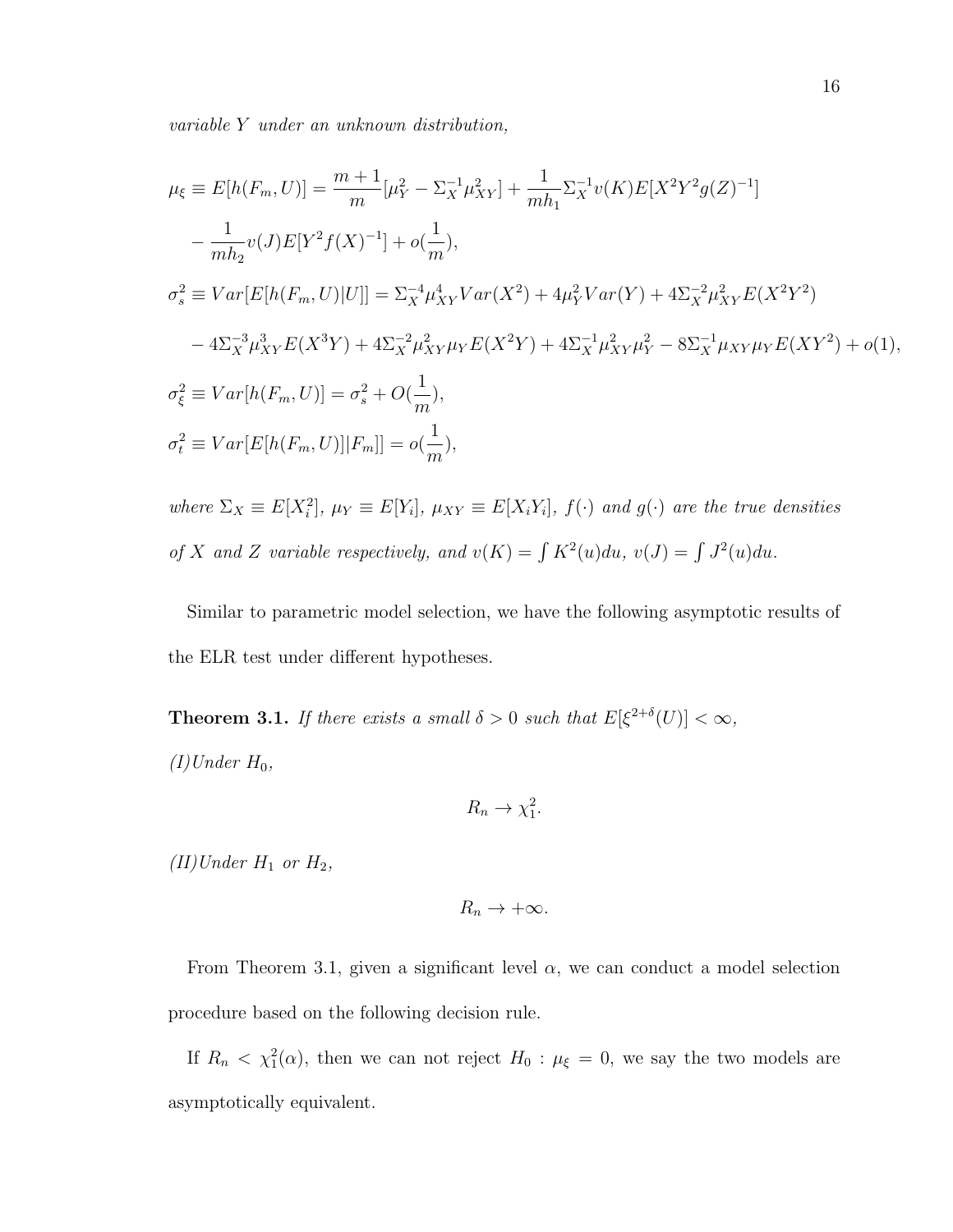If  $R_n > \chi_1^2(\alpha)$ , so one model is sufficiently better than another one.

Further more, if  $R_n > \chi_1^2(\alpha)$  and  $APE_3 - APE_4 < 0$ , Model 3 is better than Model 4.

If  $R_n > \chi_1^2(\alpha)$  and  $APE_3 - APE_4 > 0$ , Model 4 is better than Model 3.

The performance of Theorem 3.1 is mostly affected by the value of  $\mu_{\xi}$ , and for Model 3 and Model 4, base on Lemma 3.1, the value of  $\mu_{\xi}$  is totally determined by the true structure of dependent variable  $Y$ .

For instance, if

$$
Y_i = \sin(\pi Z_i) + \cos(2\pi Z_i)X_i + \varepsilon_i,
$$

where  $Z_i \sim U[0, 1]$ ,  $X_i \sim U[0, 2]$ .

Intuitively, Y is generated from Model 3, so Model 3 should be preferred. Mathematically, with simple calculation, we can get  $\mu_{\xi} = -\frac{8}{\pi^2}$  $\frac{8}{\pi^2}$ . So Applying Theorem 3.1,  $R_n \to +\infty$ , and  $APE_3 - APE_4 \to \mu_{\xi} < 0$ . So we are confident to say Model 3 is better than Model 4.

But if

$$
Y_i = exp(X_i)cos(X_i) + \varepsilon_i,
$$

where  $X_i \sim U[0, 2]$ .

Intuitively, Y is generated from Model 4, so Model 4 should be preferred. Mathematically, with simple calculation, we can get  $\mu_{\xi} \approx 0.234$ . So Applying Theorem 3.1,  $R_n \to +\infty$ , and  $APE_3 - APE_4 \to \mu_{\xi} > 0$ . Thus we are confident to say Model 4 is better than Model 3.

Lastly, if Y is generated from a model which is included in both Model 3 and Model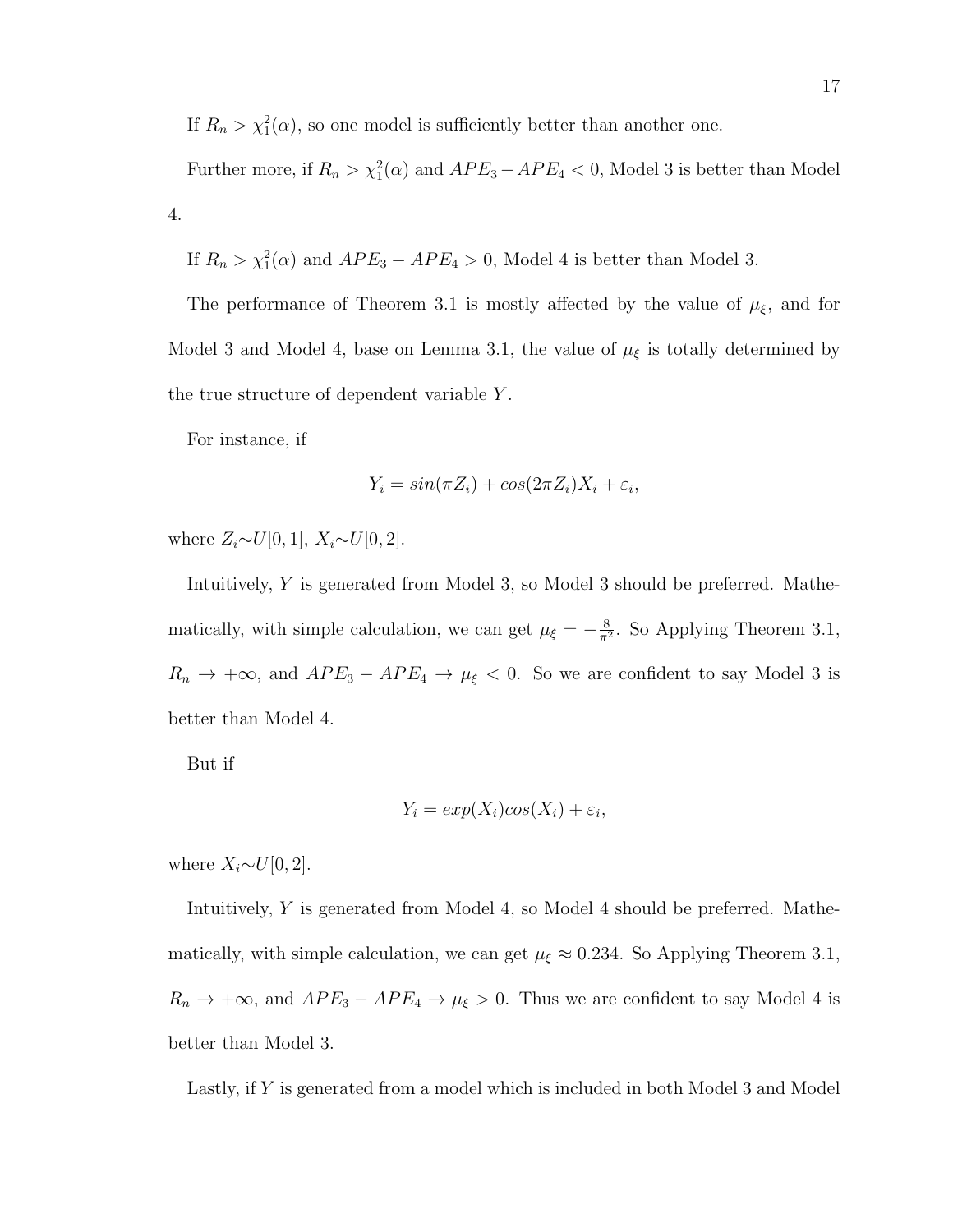4, that is a linear model with constant coefficients. For example

$$
Y_i = X_i + \varepsilon_i.
$$

Intuitively, Y can be regarded as being generated from either Model 3 or Model 4, so it's hard for us to distinguish the two models. Mathematically, we can get  $\mu_{\xi}=0$ , so applying Theorem 3.1,  $R_n \to \chi_1^2$ , it's very likely that Model 3 and Model 4 can not be distinguished.

A numeric study of these examples mentioned above is included in Chapter 5 Example 5.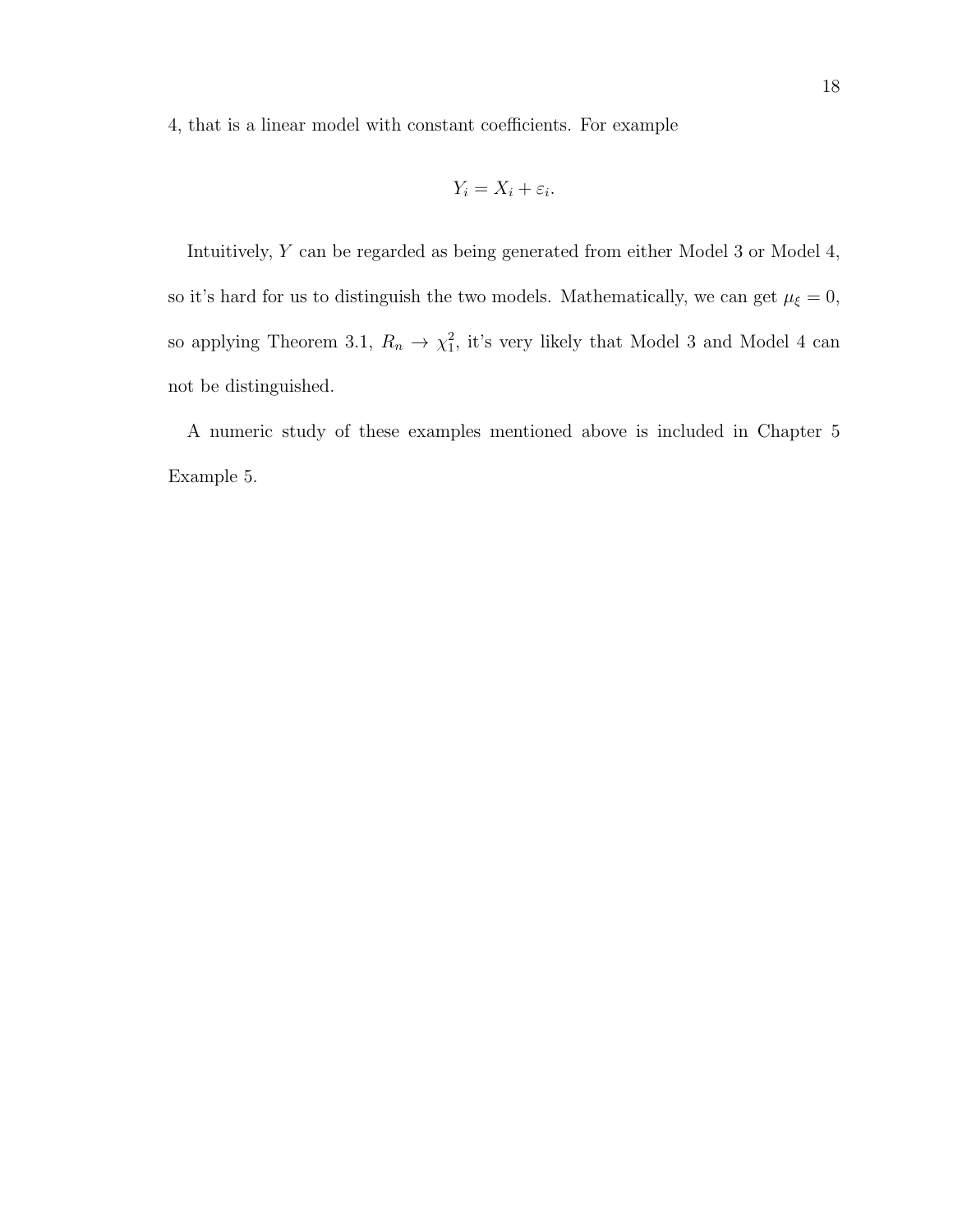## CHAPTER 4: EMPIRICAL LIKELIHOOD RATIO TEST

#### 4.1 Basic Framework

In this chapter we discuss the ELR test on model selection for two general statistical models. This is an original fundamental framework applied to parametric or nonparametric, nested, non-nested or overlapping two statistical learning methods with mild conditions. It benefits from the fact that prediction error (PE) criterion can be applied to any models. Unlike AIC or BIC which are widely used in academic and industry area, PE criterion does not have any limitations on the number of parameters included in models. It opens the door for us to consider more variety of methodologies when we try to fit a model to a real problem, and gives a statistical measurement for the "distance" between any two models, therefore helps us to draw a decision on which model would best fit the data.

Suppose we have two supervised statistical learning models  $M_1$ ,  $M_2$ .

$$
Y_i = \mu_1(U_i) + \varepsilon_i \tag{M1}
$$

and

$$
Y_i = \mu_2(U_i) + \varepsilon_i \tag{M2}
$$

where  $U_i$  is a vector of response and predictive variables, for example, one response variable  $Y_i$  and two predictive variables  $X_i, Z_i$  are involved in Model  $M_1$  and Model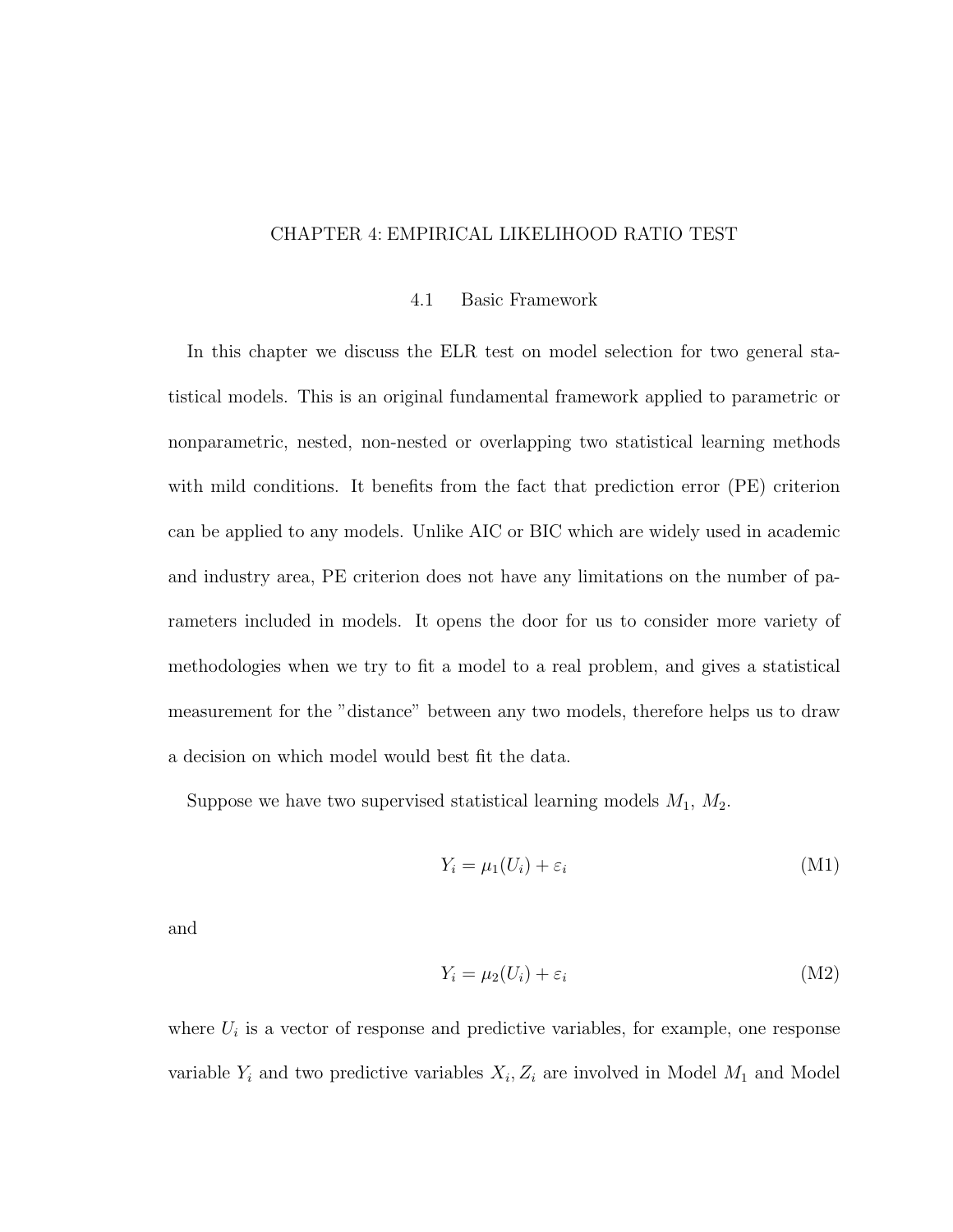$M_2$ , then  $U_i \equiv \{Y_i, X_i, Z_i\}^T$ .

We use the same simple process as in Chapter 2 to calculate prediction errors and more importantly to illustrate the process. For a random sample  $\{U_i\}_{i=1}^n$ , Choose one positive integers m, for example,  $m = \lfloor 0.9n \rfloor$ . Divide the data into 2 subseries according to the time order, with the first subserie having  $m$  observations and the second having  $n - m$  observations. Train the models with the 1st part and compute the prediction errors (PE) for the second part.

The average prediction error for Model  $M_1$  is defined as

$$
APE_1 = \frac{1}{n-m} \sum_{j=m+1}^{n} \hat{\varepsilon}_1^2(U_j),
$$

where  $\hat{\varepsilon}_1(U_j) = Y_j - \hat{\mu}_1(U_j)$  is the prediction error for a prediction point  $U_j$  based on historic data  $\{U_i\}_{i=1}^m$  under Model  $M_1$ .

Similarly, we define the average prediction error for Model  $M_2$  is defined as

$$
APE_2 = \frac{1}{n-m} \sum_{j=m+1}^{n} \hat{\varepsilon}_2^2(U_j),
$$

where  $\hat{\varepsilon}_2(U_j) = Y_j - \hat{\mu_2}(U_j)$  is the prediction error for observation  $U_j$  based on historic data  $\{U_i\}_{i=1}^m$  under Model  $M_2$ .

At a prediction point U, define  $\xi(U) = \hat{\varepsilon}_1^2(U) - \hat{\varepsilon}_2^2(U)$ , and  $\mu_{\xi} = E[\xi(U)]$ . We use  $\mu_{\xi}$  as the measurement of performance difference of the two learning procedures, since  $\mu_{\xi} = E[APE_1 - APE_2].$ 

Similar to Chapter 2 and Chapter 3, we consider the following hypotheses and definitions,

$$
H_0: \mu_{\xi} = 0
$$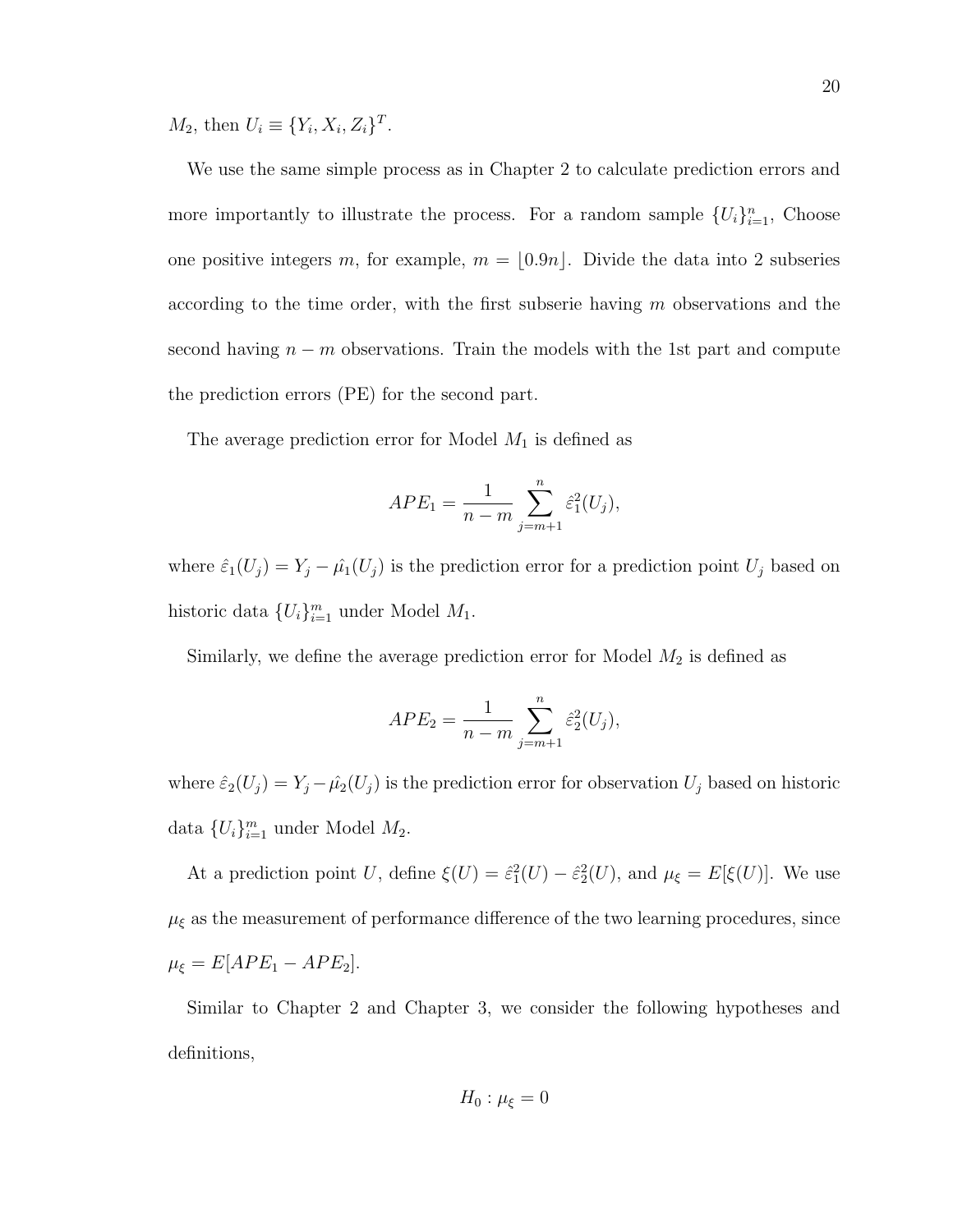meaning that Model  $M_1$  and Model  $M_2$  are equivalent, against

$$
H_1: \mu_{\xi} < 0
$$

meaning that Model  $M_1$  is better that than Model  $M_2$ , or

$$
H_2: \mu_{\xi} > 0
$$

meaning that Model  $M_1$  is worse than Model  $M_2$ .

Following Owen (1988), we define the log empirical likelihood ratio as

$$
R_n = -2\log \sup \{ \prod_{j=m+1}^n (n-m)p_j : p_j \ge 0, \sum_{j=m+1}^n p_j = 1, \sum_{j=m+1}^n p_j \xi_j = 0 \},
$$

where  $\xi_j = \xi(U_j)$ . Using the Lagrange multiplier technique, we obtain that  $p_j =$ 1 n−m 1  $\frac{1}{1+\lambda \xi_j}$ , where  $\lambda$  satisfies

$$
\sum_{j=m+1}^{n} \frac{\xi_j}{1 + \lambda \xi_j} = 0.
$$
\n(4.1)

Then the log empirical likelihood ratio becomes

$$
R_n = 2 \sum_{j=m+1}^{n} \log(1 + \lambda \xi_j).
$$
 (4.2)

## 4.2 Asymptotic theorems

For any prediction point  $U$ , define

$$
\xi(U) = \hat{\varepsilon}_1^2(U) - \hat{\varepsilon}_2^2(U) = h(F_m, U)
$$

where  $F_m$  is the empirical distribution of  $\{U_1, \dots, U_m\}$ .

Denote  $\mu_{\xi} = E[\xi(U)], \sigma_{\xi}^2 = Var[\xi(U)].$ 

Theorem 4.1. Under the following technical conditions: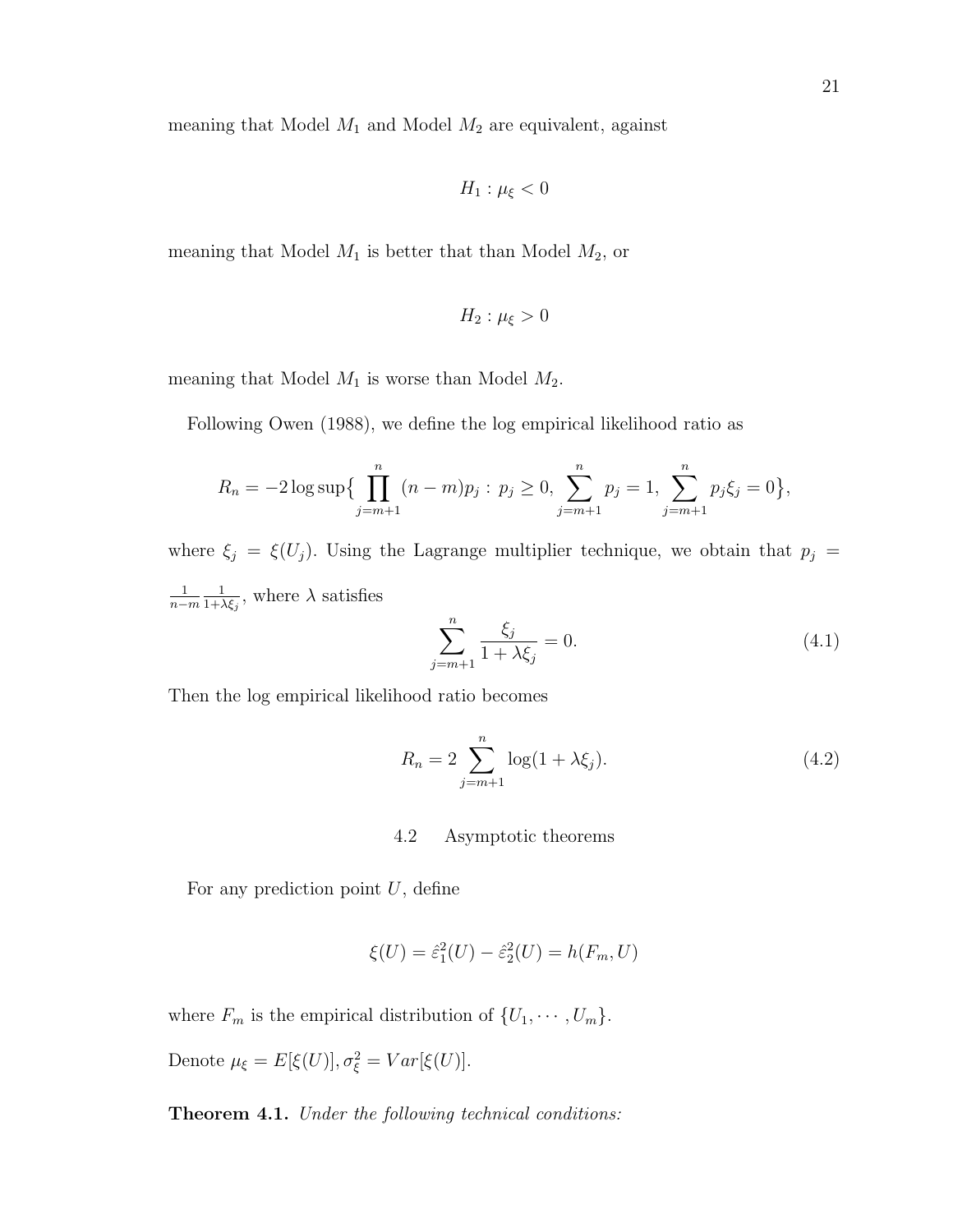- (1)  $\exists \delta > 0$  such that  $E[\xi^{2+\delta}(U)] < \infty$ ,
- (2)  $Var\{E[h(F_m, U)|F_m]\} = o(\frac{1}{n})$  $\frac{1}{n}$
- (3)  $E\{Var[h(F_m, U)|U]\} = o(1)$

Then we have the asymptotic distribution of ELR test statistics  $R_n$ :

 $(I)$ Under  $H_0$ ,

$$
R_n \to \chi_1^2.
$$

(II)Under  $H_1$  or  $H_2$ ,

$$
R_n\to+\infty.
$$

From Theorem 4.1, given a significant level  $\alpha$ , we can conduct a model selection procedure based on the following decision rule.

If  $R_n < \chi_1^2(\alpha)$ , then we can not reject  $H_0: \mu_{\xi} = 0$ , we say the two models are asymptotically equivalent.

If  $R_n > \chi_1^2(\alpha)$ , so one model is sufficiently better than another one.

Further more, if  $R_n > \chi_1^2(\alpha)$  and  $APE_1 - APE_2 < 0$ , Model  $M_1$  is better than Model  $M_2$ .

If  $R_n > \chi_1^2(\alpha)$  and  $APE_1 - APE_2 > 0$ , Model  $M_2$  is better than Model  $M_1$ .

The ELR test procedure for two general statistical learning methods is the same as what we described in Chapter 2 for two linear models and Chapter 3 for a time-varying coefficient model and a nonparametric model. The differences are the necessary of the three technical conditions.

To help people better understanding these conditions. Condition (1) implies the existence of 4th moment of prediction errors, and adds a boundary to the difference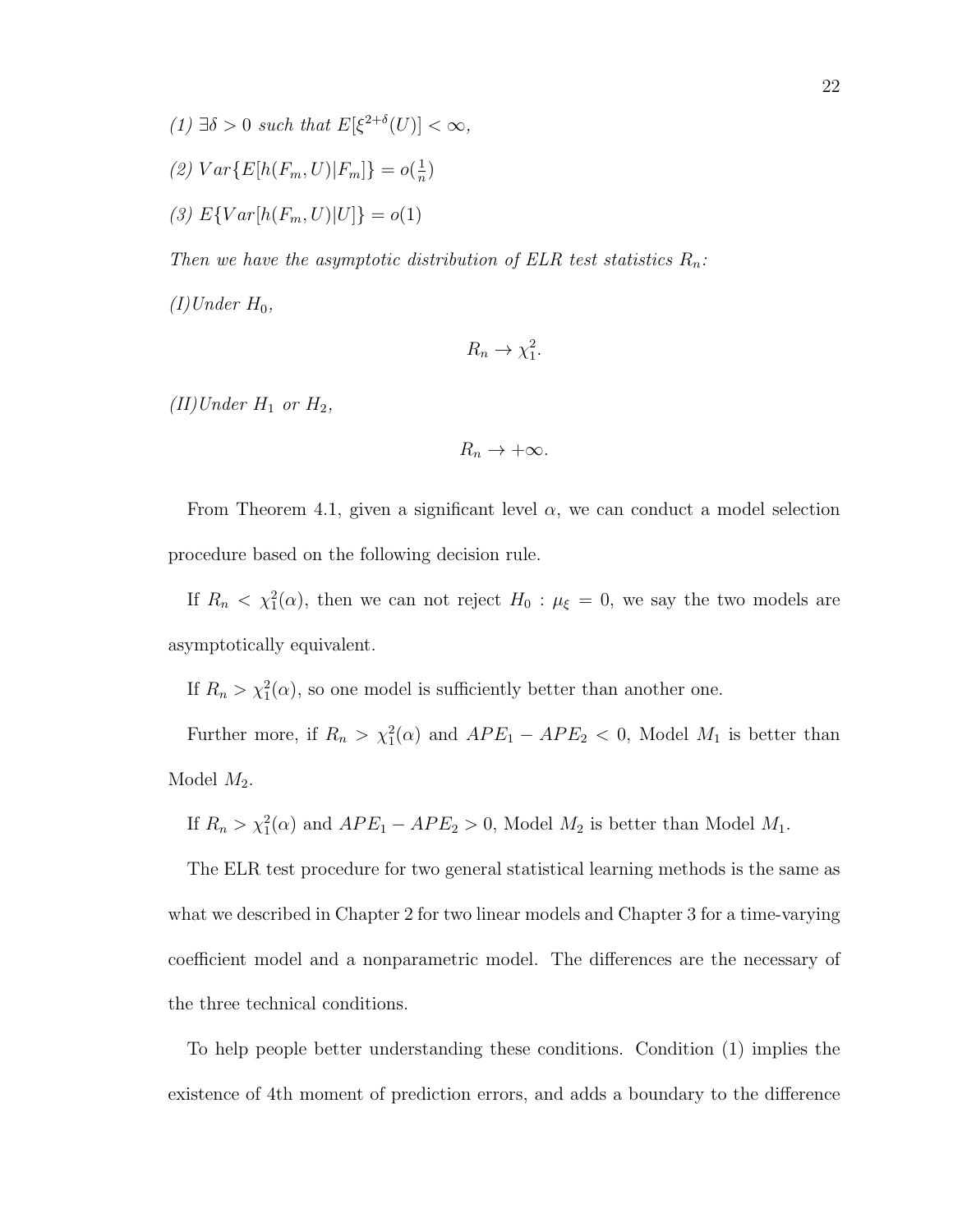of squared prediction errors. Recall that the average of  $\xi(U)$  is the difference of the average prediction error of the two competing models, when  $E[\xi^{2+\delta}(U)] = \infty$ , it means the two models are too much different. So we don't need to consider this model selection if Condition (1) is not satisfied. Condition (2) and (3) are technical conditions to prove Theorem 4.1, they also give boundaries to the difference of squared prediction errors like Condition (1). What's more important is that for a lot of statistical learning models, Condition (2) and (3) are satisfied. According to Lemma 2.1 and Lemma 3.1, linear model, time-varying coefficient model and nonparametric model satisfy Condition (2) and Condition (3). And it's not hard to check that many generalized linear models like logistic regression and many other kernel regression satisfy Condition (2) and (3). This gives a wide application of Theorem 4.1. There might be more statistical learning procedures satisfying the conditions in Theorem 4.1 and it needs future work to discover.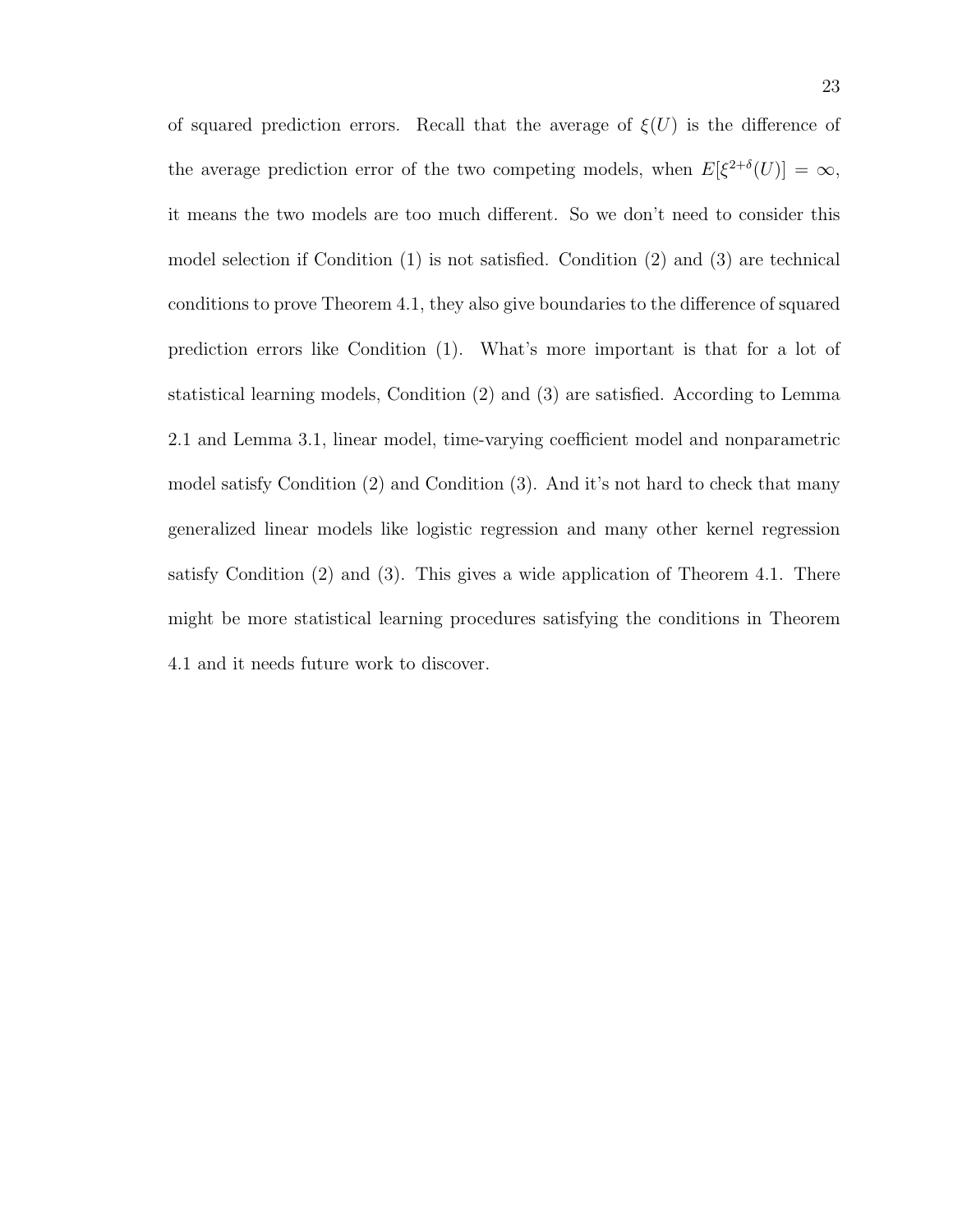## CHAPTER 5: SIMULATIONS

#### 5.1 Two Linear Models

The asymptotic result from Chapter 2 through Chapter 4 are based on i.i.d. data, but our theorem result can be extended to time series data. In this chapter, all the data we used were stationary time series. To show the performance of our ELR test, from Example 1 to Example 4, we used the first 90% data in the time order as training group, and the last 10% as test group.

#### Example 1:

We conducted a model selection between

$$
Y_i = \alpha_0 + \alpha_1 Z_i + \varepsilon_i \tag{5.1}
$$

$$
Y_i = \beta_0 + \beta_1 X_i + \varepsilon_i \tag{5.2}
$$

Y is generated from model (5.1) with  $\alpha_0 = 0$  and  $\alpha_1 = 4$ ,

or model (5.2) with  $\beta_0 = 0$  and  $\beta_1 = 4$ , where

 $Z_i$  and  $\delta_i \sim AR(0.7), \varepsilon_i \sim N(0, 1),$ 

$$
X_i = bZ_i + c\delta_i.
$$

Different values of  $(b, c)$  were used to make  $\{Z_i\}, \{X_i\}$  have different correlation coefficients  $\rho$  but the same variance.

Follow the notation in Chapter 2, we define false positive (FP) and false negatives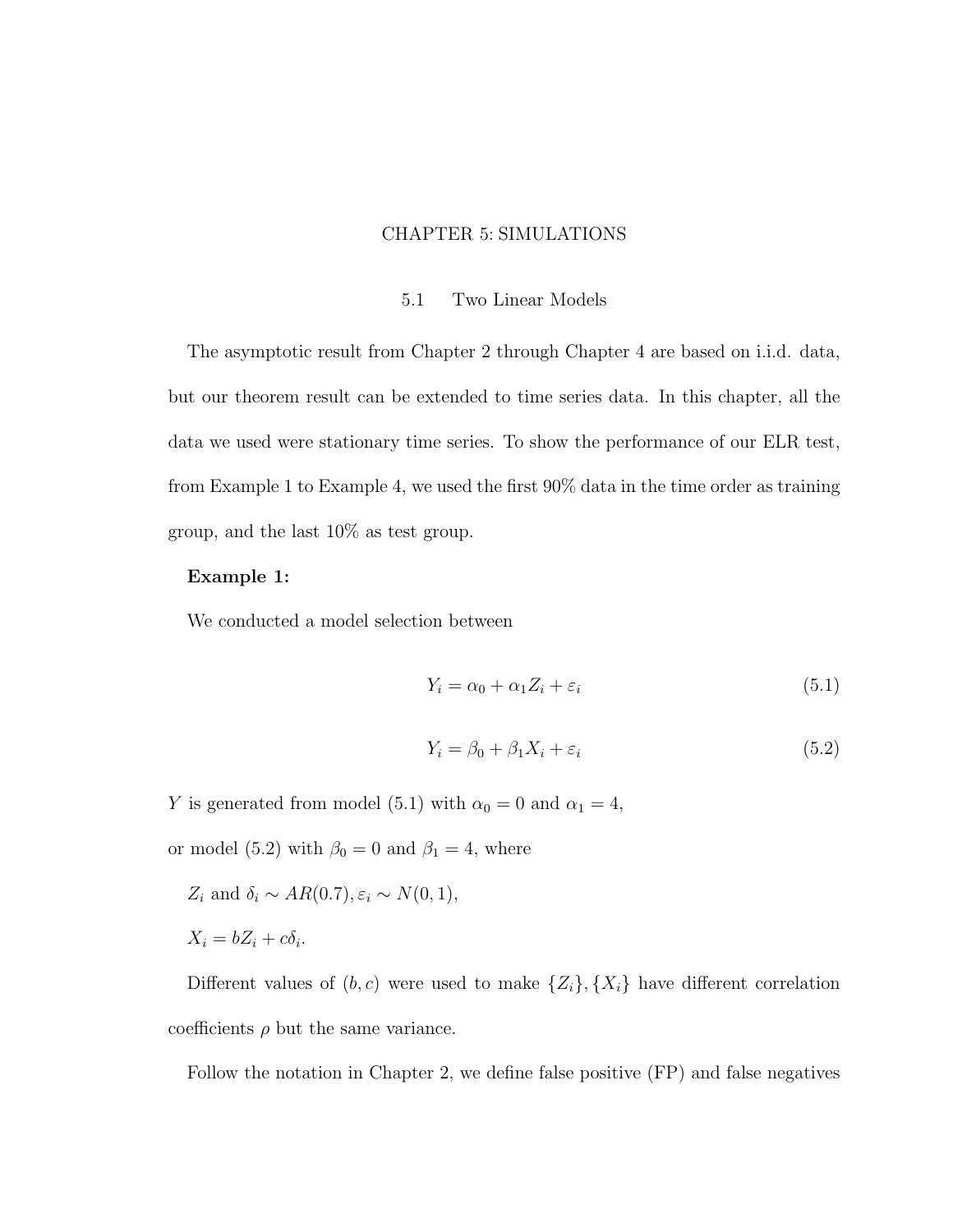(FN) as

FP={Model 5.1 and Model 5.2 are equivalent but either Model 5.1 or Model 5.2 is preferred},

 $FN_1 = \{Model 5.1$  is better but not preferred,

 $FN_2 = \{Model\ 5.2 \text{ is better but not preferred}\}.$ 

500 simulations were conducted with different sample size n, significant level  $\alpha =$ 5%. Following the time order, the first 90% of the data were used as training sample, the last 10% were test sample.

You could see from Table 1 that as the correlation of random variable Z and X increases, the "distance" between Model 5.1 and Model 5.2 decreases, it gets harder for us to distinguish these two models. However the percentage that we made a wrong specification is still very low, the ELR testing was carried out very well. Table 1: ELR for Two Linear Models

|      | $FN_1$ |       | FN <sub>2</sub>                                             |       |       |  |
|------|--------|-------|-------------------------------------------------------------|-------|-------|--|
|      |        |       | $n=200$   $n=500$   $n=1000$   $n=200$   $n=500$   $n=1000$ |       |       |  |
|      |        |       |                                                             |       |       |  |
| 0.5  |        |       |                                                             |       |       |  |
| 0.95 | 0.084  | 1.002 |                                                             | 0.078 | 0.002 |  |

#### Example 2:

Same setting as Example 1 but with heteroscedasticity in the true model: Y is generated from  $Y_i = Z_i + Z_i \varepsilon_i$ , or  $Y_i = X_i + X_i \varepsilon_i$ . The simulation result is summarized in Table 2.

From Table 2, we can see our ELR test works still well with heteroscedasticity, and as sample size increases, the false negative rates get lower.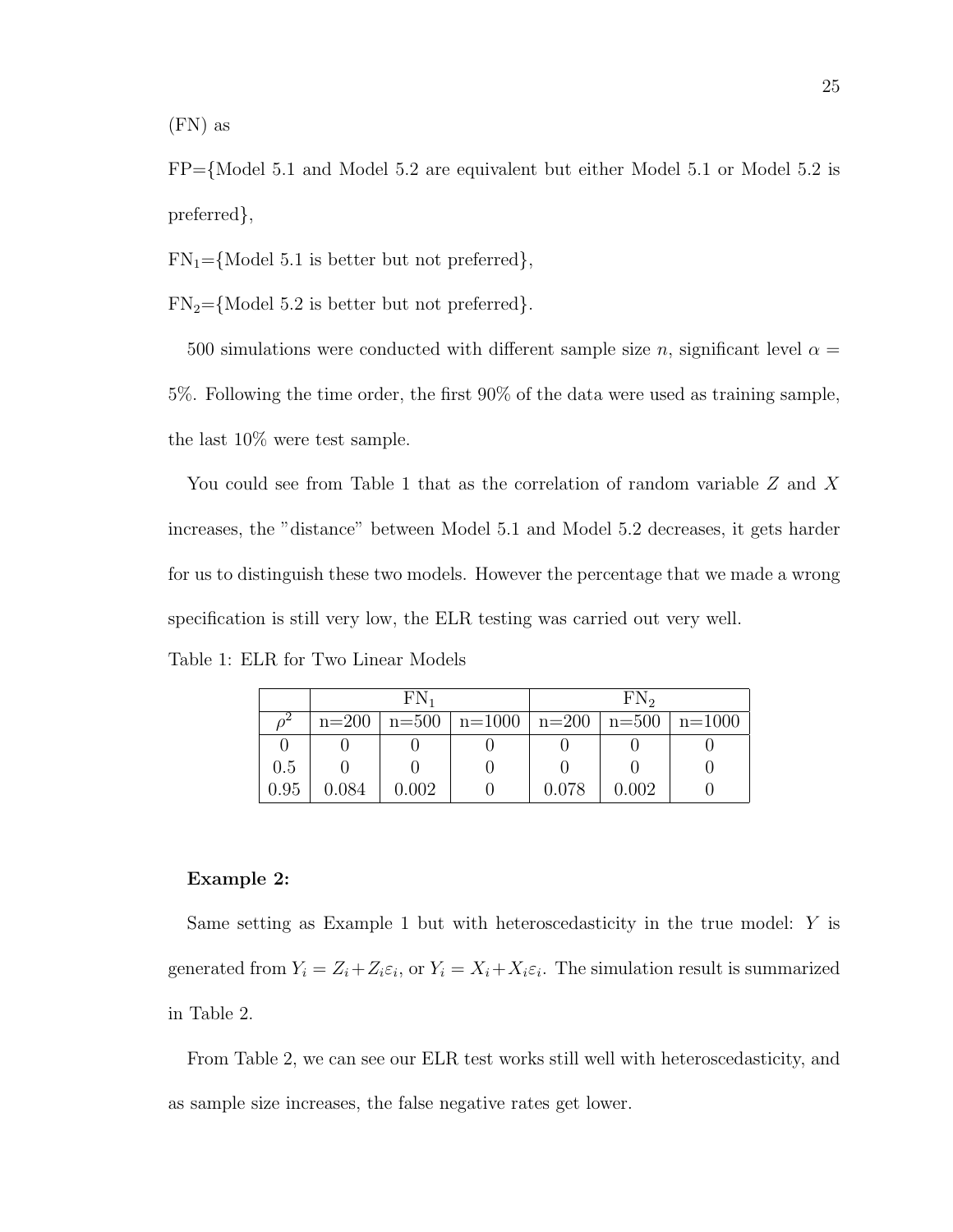|                  | $FN_1$ |       |                                                             |       |       | $FN_{2}$ |  |
|------------------|--------|-------|-------------------------------------------------------------|-------|-------|----------|--|
| $\overline{O}^2$ |        |       | $n=200$   $n=500$   $n=1000$   $n=200$   $n=500$   $n=1000$ |       |       |          |  |
|                  | 0.002  |       |                                                             | 0.004 |       |          |  |
| 0.5              | 0.098  | 0.01  |                                                             | 0.094 | 0.012 |          |  |
| 0.95             | 0.238  | 0.048 | 0.014                                                       | 0.244 | 0.052 | 0.014    |  |

Table 2: Two Linear Models with Heteroscedasticity

Example 3: Same setting as Example 1 but Y is generated from a mixture of Model 5.1 and Model 5.2:

$$
Y_i = (1 - \theta)Z_i + \theta X_i + \varepsilon_i,
$$

where  $0\leqslant \theta \leqslant 1.$ 

In this set up, as we discussed in Chapter 2, if  $\theta = 0.5$ , following simple algebra, we can get  $\mu_{\xi} = 0$ , then Model 5.1 and Model 5.2 are equivalent. If  $0 \le \theta < 0.5$ , it's not hard to see that  $\mu_{\xi} < 0$ , so Model 5.1 is better than Model 5.2. And if  $0.5 < \theta \le 1$ , following the same argument, we have  $\mu_{\xi} > 0$ , so Model 5.2 is better than Model 5.1.

In this simulation, we used  $\theta = 0, 0.2, 0.5, 0.8$  or 1. When  $\theta = 0.5$ , since the two models are equivalent,  $H_0$  is true, so we only report FP, in Table 3, as sample size increases, FP gets closer to the significant level 0.05. When  $\theta = 0$  or 0.2, Model 5.1 is better, so we only consider  $FN_1$ . And when  $\theta = 0.8$  or 1, Model 5.2 is better, so we only consider  $FN_2$ . From Table 3, as  $|\theta|$  approaches 1, the power (Power = 1 - FN) of EPL test gets higher and when sample size is large enough, the power  $= 1$ .

Example 4: We now consider a model selection between

$$
Y_i = \alpha_0 + \alpha_1 Z_i + \varepsilon_i \tag{5.3}
$$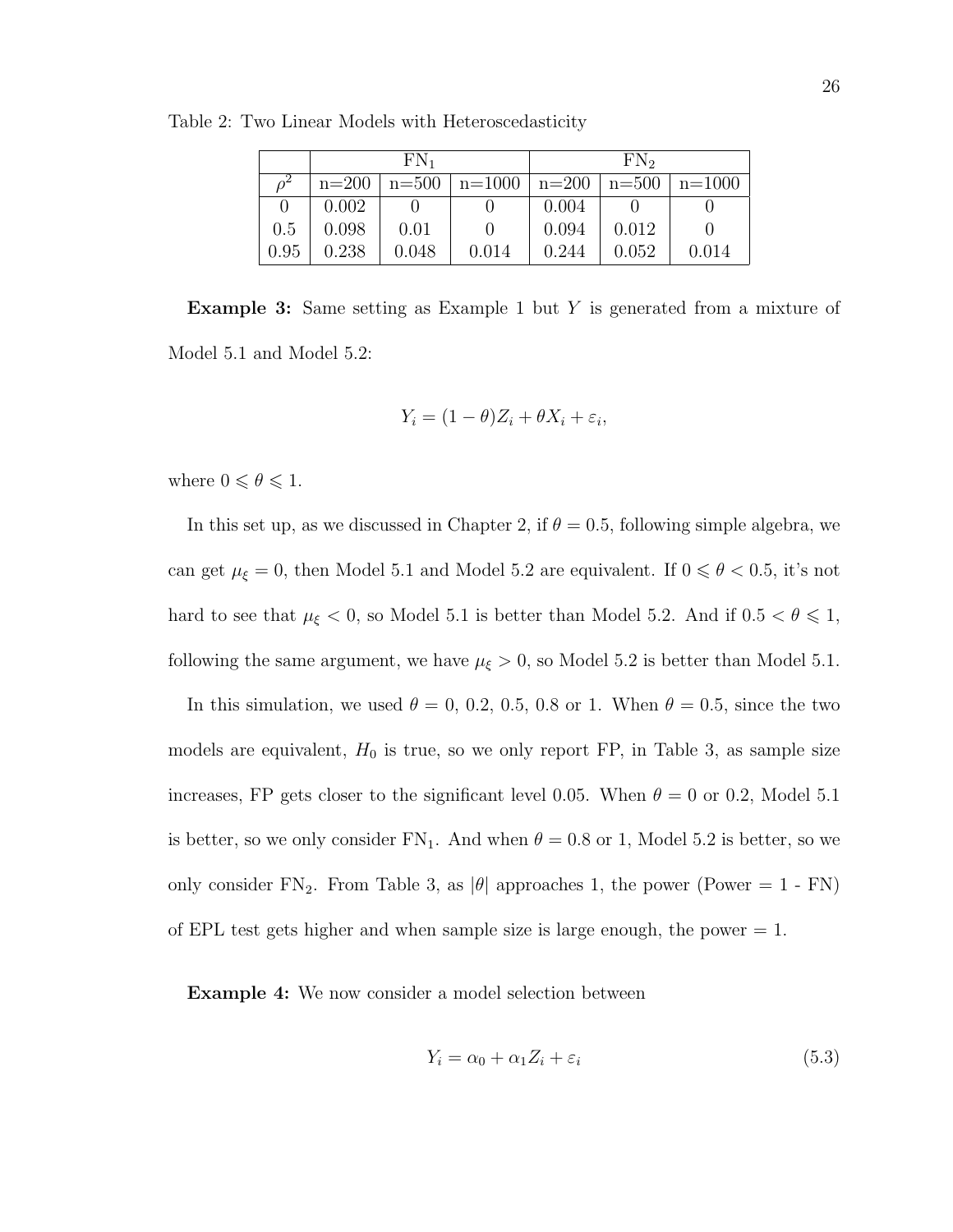$$
Y_i = \beta_0 + \beta_1 Z_i + \beta_2 X_i + \varepsilon_i \tag{5.4}
$$

Y is generated from model 5.4 with  $\beta_0 = 0$ ,  $\beta_1 = 1 - \theta$  and  $\beta_2 = \theta$ , where  $\theta = 0$ , 0.2, 0.4, 0.6, 0.8 or 1.

Let  $Z_i$  and  $X_i \sim AR(0.7)$ ,  $Z_i$  and  $X_i$  are independent,  $\varepsilon_i \sim N(0, 1)$ .

Since Model 5.3 is included in Model 5.4, this is a model selection between two nested models. For this set up of dependent variable, we only need to consider FP and  $FN_2$  defined in Example 1, because Model 5.4 is at least as good as Model 5.3 (with  $\theta = 0$  meaning two models are equivalent).

Different  $\theta$  values were used to show the power of this hypothesis testing. For  $\theta > 0$ , Power = 1 - FN<sub>2</sub>. The simulation result is summarized in Table 3.

From Table 4, when  $\theta = 0$ , Model 5.3 is equivalent to Model 5.4, as sample size increases, the FP (Type I error) in the simulation gets very close to the significant level  $\alpha = 0.05$ . And when  $\theta > 0$ , Model 5.4 is better than 5.3 since the data were generated from Model 5.4. As  $\theta$  increases, the "difference" between Model 5.3 and Model 5.4 gets larger, so does the power (Power  $= 1$  -  $FN<sub>2</sub>$ ) of the test, and the power goes to 1.

| Ĥ   | $n=200$ | n=500  | $n = 1000$ |
|-----|---------|--------|------------|
|     |         | $FN_1$ |            |
| 0   | 0.19    | 0.012  |            |
| 0.2 | 0.424   | 0.118  | 0.006      |
|     |         | FP     |            |
| 0.5 | 0.106   | 0.064  | 0.054      |
|     | $FN_2$  |        |            |
| 0.8 | 0.406   | 0.13   | 0.008      |
|     | 0.178   | 0.018  |            |

Table 3: Dependent Variable is a Mixture of Two Models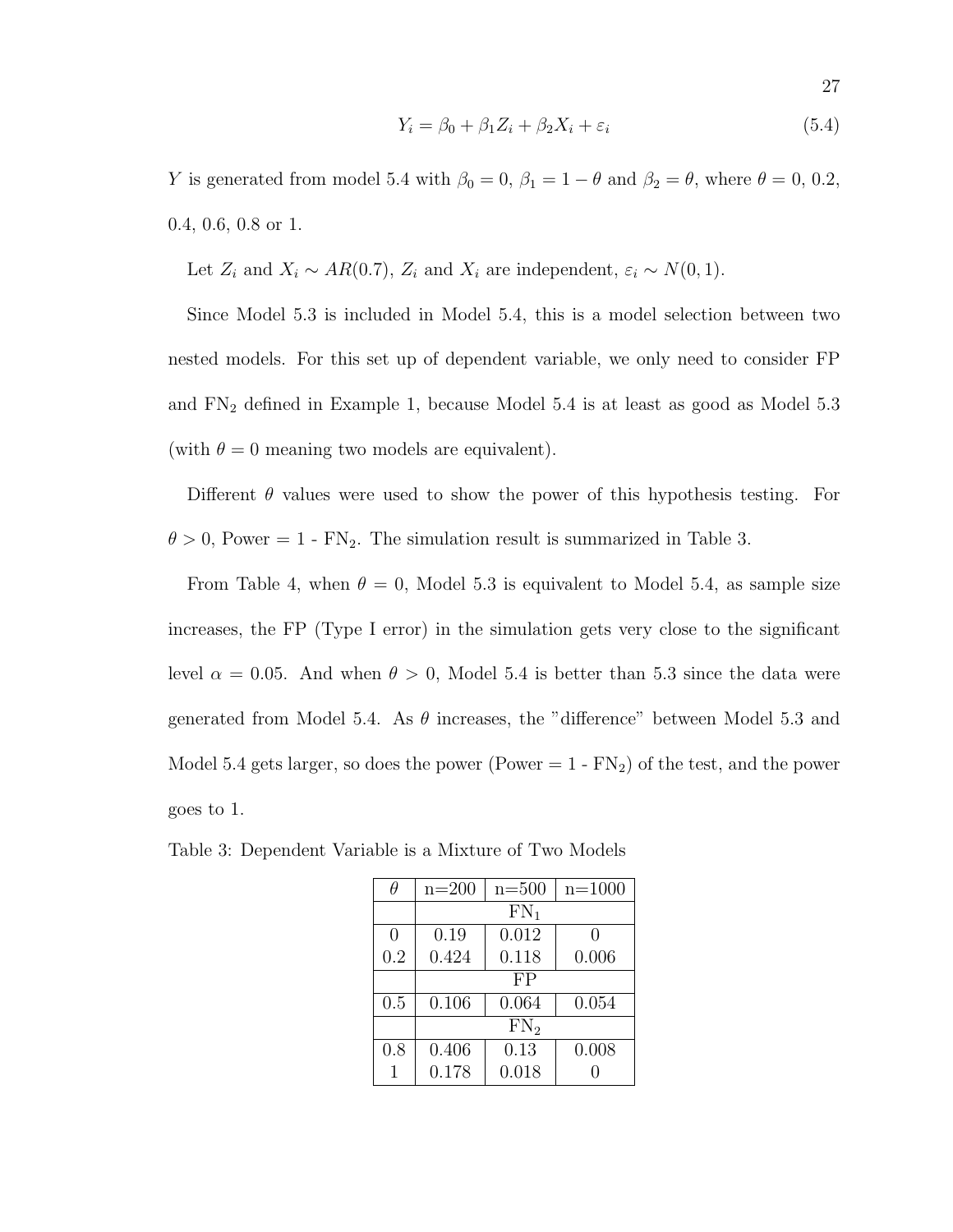Table 4: ELR Type I Error and Power

|     | FP    |           |            |
|-----|-------|-----------|------------|
| θ   | n=200 | $n = 500$ | $n = 1000$ |
| 0   | 0.098 | 0.058     | 0.052      |
|     |       | $FN_2$    |            |
| Ĥ   | n=200 | $n = 500$ | $n = 1000$ |
| 0.2 | 0.852 | 0.792     | 0.7        |
| 0.4 | 0.664 | 0.484     | 0.232      |
| 0.6 | 0.45  | 0.208     | 0.032      |
| 0.8 | 0.354 | 0.034     | 0          |
|     | 0.2   | 0.016     |            |

5.2 Time Varying Coefficient Model vs Non-parametric Model

## Example 5:

Now we do a simulation of a model selection between time-varying coefficient model and non-parametric model,

$$
Y_i = \beta_0(Z_i) + \beta_1(Z_i)X_i + \varepsilon_i \tag{5.5}
$$

$$
Y_i = m(X_i) + \varepsilon_i. \tag{5.6}
$$

Y is generated from

$$
Y_i = Z_i + \cos(10Z_i)X_i + \varepsilon_i,
$$

in this setting Model 5.5 is better than Model 5.6,

$$
Y_i = \exp(X_i)\cos(X_i) + \varepsilon_i,
$$

in this setting Model 5.6 is better than Model 5.5, or

$$
Y_i = X_i + \varepsilon_i,
$$

in this setting the two models are equivalent.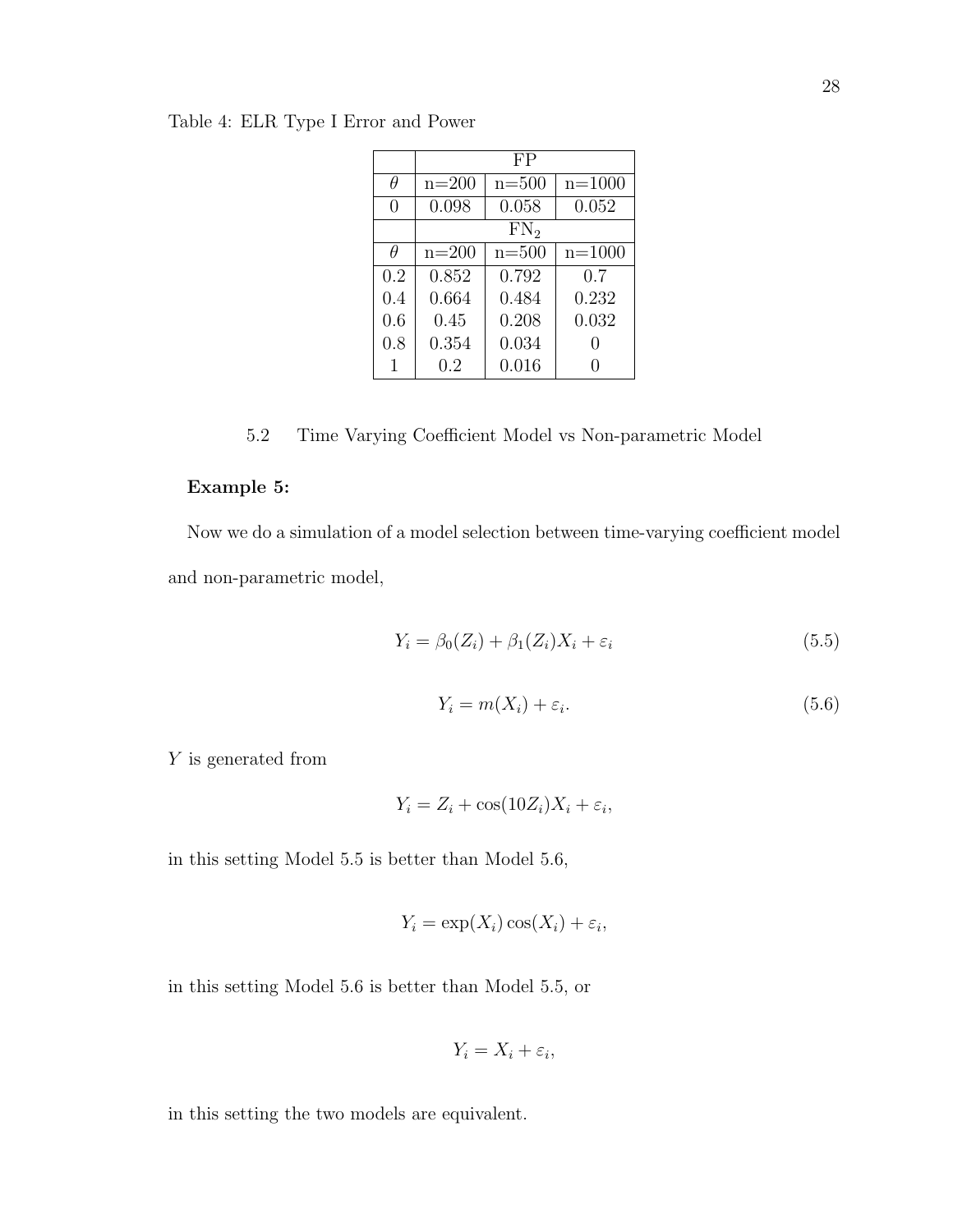Where  $X_i, Z_i \sim AR(0.7), X_i$  and  $Z_i$  are independent,  $\varepsilon_i \sim N(0, 1)$ .

We divide the data into 5 subseries according to the time order, with the first subseries having 60% observations and each of the remaining 4 sebseries having 10% observations. Following the methods introduced in Chapter 3, compute the one-step prediction errors for each of the remaining 4 subseries using Model 5.5 and Model 5.6, based on the historical data. It means that according to the time order, we use the first 60% observations to predict and calculate the prediction errors on the data lying from 60% to 70% of the whole data set. And use the first 70% observations to predict and calculate the prediction errors on the data lying from 70% to 80% of the whole data set and so on. With the above process, we follow the construction in Chapter 3 to conduct the EPL test.

Follow the notation in Chapter 3, we define false positive (FP) and false negatives (FN) as

FP={Model 5.5 and Model 5.6 are equivalent but either Model 5.5 or Model 5.6 is preferred},

 $FN_1 = \{Model\ 5.5 \text{ is better but not preferred}\},\$ 

 $FN_2 = \{Model\ 5.6 \text{ is better but not preferred}\}.$ 

500 simulations were conducted with different sample size n. Gaussian Kernel were applied to both two models, but bandwidths in the two models were optimized separately in the sense that the optimal bandwidth minimized the average prediction error in its own model. The simulation result is summarized in Table 5.

We could see from Table 5 that  $FN_1$  and  $FN_2$  get lower and eventually equal to 0 as sample sizes increase, at the mean time, the power of this test is very high and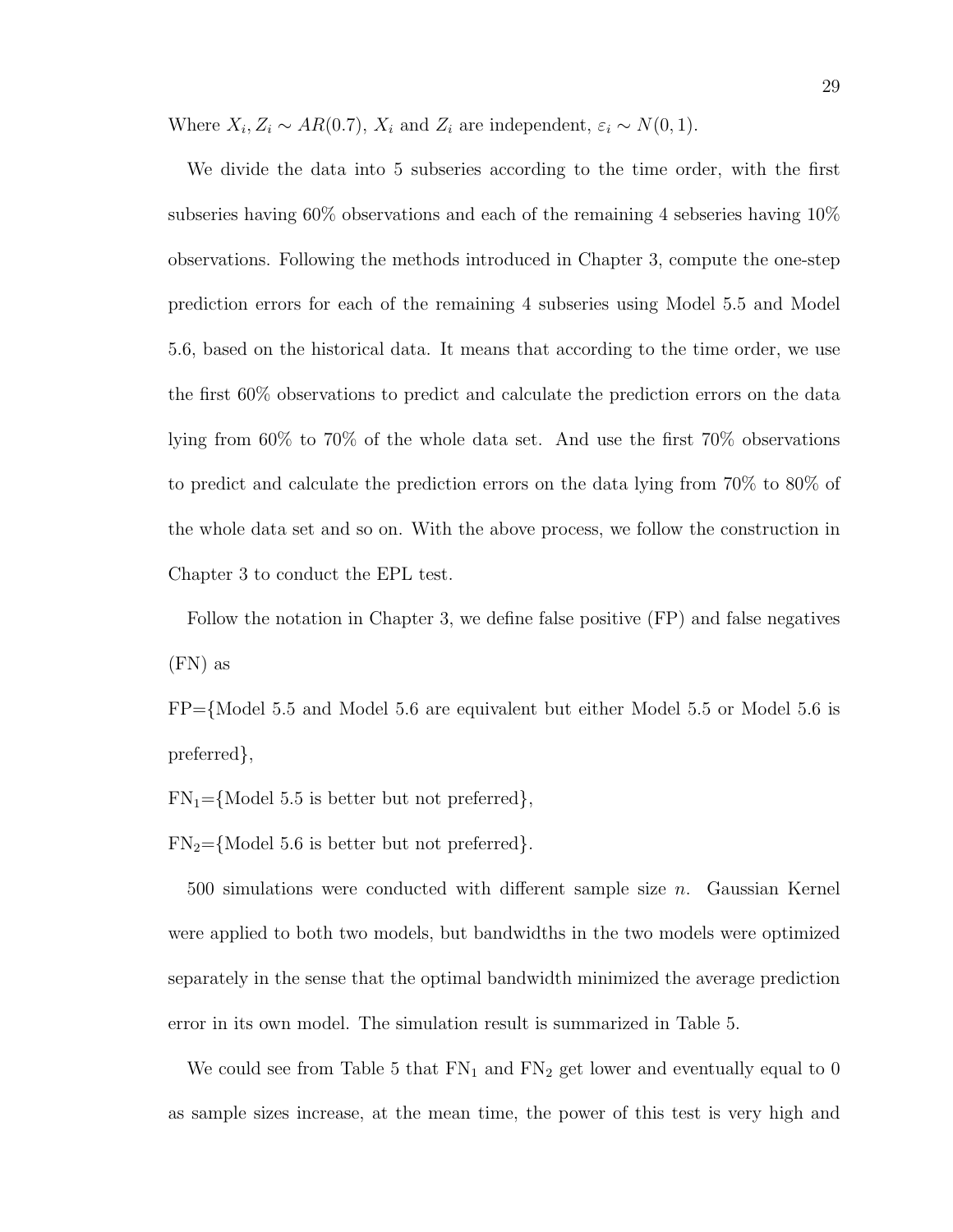equal to 1 when  $n = 1000$ . The false positive rate gets very close to the significant lever 5% when the sample size is large enough.

 $n=200$   $n=500$   $n=1000$  $\begin{tabular}{|c|c|c|c|c|} \hline FN_1 & 0.018 & 0.002 & 0 \\ \hline FN_2 & 0.066 & 0.014 & 0 \\ \hline \end{tabular}$  $\begin{array}{|c|c|c|c|c|} \hline 0.066 & 0.014 & 0 \ \hline 0.138 & 0.078 & 0.058 \ \hline \end{array}$  $FP$  0.138 0.078

Table 5: Time Varying Coefficient Model vs Non-parametric Model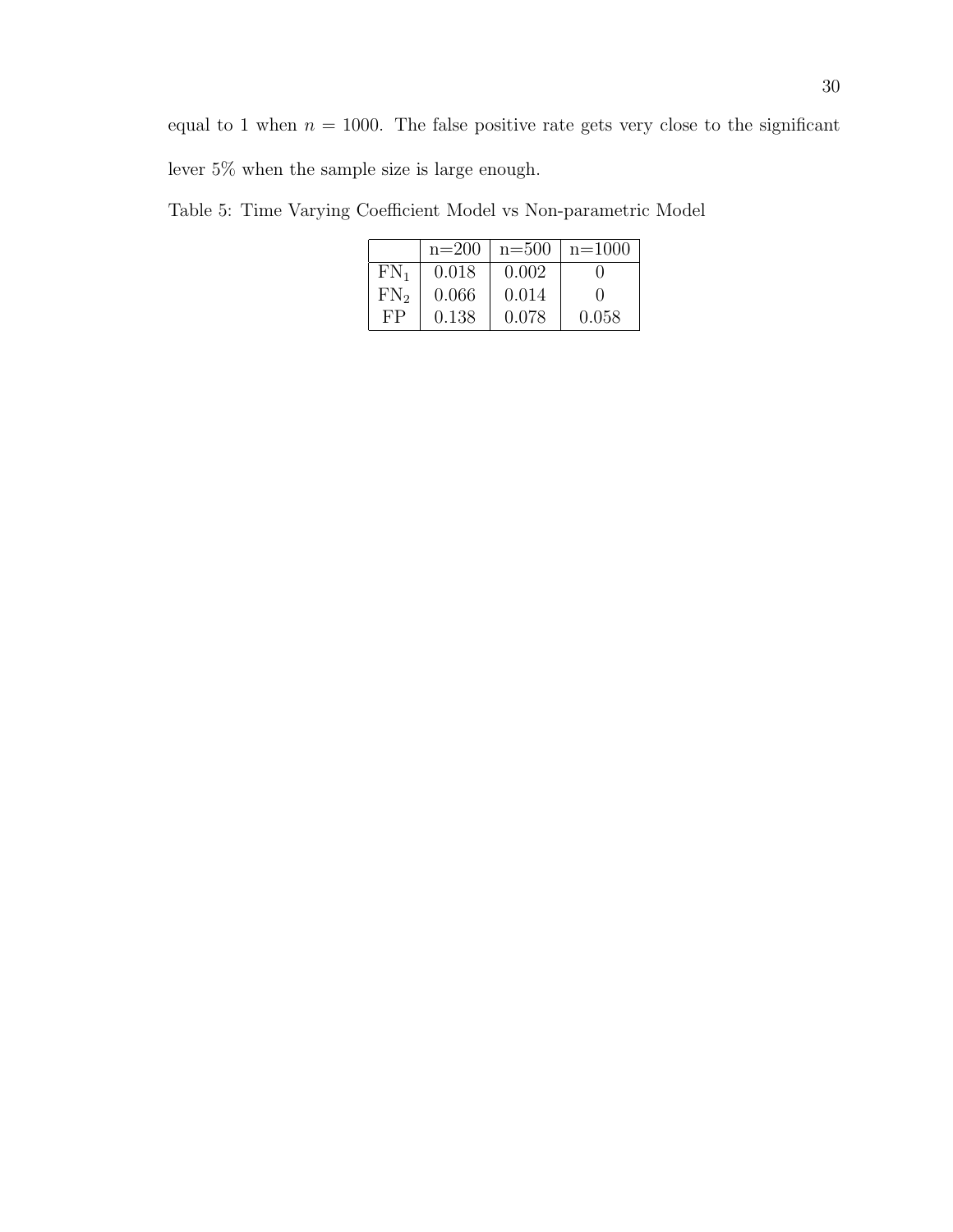#### CHAPTER 6: A REAL EXAMPLE

We consider a real application of ELR test here. We have a subset of the Coronary Risk-Factor Study (CORIS) baseline survey, carried out in three rural areas of the Western Cape, South Africa (Rousseauw et al., 1983, Hastie, Tibshirani and Friedman 2009). The data can be downloaded from the website

http://statweb.stanford.edu/ tibs/ElemStatLearn/datasets/SAheart.data. The aim of the study was to establish the intensity of ischemic heart disease risk factors in that high-incidence region. The data represent white males between 15 and 64, there are 160 cases and a group of 302 controls. The response variable is the presence or absence of coronary heart disease (chd) at the time of the survey. The risk factors considered are systolic blood pressure (sbp), total lifetime tobacco usage in kilograms (tobacco), low densiity lipoprotein cholesterol (ldl), family history of heart disease (famhist), obesity, current alcohol consumption and age at onset.

Since the response variable chd is binary, it's natural to fit a logistic regression model by maximum likelihood, giving the results shown in Table 6. A insignificant p-value (greater than 5%) suggests a coefficient can be dropped from the model. Each of these correspond to a test of the null hypothesis that the coefficient is zero, while all the others are not.

We found some surprises in the coefficients in Table 6. Neither systolic blood pressure (sbp) nor obesity is significant. This confusion is a result of the correlation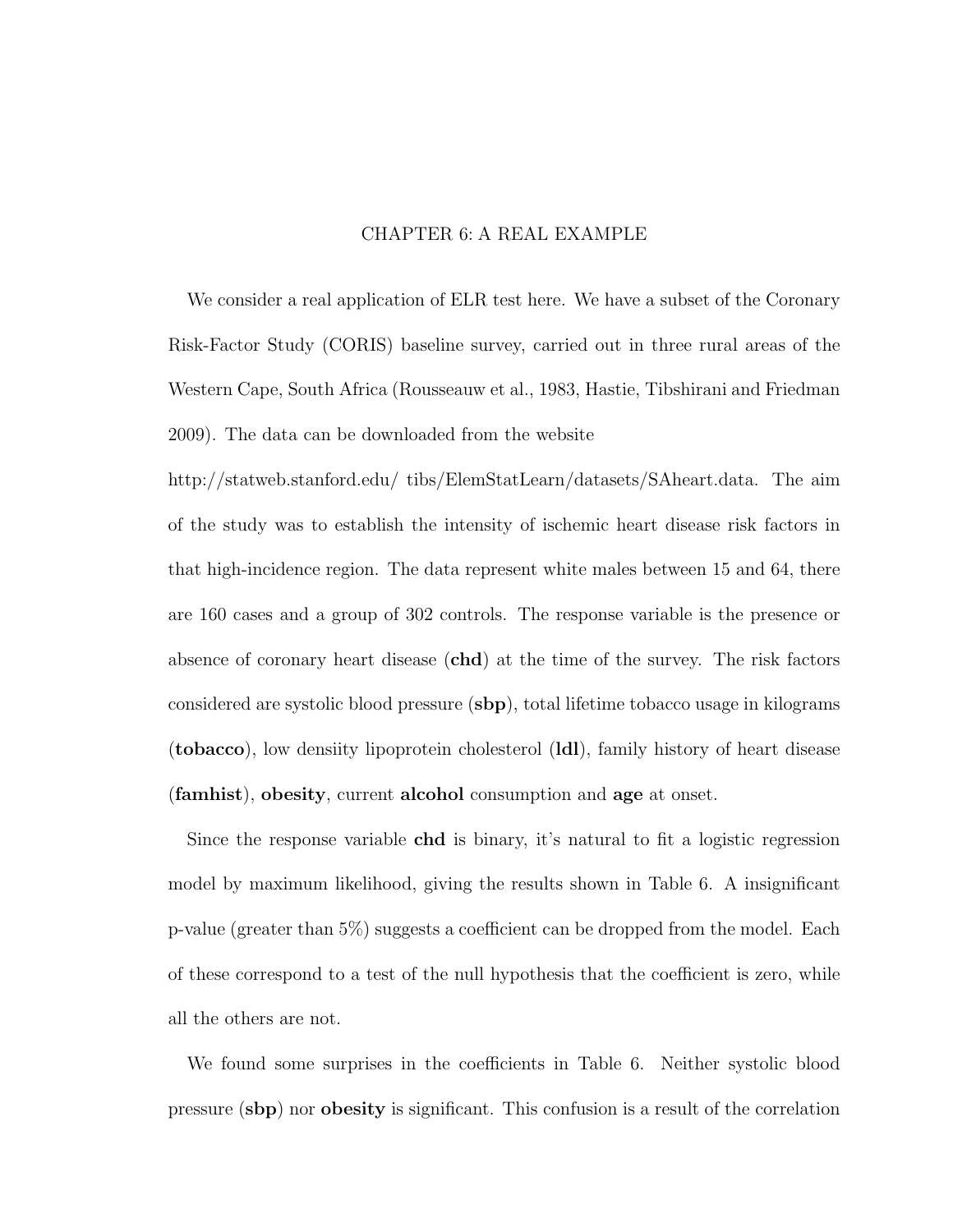|             | Coefficient | Z value  | P-value |
|-------------|-------------|----------|---------|
| (Intercept) | $-4.130$    | $-4.285$ |         |
| sbp         | 0.006       | 1.023    | 0.306   |
| tobacco     | 0.080       | 3.034    | 0.002   |
| 1d1         | 0.185       | 3.219    | 0.001   |
| famhist     | 0.939       | 4.177    |         |
| obesity     | $-0.035$    | $-1.187$ | 0.235   |
| alcohol     | 0.001       | 0.136    | 0.892   |
| age         | 0.043       | 4.181    |         |

Table 6: Logistic Linear Regression Fit to the South African Heart Disease Data

between the set of predictors, since on their own, both sbp and obesity are significant with positive sign, but with many other correlated variables, they are no longer needed.

Now we need to do some model selection, to find a subset of the variables that are sufficient for explaining their joint effect on the dependent variable chd. As suggested in Hastie, Tibshirani and Friedman (2009), one way is to drop the least significant coefficient, and refit the model, this is done repeatedly until no further terms can be dropped from the model. A better but more time consuming strategy is to refit each of the models with one variable removed at a time, and then perform an analysis of deviance to decide which variable to exclude. The residual deviance of a fitted model is minus twice its log-likelihood, and the deviance between two models is the difference of their individual residual deviances. The above two strategies gave the same final model with predictive variables tabacco, ldl, famhist and age (Model 6.1) as shown in Table 7.

The second model we consider for this example is to explore the nonlinearities in the functions using natural splines. As suggested in Hastie, Tibshirani and Friedman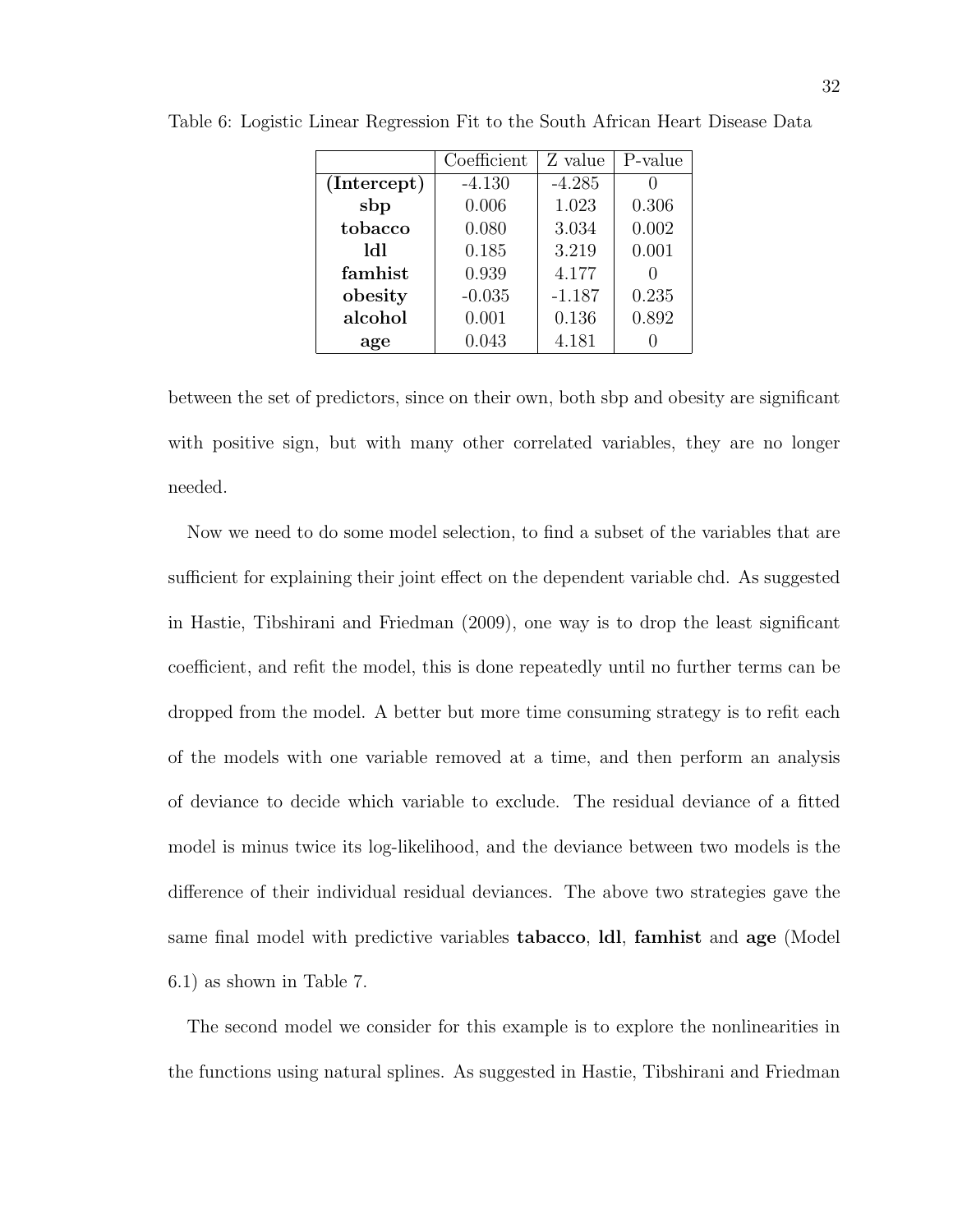|             | Coefficient | Z value  | P-value |
|-------------|-------------|----------|---------|
| (Intercept) | $-4.204$    | $-8.437$ |         |
| tobacco     | 0.081       | 3.163    | 0.002   |
| 141         | 0.168       | 3.093    | 0.002   |
| famhist     | 0.924       | 4.141    |         |
| age         | 0.044       | 4.521    |         |

Table 7: Stepwise Logistic Regression Fit to the South African Heart Disease Data (Model 6.1)

(2009), we use four natural spline bases and three interior knots for each variable in the model except for variable famhist. Since famhist is a two-level factor, it is coded by a simple binary variable, and is associated with a single coefficient in the fit of the model.

We carried out a backward stepwise deletion process, dropping terms from this model while preserving the group structure of each term, rather than dropping one coefficient at a time. The AIC was used to drop terms, in the sense that all the terms remaining in the final model would cause AIC to increase if deleted from the model. The final model (Model 6.2) is shown in Table 8. Notice that both sbp and obesity are included in Model 6.2 while they are not in logistic linear Model 6.1.

Table 8: Logistic regression Model 6.2 after stepwise deletion of natural splines terms. The column AIC is the AIC when that term is deleted from the full model (labelled "none").

| Terms   | Df             | AIC    | P-value |
|---------|----------------|--------|---------|
| none    |                | 502.09 |         |
| sbp     | 4              | 503.16 | 0.059   |
| tobacco | $\overline{4}$ | 506.48 | 0.015   |
| 1d1     | $\overline{4}$ | 508.39 | 0.006   |
| famhist | $\mathbf{1}$   | 521.44 |         |
| obesity | $\overline{4}$ | 502.24 | 0.086   |
| age     |                | 517.86 |         |

Model 6.1 and Model 6.2 are the "best" model in their own approach, one is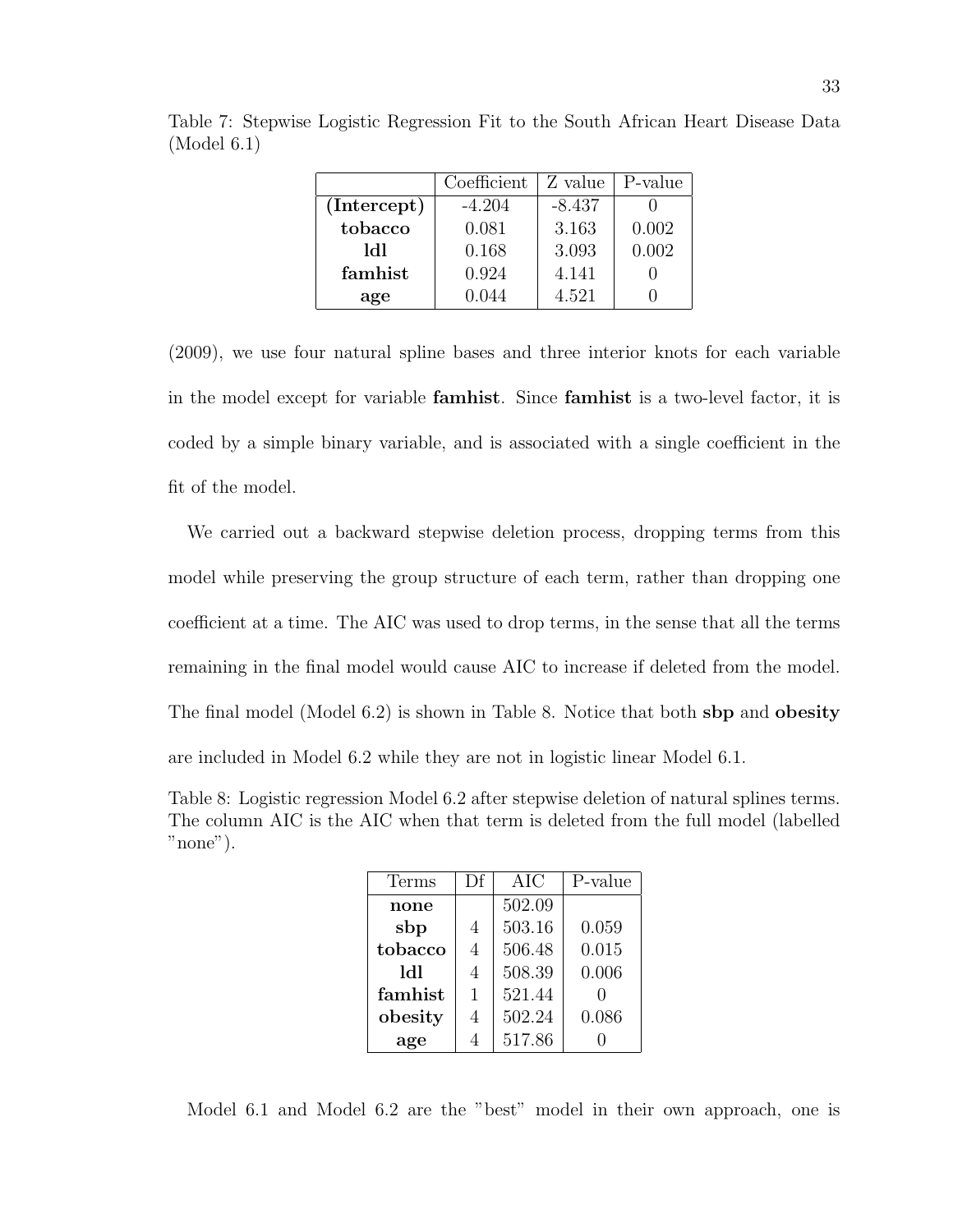through logistic linear regression, the other is from backward stepwise deletion of natural cubic splines. Their AICs are 495.44 and 502.09 respectively, so it's hard to distinguish these two models in AIC criterion. To make a further comparison between Model 6.1 and Model 6.2, we consider the prediction error (PE) criterion and carry out our empirical likelihood ratio (ELR) test.

Following the discussion in Chapter 2, we denote  $PE<sub>1</sub>$  as the prediction error in Model 6.1 and  $PE_2$  as the prediction error in Model 6.2. Define  $\mu_{\xi} = E[PE_1 - PE_2]$ . Our aim is to make a hypothesis testing among:

$$
H_0: \mu_{\xi} = 0
$$

meaning that Model 6.1 and Model 6.2 are equivalent, against

$$
H_1: \mu_{\xi} < 0
$$

meaning that Model 6.1 is better that than Model 6.2, or

$$
H_2: \mu_{\xi} > 0
$$

meaning that Model 6.1 is worse than Model 6.2.

From the theorems in Chapter 2, given a significant level  $\alpha$ , performing a ELR test, we can conduct a model selection procedure based on the following decision rule. If  $p-value > \alpha$ , we say the two models work equivalently. If  $p-value < \alpha$  and  $APE_1 - APE_2 < 0$ , Model 6.1 is better than Model 6.2. If  $p-value < \alpha$  and  $APE_1 - APE_2 > 0$ , Model 6.2 is better than Model 6.1. A 10 fold cross validation is used here to capture the prediction errors. The cross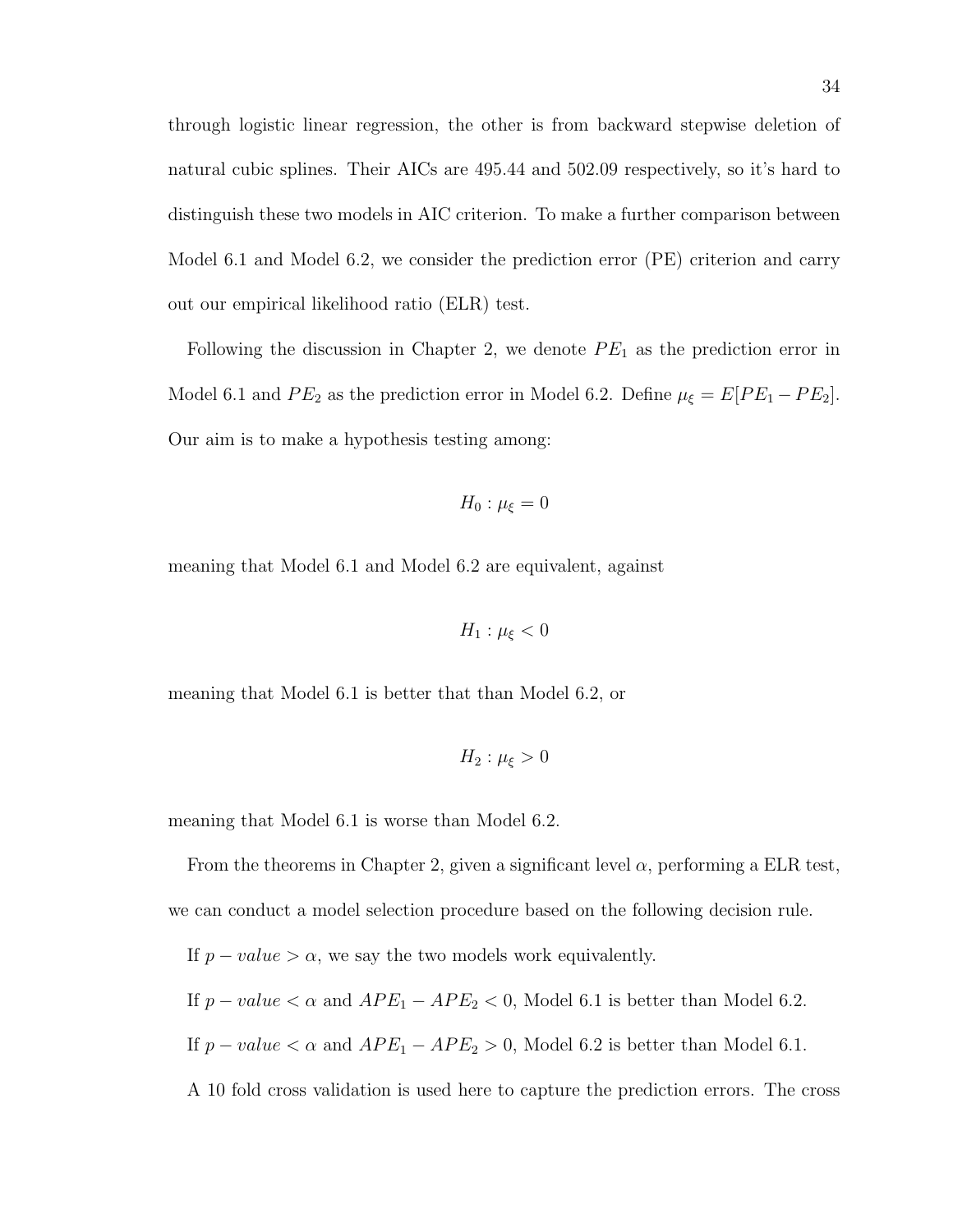validation process is repeated 100 times for Model 6.1 and Model 6.2 (the selection of fold is random in each cross validation process). The result of the ELR test is summarized in Table 9. The average prediction error (APE) is 0.2776 for Model 6.1 and 0.2860 for Model 6.2.

| $^{\prime}$ -2LLR' | P-value | $APE_1 - APE_2$ |
|--------------------|---------|-----------------|
| 43.70647           |         | $-0.008$        |
|                    | AIC     | APE             |
| Model 6.1          | 495.44  | 0.278           |
| Model 6.2          | 502.09  | 0.286           |

Table 9: ELR Test between Model 6.1 and Model 6.2

The column '-2LLR' is the test-statistics in ELR test, which follows a chi-square distribution with d.f.  $= 1$  under  $H_0$ . From Table 9 we can get, even though it's hard to distinguish Model 6.1 and Model 6.2 in AIC criterion, the ELR test gives a sufficient conclusion that the logistic linear model 6.1 is far better than the logistic natural cubic splines model 6.2 for the South African heart disease data in prediction error criterion.

Model 6.2 is slightly more generous than Model 6.1 since both sbp and obesity are included. And it captures the nonlinearity of predictive variables. However, there are  $1 + 1 + 4 * 5 = 22$  splines are used in Model 6.2, in other words, 22 parameters are included in Model 6.2, compared with 5 parameters in Model 6.1, Model 6.2 is overfitting. It has poor predictive performance, as it overreacts to minor fluctuations in a new training data.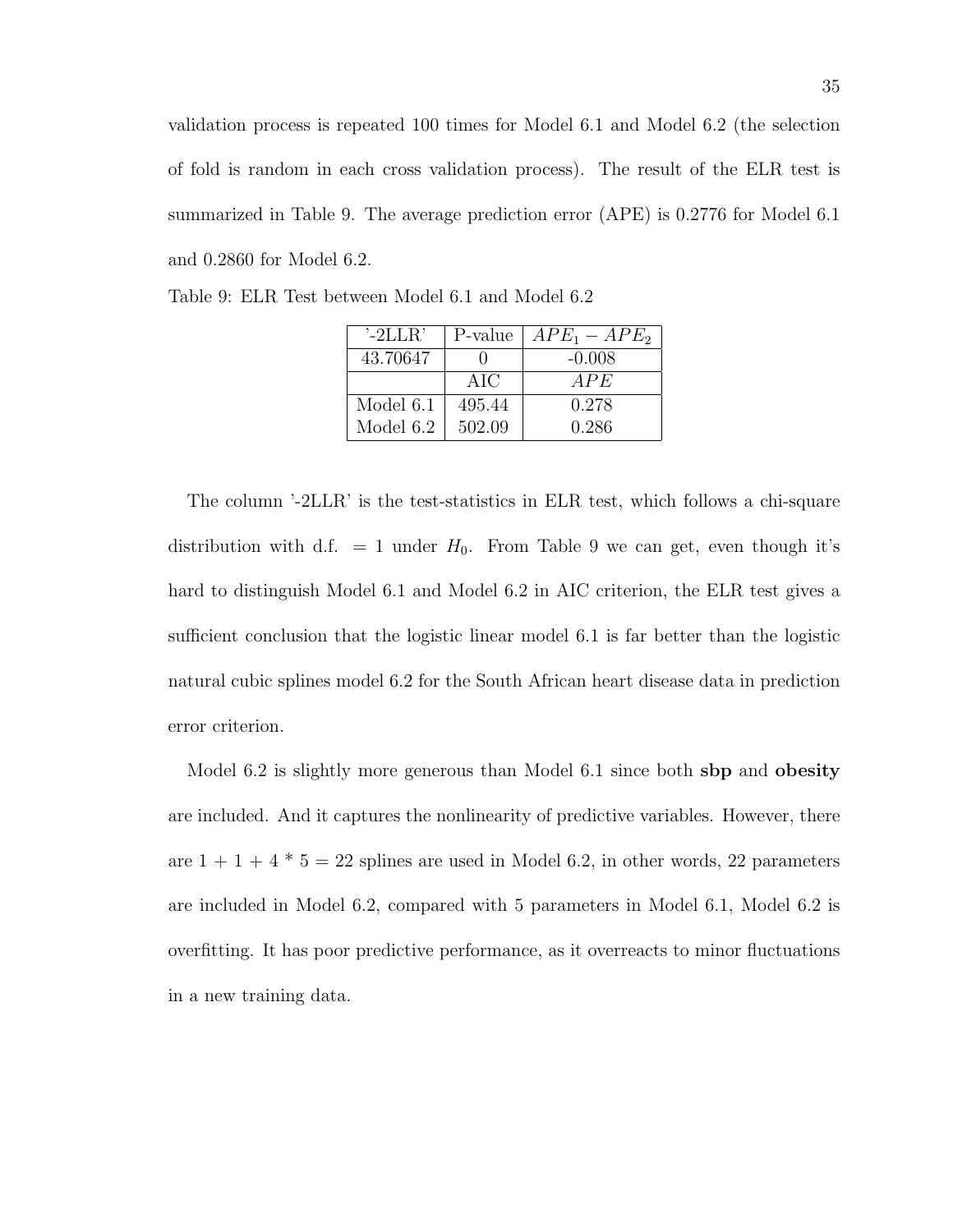## CHAPTER 7: DISCUSSION

In this dissertation we propose an Empirical Likelihood Ratio (ELR) test to conduct non-nested model selection. We showed the asymptotic properties for the ELR teststatistics in selection between two linear models, a time-varing coefficient model and a non-parametric model, and two general statistical learning methods under mild conditions. It allows for heteroscedasticity in the error term. We would like to mention two interesting future research topics related to this dissertation. First, there might be softer technical conditions or more applicable methods to use the ELR test. Second, we can consider a ELR test with variance of prediction errors taken into the estimation equation, so the ELR would have two constrains. This might improve the performance of the test on heteroscedasticity cases. We are currently exploring these extension.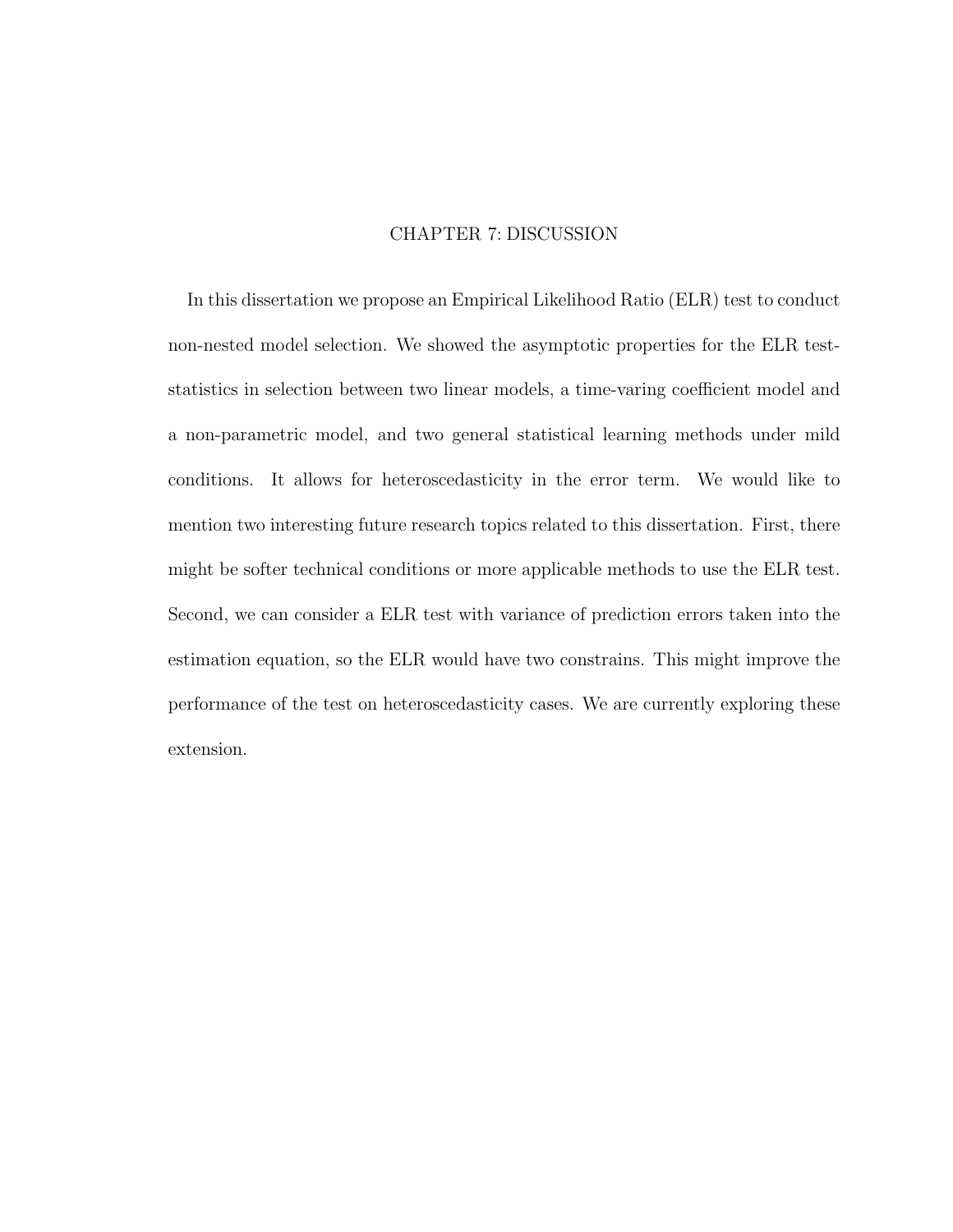#### REFERENCES

- Blom, G. (1976). Some properties of incomplete U-statistics. Biometrika, 63(3):573– 580.
- Chen, S.X., Keilegom, I.V. (2009). A review on empirical likelihood methods for regression. Test, 18(3):415–447.
- Fan, J., Zhang, C., Zhang, J. (2001). Generalized likelihood ratio statistics and Wilks phenomenon. The Annals of Statistics, 29(1):153–193.
- Fan, J., Zhang, J. (2004). Sieve empirical likelihood ratio tests for nonparametric functions. The Annals of Statistics, 32(5):1858–1907.
- Fan, J., Jiang, J. (2005). Nonparametric inference for additive models. Journal of the American Statistical Association, 100:890–907.
- Hastie, Tibshirani, Friedman. (2009). The Elements of Statistical Learning (2nd edition). Springer-Verlag.
- Hoeffding, W. (1948). A class of statistics with asymptotically normal distributions. Annals of Statistics, 19:293–325.
- Jiang, J. (2014). Multivariate functional-coefficient regression models for nonlinear vector time series data. Biometrika, 101(3):689–702.
- Owen, A.B. (1988). Empirical likelihood ratio confidence intervals for a single functional. Biometrika, 75(2):237–249.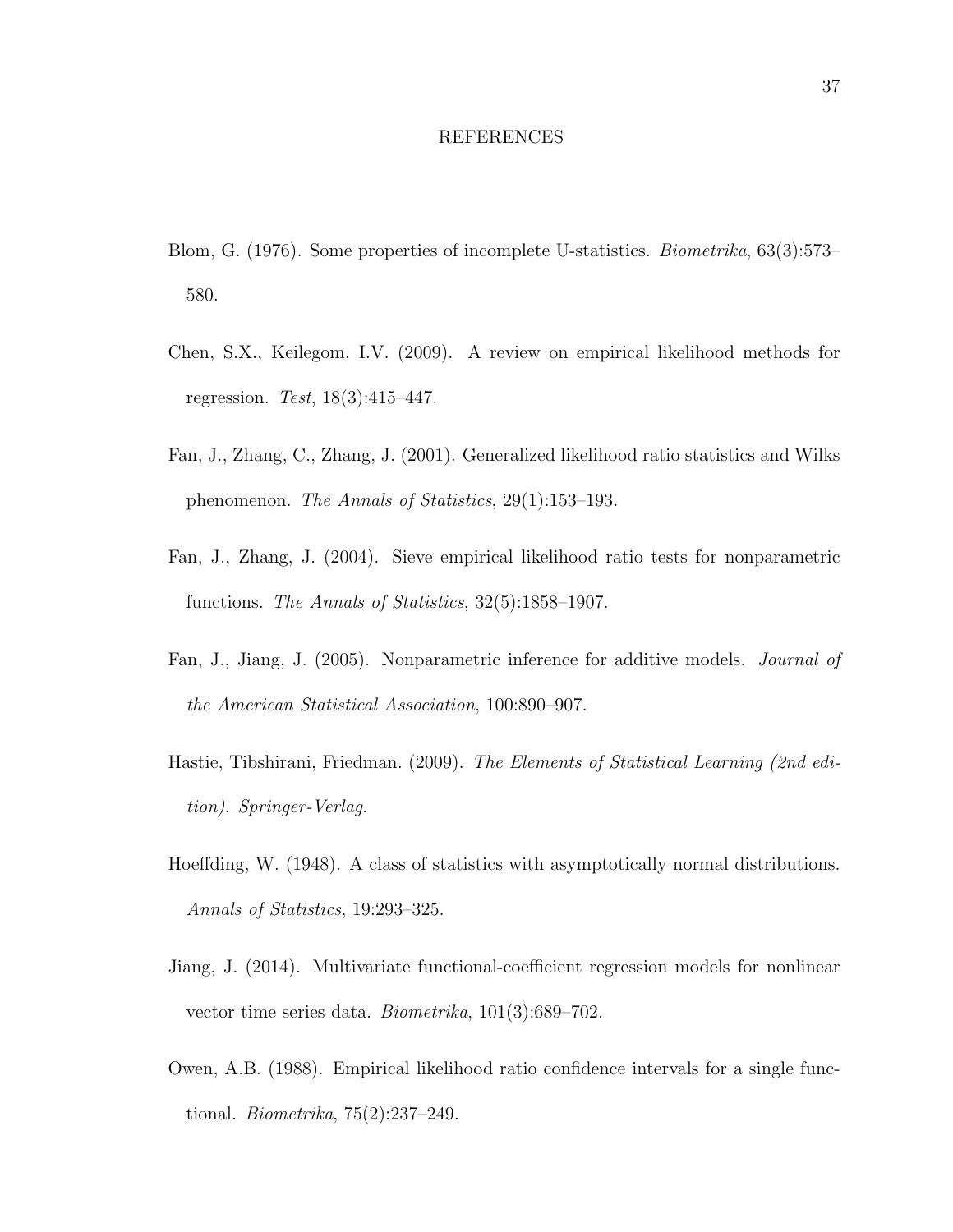- Owen, A.B. (1990). Empirical likelihood ratio confidence regions. The Annals of Statistics, 18(1):90–120.
- Owen, A.B. (1991). Empirical likelihood for linear models. The Annals of Statistics, 19(4):1725–1747.
- Owen, A.B. (1995). Nonparametric likelihood confidence bands for a distribution function. Journal of the American Statistical Association, 90:516–521.
- Owen, A.B. (2001). Empirical Likelihood. CRC Press.
- Qin, J., L. J. (1994). Empirical likelihood and general estimating equations. The Annals of Statistics, 22(1):300–325.
- Qin, J., Wong. A. (1996). Empirical likelihood in a semi-parametric model. Scandinavian Journal of Statistics, 23(2):209–219.
- Vuong, Q. (1989). Likelihood ratio tests for model selection and non-nested hypotheses. Journal of Econometrics, 57(2):307–333.
- White, H. (1982). Maximum likelihood estimation of misspecified models. *Economet* $rica, 50(1):1-25.$
- Xue, L., Zhu, L. (2006). Empirical likelihood for single-index models. Journal of Multivariate Analysis, 97:1295–1312.
- Zhang, J., Gilbels, I. (2003). Sieve empirical likelihood and extensions of the generalized least squares. Scandinavian Journal of Statistics, 30(1):1–24.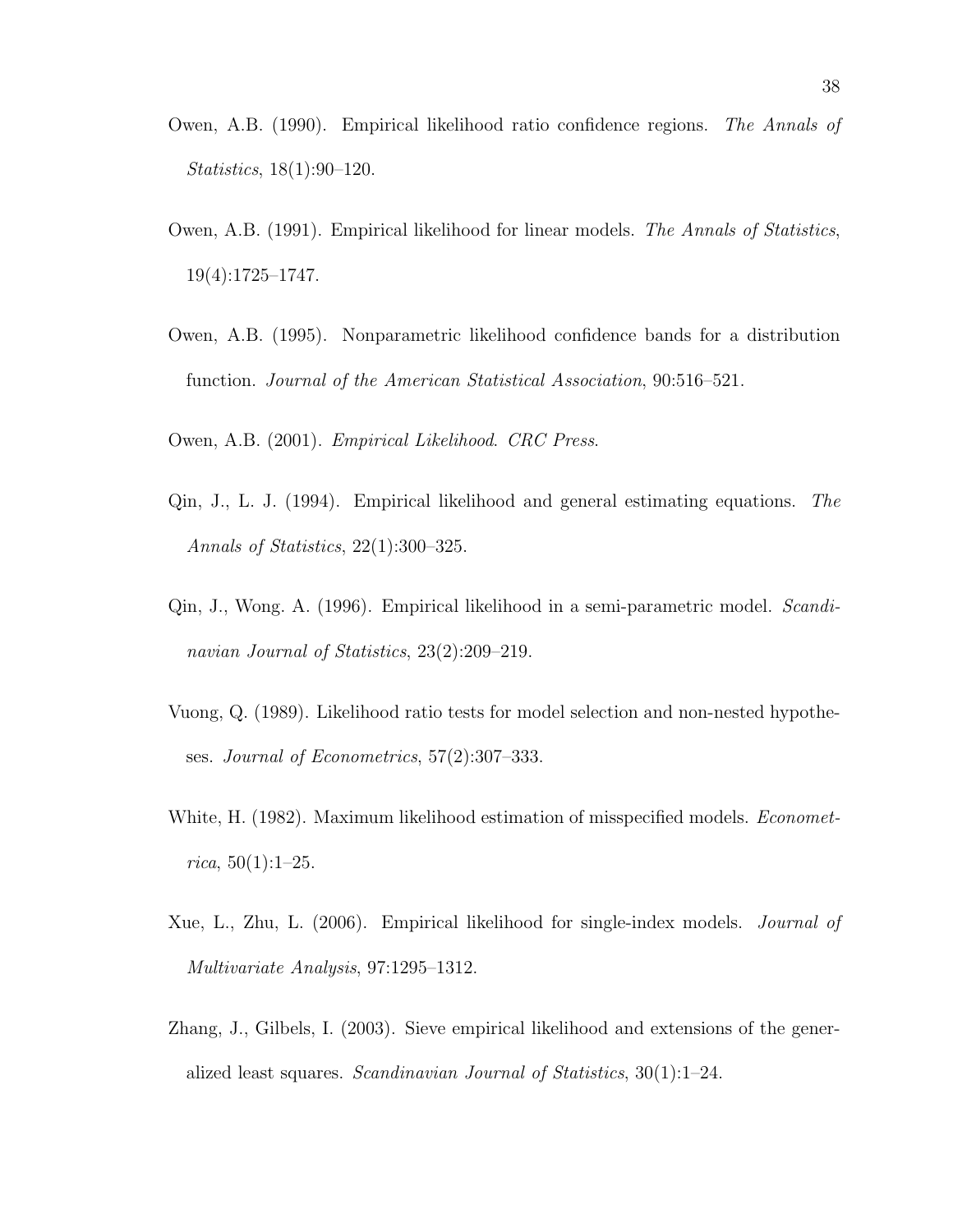## APPENDIX A: SKETCH OF PROOFS

## Lemma 2.1 and Lemma 3.1

Proof of Lemma 2.1.

For the two linear models

$$
Y_i = \alpha Z_i + \varepsilon_i \tag{Model 1}
$$

and

$$
Y_i = \beta X_i + \varepsilon_i \tag{Model 2}
$$

$$
\xi_j = (Y_j - \overline{Z}^{2-1} \overline{ZY} Z_j)^2 - (Y_j - \overline{X}^{2-1} \overline{XY} X_j)^2
$$
  

$$
\rightarrow \Sigma_Z^{-2} \overline{ZY}^2 Z_j^2 - \Sigma_X^{-2} \overline{XY}^2 X_j^2 - 2\Sigma_Z^{-1} \overline{ZY} Z_j Y_j + 2\Sigma_X^{-1} \overline{XY} X_j Y_j
$$

So  $\tilde{h}(F_m) = E[h(F_m, U_j)|F_m] = \Sigma_Z^{-1} \overline{ZY}^2 - \Sigma_X^{-1} \overline{XY}^2 - 2\Sigma_Z^{-1} \mu_{ZY} \overline{ZY} + 2\Sigma_X^{-1} \mu_{XY} \overline{XY}$ and

$$
\mu_{\xi} = E\tilde{h}(F_m) = \Sigma_X^{-1} \mu_{XY}^2 - \Sigma_Z^{-1} \mu_{ZY}^2 + O(\frac{1}{m}).
$$

Now to calculate  $\sigma_t^2 = Var[\tilde{h}(F_m)]$ , we need to calculate all the corresponding variances and covariances in the above expression of  $\tilde{h}(F_m).$ 

$$
Var(\overline{ZY}) = \frac{m(m-1)(m-2)(m-3)}{m^4} \mu_{ZY}^4 + \frac{C_2^4}{m} \mu_{ZY}^2 E(Z^2 Y^2)
$$
  
 
$$
- \left[ \frac{m-1}{m} \mu_{ZY}^2 + \frac{1}{m} E(Z^2 Y^2) \right]^2 + O(\frac{1}{m^2})
$$
  
\n
$$
= \frac{m-6}{m} \mu_{ZY}^4 + \frac{6}{m} \mu_{ZY}^2 E(Z^2 Y^2) - \frac{m-2}{m} \mu_{ZY}^4 - \frac{2}{m} \mu_{ZY}^2 E(Z^2 Y^2) + O(\frac{1}{m^2})
$$
  
\n
$$
= \frac{4}{m} \mu_{ZY}^2 Var(ZY) + O(\frac{1}{m^2}).
$$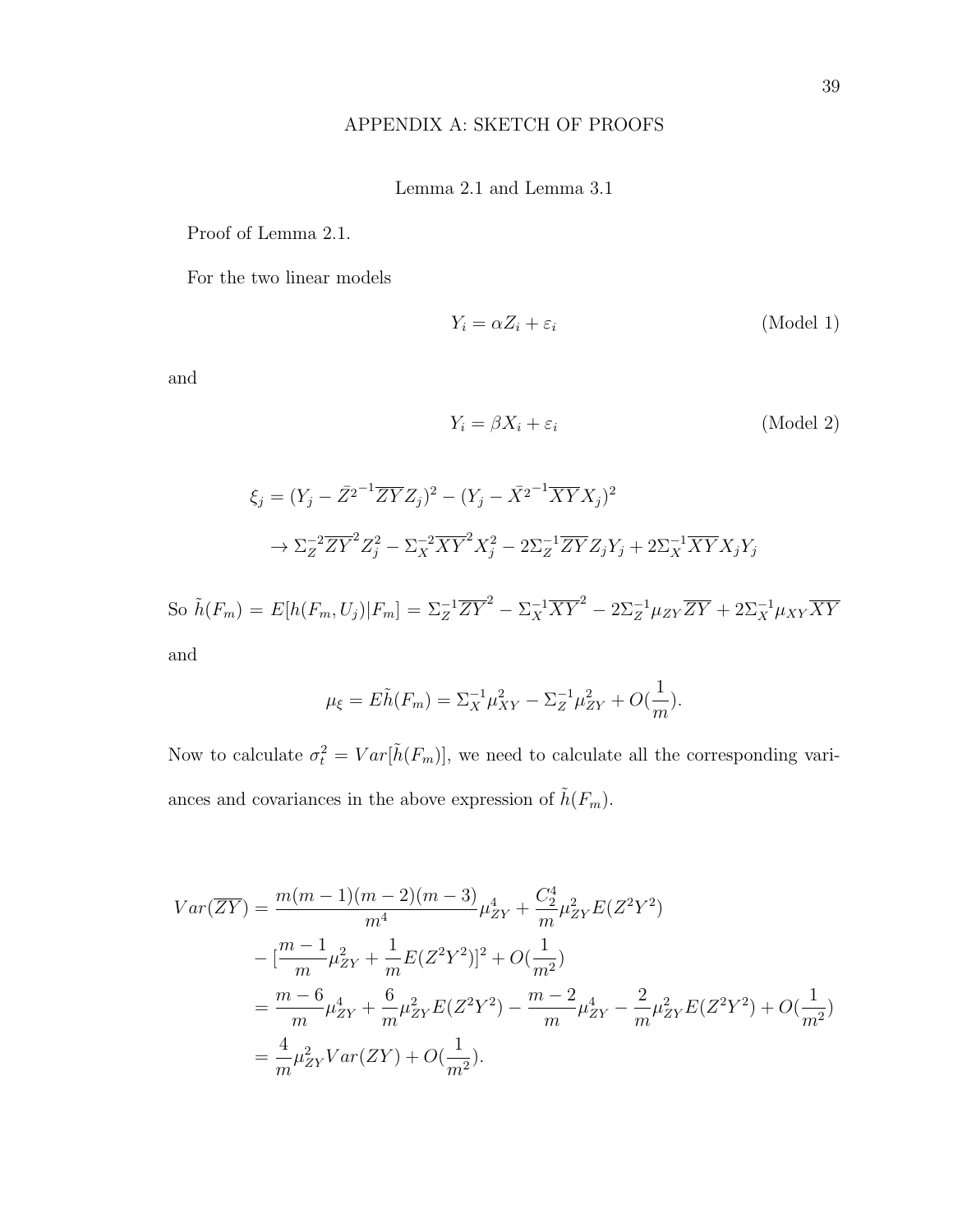Follow the same argument,  $Var(\overline{XY}^2) = \frac{4}{m}\mu_{XY}^2 Var(XY) + O(\frac{1}{m^2}).$ 

$$
Cov(\overline{ZY}^2, \overline{XY}^2) = \frac{m-6}{m} \mu_{ZY}^2 \mu_{XY}^2 + \frac{1}{m} \mu_{XY}^2 E(Z^2 Y^2) + \frac{1}{m} \mu_{ZY}^2 E(X^2 Y^2)
$$
  
+ 
$$
\frac{4}{m} \mu_{ZY} \mu_{XY} E(ZXY^2) - \frac{m-2}{m} \mu_{ZY}^2 \mu_{XY}^2 - \frac{1}{m} \mu_{XY}^2 E(Z^2 Y^2)
$$

$$
- \frac{1}{m} \mu_{ZY}^2 E(X^2 Y^2) + O(\frac{1}{m^2})
$$

$$
= \frac{4}{m} \mu_{ZY} \mu_{XY} E(ZXY^2) - \frac{4}{m} \mu_{ZY}^2 \mu_{XY}^2 + O(\frac{1}{m^2}).
$$

$$
Cov(\overline{ZY}^2, \overline{ZY}) = \frac{m-3}{m} \mu_{ZY}^3 + \frac{3}{m} \mu_{ZY} E(Z^2 Y^2) - \frac{m-1}{m} \mu_{ZY}^3 - \frac{1}{m} \mu_{ZY} E(Z^2 Y^2)
$$
  
=  $\frac{2}{m} \mu_{ZY} Var(ZY) + O(\frac{1}{m^2}),$ 

follow the same argument,  $Cov(\overline{XY}^2, \overline{XY}) = \frac{2}{m} \mu_{XY} Var(XY) + O(\frac{1}{m^2}).$ 

$$
Cov(\overline{ZY}^2, \overline{XY}) = \frac{m-3}{m} \mu_{ZY}^3 \mu_{XY} + \frac{1}{m} \mu_{XY} E(Z^2 Y^2) + \frac{2}{m} \mu_{ZY} E(ZXY^2)
$$

$$
- \frac{m-1}{m} \mu_{ZY}^2 \mu_{XY} - \frac{1}{m} \mu_{XY} E(Z^2 Y^2) + O(\frac{1}{m^2})
$$

$$
= \frac{2}{m} \mu_{ZY} E(ZXY^2) - \frac{2}{m} \mu_{ZY}^2 \mu_{XY} + O(\frac{1}{m^2}),
$$

follow the same argument,  $Cov(\overline{XY}^2, \overline{ZY}) = \frac{2}{m}\mu_{XY}E(ZXY^2) - \frac{2}{m}$  $\frac{2}{m}\mu_{ZY}\mu_{XY}^2 + O(\frac{1}{m^2}).$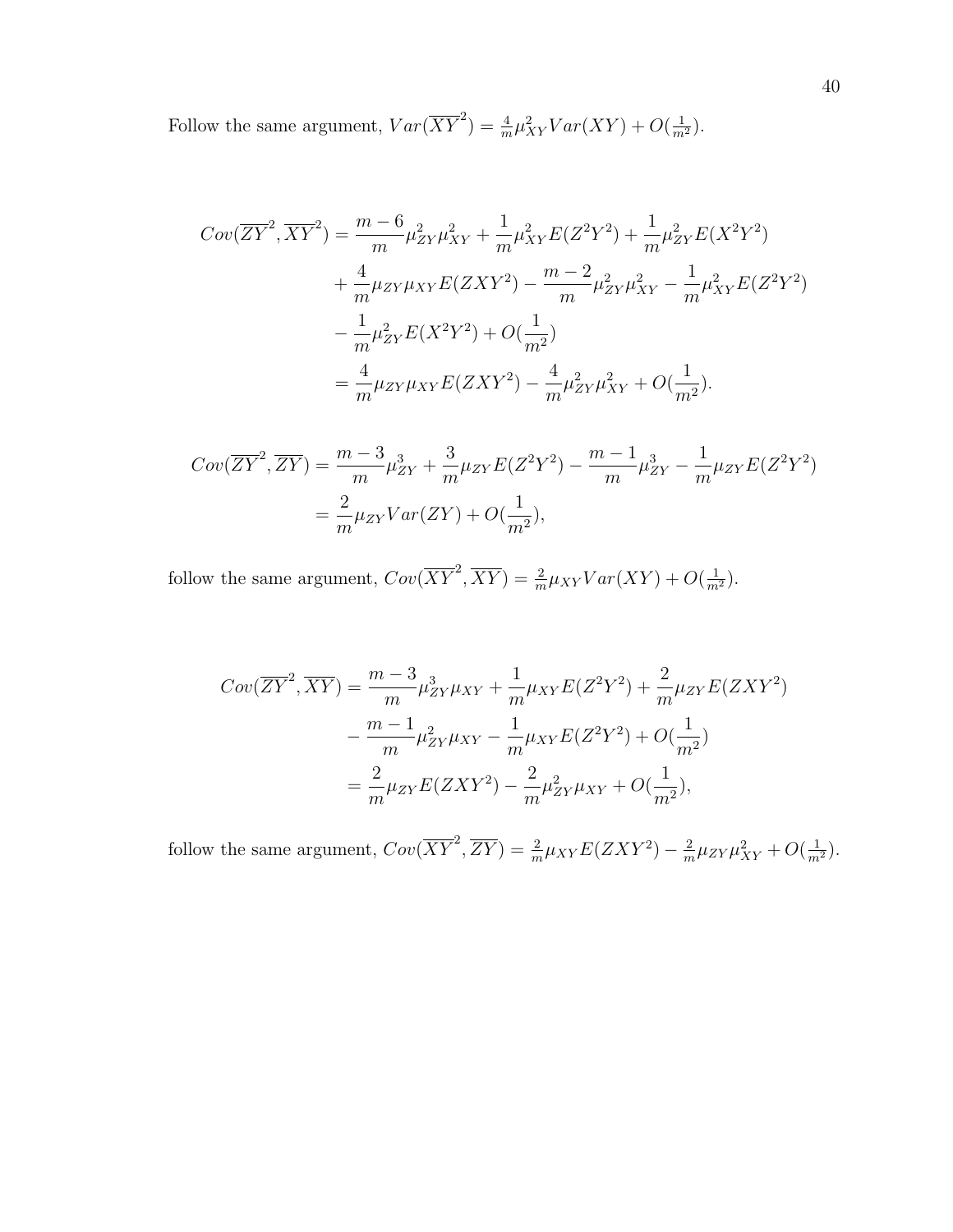Now plug in all the variances and covariances above to calculate  $\sigma_t^2$ ,

$$
\sigma_t^2 = \frac{4}{m} \Sigma_Z^{-2} \mu_{ZY}^2 Var(ZY) + \frac{4}{m} \Sigma_X^{-2} \mu_{XY}^2 Var(XY) + \frac{4}{m} \Sigma_Z^{-2} \mu_{ZY}^2 Var(ZY)
$$
  
+  $\frac{4}{m} \Sigma_X^{-2} \mu_{XY}^2 Var(XY) - \frac{8}{m} \Sigma_Z^{-1} \Sigma_X^{-1} \mu_{ZY} \mu_{XY} E(ZXY^2) + \frac{8}{m} \Sigma_Z^{-1} \Sigma_X^{-1} \mu_{ZY}^2 \mu_{XY}^2$   
-  $\frac{8}{m} \Sigma_Z^{-2} \mu_{ZY}^2 Var(ZY) - \frac{8}{m} \Sigma_X^{-2} \mu_{XY}^2 Var(XY) + \frac{8}{m} \Sigma_Z^{-1} \Sigma_X^{-1} \mu_{ZY} \mu_{XY} E(ZXY^2)$   
-  $\frac{8}{m} \Sigma_Z^{-1} \Sigma_X^{-1} \mu_{ZY}^2 \mu_{XY}^2 + \frac{8}{m} \Sigma_Z^{-1} \Sigma_X^{-1} \mu_{ZY} \mu_{XY} E(ZXY^2) - \frac{8}{m} \Sigma_Z^{-1} \Sigma_X^{-1} \mu_{ZY}^2 \mu_{XY}^2$   
-  $\frac{8}{m} \Sigma_Z^{-1} \Sigma_X^{-1} \mu_{ZY} \mu_{XY} E(ZXY^2) + \frac{8}{m} \Sigma_Z^{-1} \Sigma_X^{-1} \mu_{ZY}^2 \mu_{XY}^2 + O(\frac{1}{m^2})$   
=  $O(\frac{1}{m^2})$ 

To calculate  $\sigma_s^2 = Var[E[h(F_m, U_j)|U_j]]$ , first of all, we can get

$$
h^*(U_j) = E[h(F_m, U_j)|U_j]
$$
  
=  $\Sigma_Z^{-2} \mu_{ZY}^2 Z_j^2 - \Sigma_X^{-2} \mu_{XY}^2 X_j^2 - 2\Sigma_Z^{-1} \mu_{ZY}^2 Z_j Y_j + 2\Sigma_X^{-1} \mu_{XY}^2 X_j Y_j + o(1)$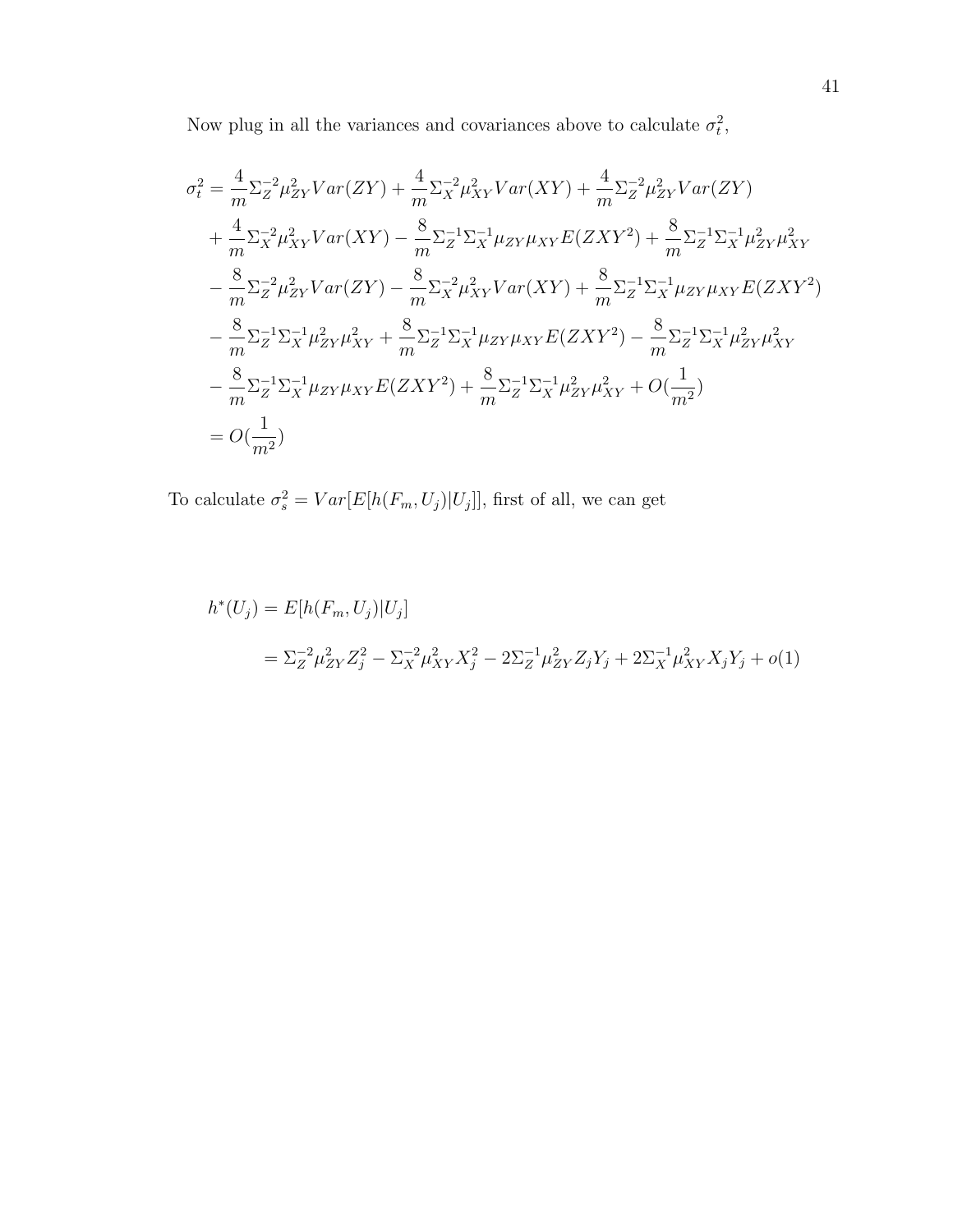$$
\sigma_s^2 = Var[h^*(U_j)] = \Sigma_Z^{-4} \mu_{ZY}^4 Var(Z^2) + \Sigma_X^{-4} \mu_{XY}^4 Var(X^2) + 4\Sigma_Z^{-2} \mu_{ZY}^2 Var(ZY)
$$
  
+  $4\Sigma_X^{-2} \mu_{XY}^2 Var(XY) - 2\Sigma_Z^{-2} \Sigma_X^{-2} \mu_{ZY}^2 \mu_{XY}Cov(Z^2, X^2) - 4\Sigma_Z^{-3} \mu_{ZY}^3 [E(Z^3Y) - \Sigma_Z \mu_{ZY}]$   
+  $4\Sigma_Z^{-2} \Sigma_X^{-1} \mu_{ZY}^2 \mu_{XY} [E(Z^2XY) - \Sigma_Z \mu_{XY}] + 4\Sigma_Z^{-1} \Sigma_X^{-2} \mu_{ZY} \mu_{XY}^2 [E(ZX^2Y) - \Sigma_X \mu_{ZY}]$   
-  $4\Sigma_X^{-3} \mu_{XY}^3 [E(X^3Y) - \Sigma_X \mu_{XY}] - 8\Sigma_Z^{-1} \Sigma_X^{-1} \mu_{ZY} \mu_{XY} [E(ZXY^2) - \mu_{ZX} \mu_{XY}] + o(1)$   
=  $\Sigma_Z^{-4} \mu_{ZY}^4 Var(Z^2) + \Sigma_X^{-4} \mu_{XY}^4 Var(X^2) + 4\Sigma_Z^{-2} \mu_{ZY}^2 E(Z^2Y^2)$   
+  $4\Sigma_X^{-2} \mu_{XY}^2 E(X^2Y^2) - 2\Sigma_Z^{-2} \Sigma_X^{-2} \mu_{ZY}^2 \mu_{XY}^2 Cov(Z^2, X^2) - 4\Sigma_Z^{-3} \mu_{ZY}^3 E(Z^3Y)$   
-  $4\Sigma_X^{-3} \mu_{XY}^3 E(X^3Y) + 4\Sigma_Z^{-2} \Sigma_X^{-1} \mu_{ZY}^2 \mu_{XY} E(Z^2XY) + 4\Sigma_Z^{-1} \Sigma_X^{-2} \mu_{ZY} \mu_{XY}^2 E(ZX^2Y)$   
-  $8\Sigma_Z^{-1} \Sigma_X^{-1} \mu_{ZY} \mu_{XY} E(ZXY^2) + o(1).$ 

And follow a similar approach, we can get  $E[Var[h(F_m, U_j)|U_j]] = O(\frac{1}{m})$  $\frac{1}{m}$ ). Thus from law of total variance,  $\sigma_{\xi}^2 = Var[E[h(F_m, U_j)|U_j]] + E[Var[h(F_m, U_j)|U_j]] = \sigma_s^2 + O(\frac{1}{m})$  $\frac{1}{m}$ ).

## Proof of Lemma 3.1

For the time-varying coefficient linear regression model,

$$
Y_i = \beta(Z_i)X_i + \varepsilon_i, \tag{Model 3}
$$

and the non-parametric model,

$$
Y_i = m(X_i) + \varepsilon_i. \tag{Model 4}
$$

By the definition in Chapter 3, let  $h^*(F_{n-kl}, U_j) = E[h(F_{n-kl}, U_j)|U_j]$ , but since  $h^*(F_{n-kl}, U_j)$  are i.i.d., the value of k won't affect its distribution. We simply consider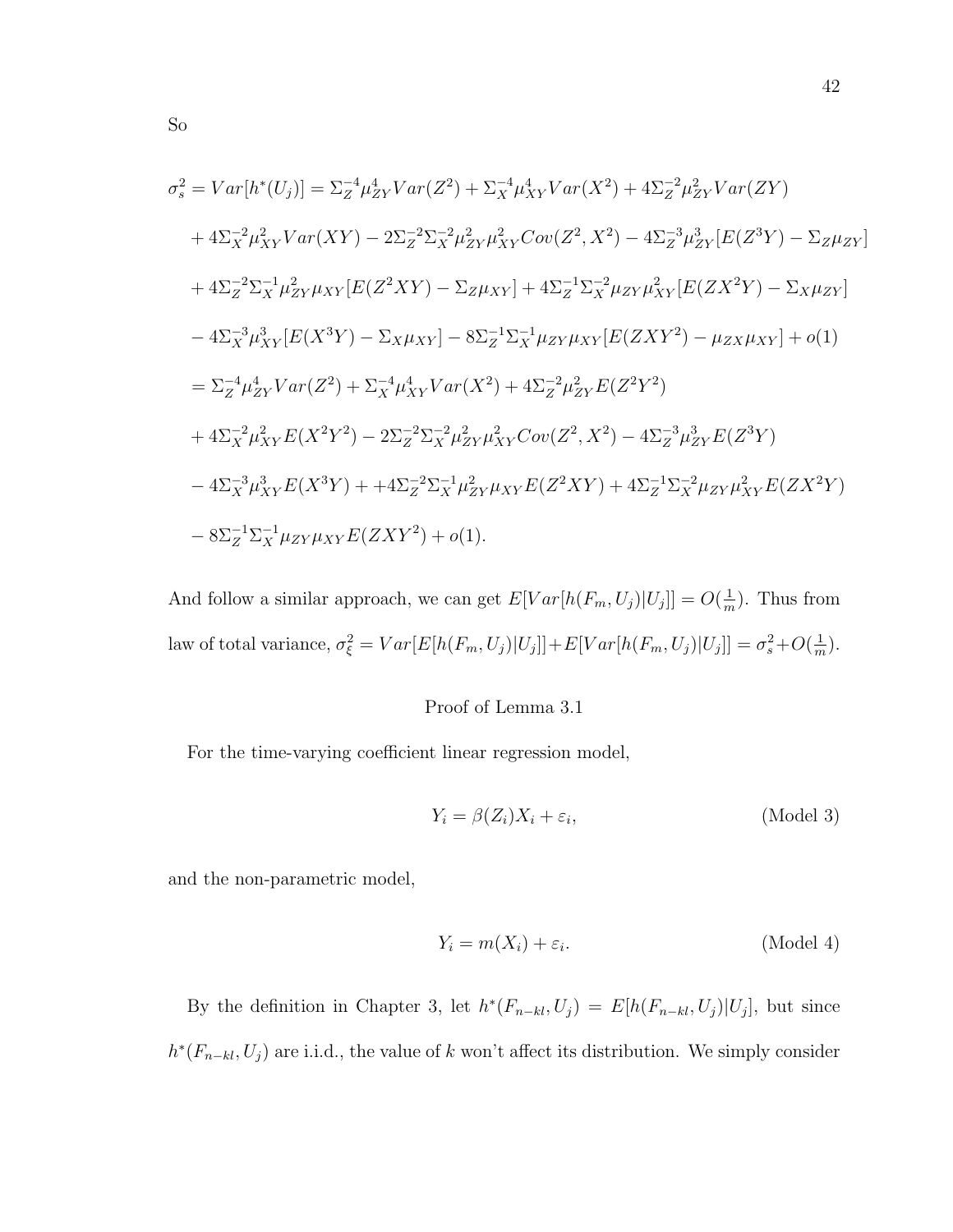$\xi_j = h(F_m, U_j)$ , and  $h^*(U_j) = E[h(F_m, U_j)|U_j]$ , where  $m = n - ql$ . So

$$
\xi_j = (Y_j - \hat{\beta}(Z_j)X_j)^2 - (Y_j - \hat{m}(X_j))^2
$$
  
=  $(Y_j - \overline{X^2 K_{h_1} (Z - Z_j)}^{-1} \overline{XY K_{h_1} (Z - Z_j)} X_j)^2$   
 $- (Y_j - \overline{J_{h_2} (X - X_j)}^{-1} \overline{J_{h_2} (X - X_j)Y})^2$   
 $\rightarrow \Sigma_X^{-2} g(Z_j)^{-2} \overline{XY K_{h_1} (Z - Z_j)}^2 X_j^2 - f(X_j)^{-2} \overline{J_{h_2} (X - X_j)Y}^2$   
 $- 2\Sigma_X^{-1} g(Z_j)^{-1} \overline{XY K_{h_1} (Z - Z_j)} X_j Y_j + 2f(X_j)^{-1} \overline{J_{h_2} (X - X_j)Y} Y_j.$ 

So using change of variable,

$$
\tilde{h}(F_m) = E[h(F_m, U_j)] = \Sigma_X^{-1} \frac{1}{m^2} \sum_{i \neq k} X_i Y_i X_k Y_k \int K(u)K(v) du dv \n+ \Sigma_X^{-1} \frac{1}{m^2} \sum_i X_i^2 Y_i^2 \int g(Z_i + uh_1)^{-1} K^2(u) \frac{1}{h_1} du - \frac{1}{m^2} \sum_{i \neq k} Y_i Y_k \int J(u)J(v) du dv \n- \frac{1}{m^2} \sum_i Y_i^2 \int f(X_i + uh_1)^{-1} J^2(u) \frac{1}{h_2} du - \Sigma_X^{-1} \mu_{XY} \frac{2}{m} \sum_i X_i Y_i \int K(u) du \n+ \mu_Y \frac{2}{m} \sum_i Y_i \int J(u) du \n= \Sigma_X^{-1} \frac{1}{m^2} \sum_{i \neq k} X_i Y_i X_k Y_k + \Sigma_X^{-1} v(K) \frac{1}{m^2 h_1} \sum_i X_i^2 Y_i^2 g(Z_i)^{-1} - \frac{1}{m^2} \sum_{i \neq k} Y_i Y_k \n- v(J) \frac{1}{m^2 h_2} \sum_i Y_i^2 f(X_i)^{-1} - \Sigma_X^{-1} \mu_{XY} \frac{2}{m} \sum_i X_i Y_i + \mu_Y \frac{2}{m} \sum_i Y_i + o(\frac{1}{m}).
$$

Taking another expectation,

$$
\mu_{\xi} = E[h(F_m, U)] = \frac{m+1}{m} [\mu_Y^2 - \Sigma_X^{-1} \mu_{XY}^2] + \frac{1}{mh_1} \Sigma_X^{-1} v(K) E[X^2 Y^2 g(Z)^{-1}]
$$

$$
- \frac{1}{mh_2} v(J) E[Y^2 f(X)^{-1}] + o(\frac{1}{m}).
$$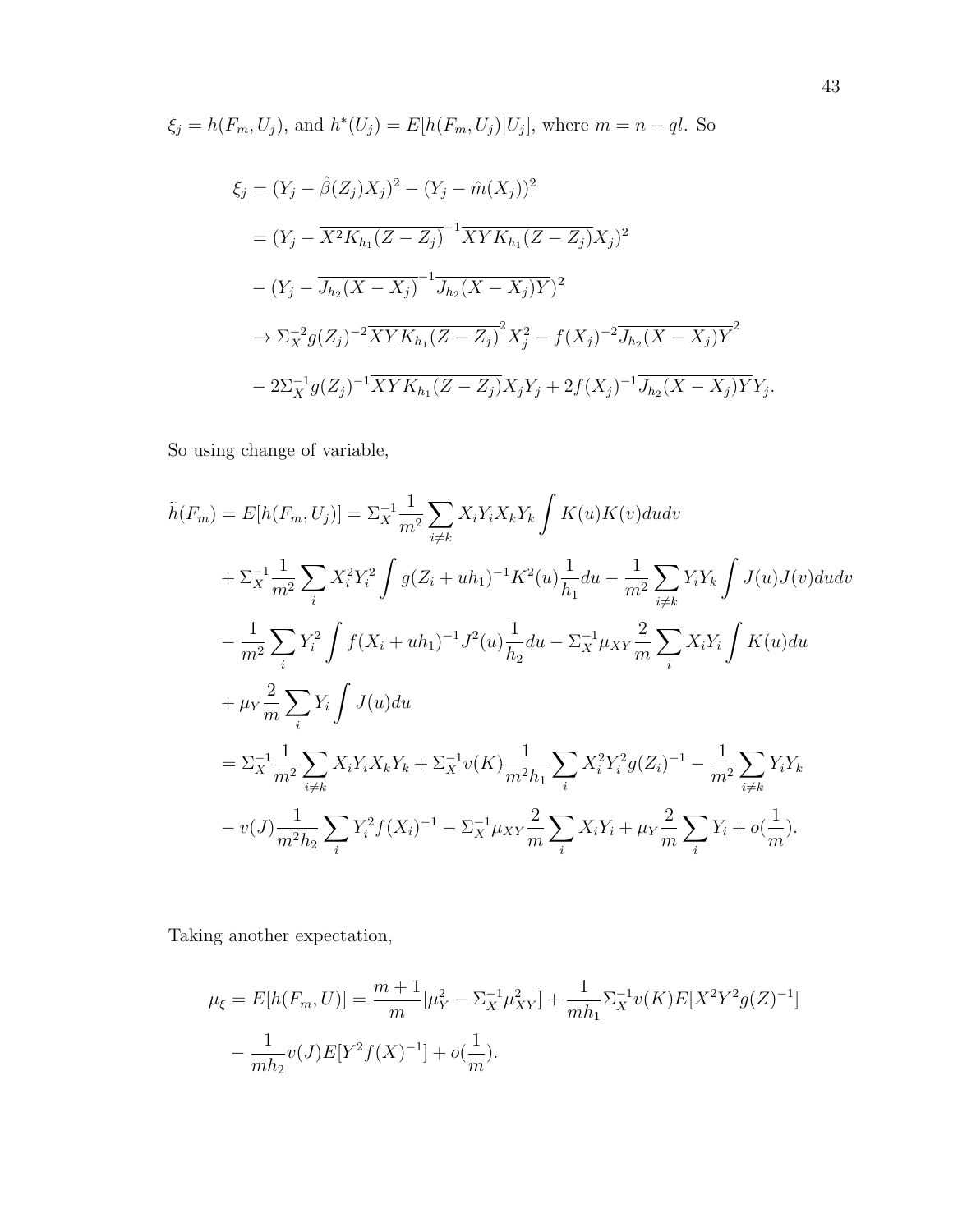To calculate  $\sigma_t^2 = Var[\tilde{h}(F_m)]$ , we firstly calculate all the corresponding variances and covariances in the expression of  $\tilde{h}(F_m).$ 

$$
Var\left(\frac{1}{m^2}\sum_{i\neq k} X_i Y_i X_k Y_k\right) = \frac{m-6}{m} \mu_{XY}^4 + \frac{4}{m} \mu_{XY}^2 E(X^2 Y^2) - \frac{m-2}{m} \mu_{XY}^4
$$
  
\n
$$
= \frac{4}{m} \mu_{XY}^2 Var(XY)
$$
  
\n
$$
Var\left(\frac{1}{m^2}\sum_{i\neq k} Y_i Y_k\right) = \frac{m-6}{m} \mu_Y^4 + \frac{4}{m} \mu_Y^2 E(Y^2) - \frac{m-2}{m} \mu_Y^4 = \frac{4}{m} \mu_Y^2 Var(Y)
$$
  
\n
$$
Var\left(\frac{1}{m}\sum_{i} X_i Y_i\right) = \frac{1}{m} Var(XY)
$$
  
\n
$$
Var\left(\frac{1}{m}\sum_{i} Y_i\right) = \frac{1}{m} Var(Y)
$$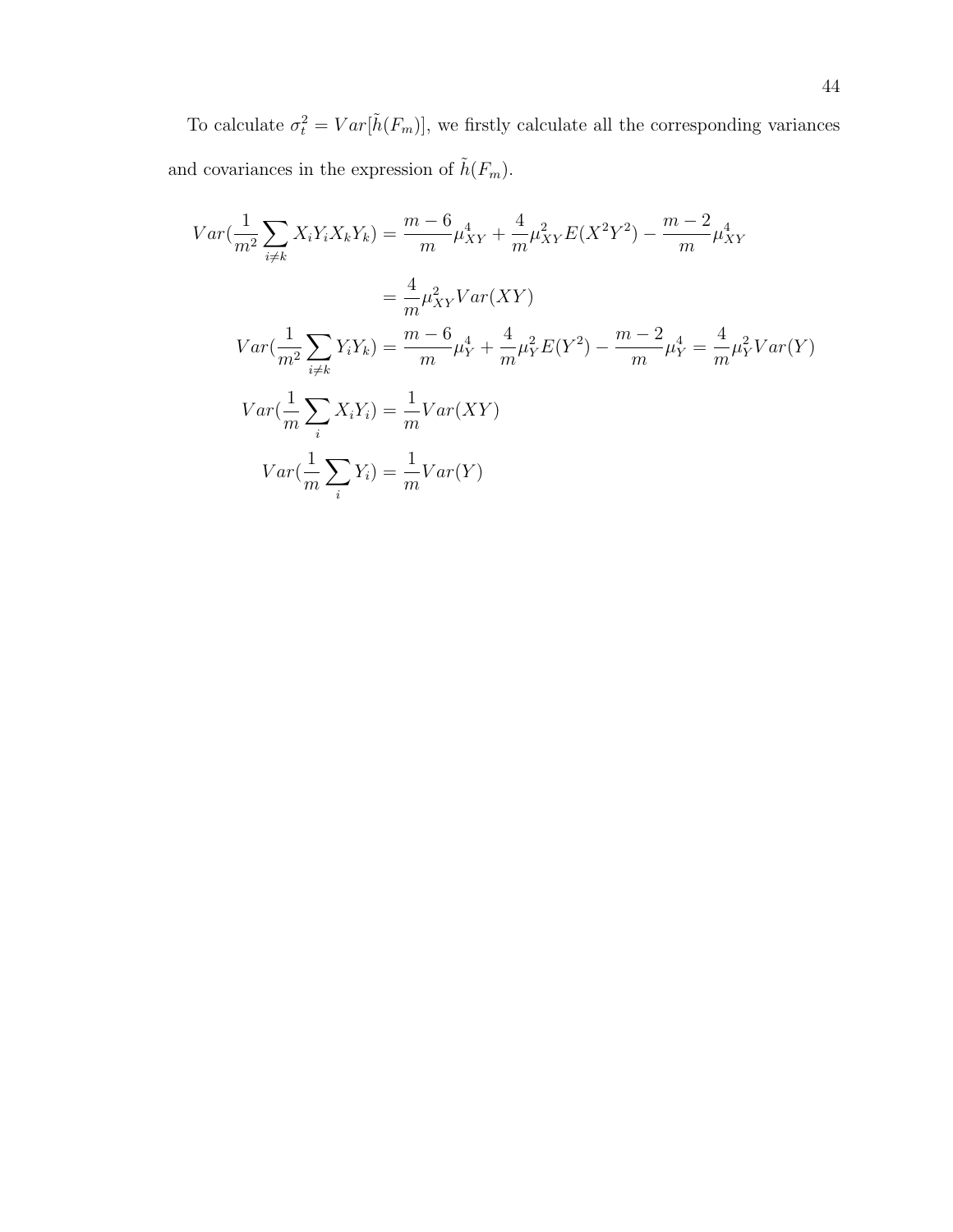$$
Var(\frac{1}{m^{2}h_{1}}\sum_{i}X_{i}^{2}Y_{i}^{2}g(Z_{i})^{-1}) = O(\frac{1}{m^{2}h_{1}}) = o(\frac{1}{m}),
$$
  
\n
$$
Var(\frac{1}{m^{2}h_{2}}\sum_{i}Y_{i}^{2}f(X_{i})^{-1}) = O(\frac{1}{m^{2}h_{2}}) = o(\frac{1}{m}).
$$
  
\n
$$
Cov(\frac{1}{m^{2}}\sum_{i\neq k}X_{i}Y_{i}X_{k}Y_{k}, \frac{1}{m^{2}}\sum_{i\neq k}Y_{i}Y_{k})
$$
  
\n
$$
= \frac{m-6}{m}\mu_{XY}^{2}\mu_{Y}^{2} + \frac{4}{m}\mu_{XY}\mu_{Y}E(XY^{2}) - \frac{m-2}{m}\mu_{XY}^{2}\mu_{Y}^{2} = \frac{4}{m}\mu_{XY}\mu_{Y}Cov(XY,Y)
$$
  
\n
$$
Cov(\frac{1}{m^{2}}\sum_{i\neq k}X_{i}Y_{i}X_{k}Y_{k}, \frac{1}{m}\sum_{i}X_{i}Y_{i})
$$
  
\n
$$
= \frac{m-3}{m}\mu_{XY}^{2} + \frac{2}{m}\mu_{XY}E(X^{2}Y^{2}) - \frac{m-1}{m}\mu_{XY}^{2} = \frac{2}{m}\mu_{XY}Var(XY)
$$
  
\n
$$
Cov(\frac{1}{m^{2}}\sum_{i\neq k}X_{i}Y_{i}X_{k}Y_{k}, \frac{1}{m}\sum_{i}Y_{i})
$$
  
\n
$$
= \frac{m-3}{m}\mu_{XY}^{2}\mu_{Y} + \frac{2}{m}\mu_{XY}E(XY^{2}) - \frac{m-1}{m}\mu_{XY}^{2}\mu_{Y} = \frac{2}{m}\mu_{XY}Cov(XY,Y)
$$
  
\n
$$
Cov(\frac{1}{m^{2}}\sum_{i\neq k}Y_{i}Y_{k}, \frac{1}{m}\sum_{i}X_{i}Y_{i})
$$
  
\n
$$
= \frac{m-3}{m}\mu_{XY}\mu_{Y}^{2} + \frac{2}{m}\mu_{Y}E(XY^{2}) - \frac{m-1}{m}\mu_{XY}\mu_{Y}^{2} = \frac{2}{m}\mu_{Y}C
$$

Follow a similar calculation, we can get that other covariances in the expression of  $\tilde{h}(F_m)$  are  $o(\frac{1}{m})$  $\frac{1}{m}$ ).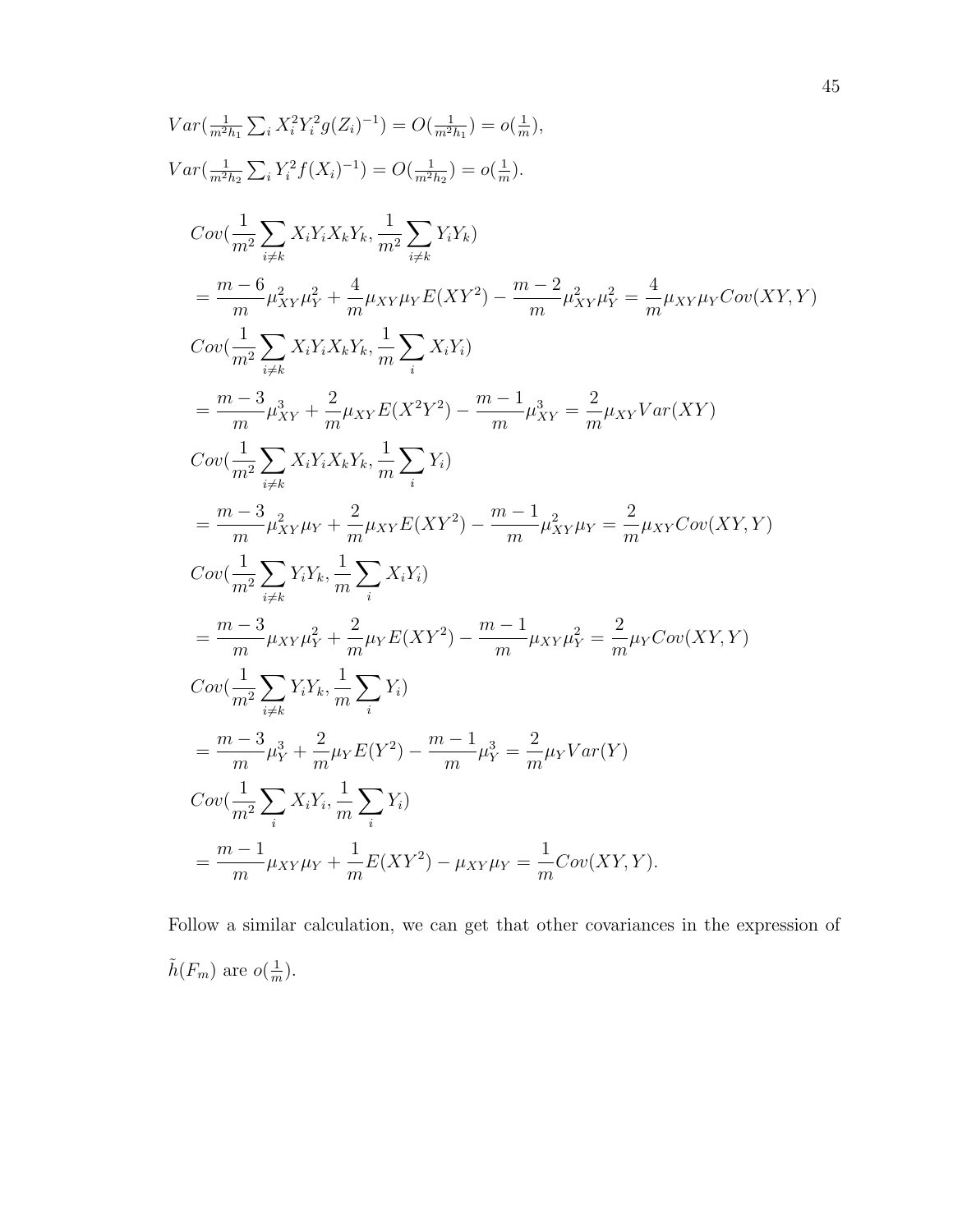Now we plug in all the variances and covariances to calculate  $\sigma_t^2$ ,

$$
\sigma_t^2 = Var[\tilde{h}(f - m)] = \frac{4}{m} \Sigma_X^{-2} \mu_{XY}^2 Var(XY) + \frac{4}{m} \mu_Y^2 Var(Y) + \frac{4}{m} \Sigma_X^{-2} \mu_{XY}^2 Var(XY)
$$
  
+  $\frac{4}{m} \mu_Y^2 Var(Y) - \frac{8}{m} \Sigma_X^{-1} \mu_{XY} \mu_Y Cov(XY, Y) - \frac{8}{m} \Sigma_X^{-2} \mu_{XY}^2 Var(XY)$   
+  $\frac{8}{m} \Sigma_X^{-1} \mu_{XY} \mu_Y Cov(XY, Y) + \frac{8}{m} \Sigma_X^{-1} \mu_{XY} \mu_Y Cov(XY, Y) - \frac{8}{m} \mu_Y^2 Var(Y)$   
-  $\frac{8}{m} \Sigma_X^{-1} \mu_{XY} \mu_Y Cov(XY, Y) + o(\frac{1}{m})$   
=  $o(\frac{1}{m})$ 

To calculate  $\sigma_s^2 = Var[h^*(U_j)],$  first of all, using change of variable,

$$
h^*(U_j) = E[h(F_m, U_j)|U_j]
$$
  
\n
$$
= \sum_{X}^{2} g(Z_j)^{-2} X_j^2 \mu_{XY}^2 \frac{m-1}{m} \int K(u)K(v)g(Z_j + uh_1)g(Z_j + vh_1) du dv
$$
  
\n
$$
+ \sum_{X}^{2} g(Z_j)^{-2} X_j^2 E(X^2 Y^2) \frac{1}{mh_1} \int K^2(u)g(Z_j + uh_1) du
$$
  
\n
$$
- \mu_Y^2 \frac{m-1}{m} \int J(u)J(v)g(X_j + uh_1)g(X_j + vh_1) du dr f(X_j)^{-2}
$$
  
\n
$$
- f(X_j)^{-2} E(Y^2) \frac{1}{mh_2} \int J^2(u) f(X_j + uh_2) du
$$
  
\n
$$
- 2 \sum_{X}^{-1} X_j Y_j g(Z_j)^{-1} \mu_{XY} \int K(u)g(Z_j + uh_1) du
$$
  
\n
$$
+ 2f(X_j)^{-1} Y_j \mu_Y \int J(u) f(X_j + uh_2) du
$$
  
\n
$$
= \frac{m-1}{m} \sum_{X}^{2} \mu_{XY}^2 X_j^2 + \frac{1}{mh_1} \sum_{X}^{2} E(X^2 Y^2) v(K) g(Z_j)^{-1} X_j^2 - \frac{m-1}{m} \mu_Y^2
$$
  
\n
$$
- \frac{1}{mh_2} E(Y^2) v(J) f(X_j)^{-1} - 2 \sum_{X}^{-1} \mu_{XY} X_j Y_j + 2\mu_Y Y_j + O(h_1^2 + h_2^2)
$$
  
\n
$$
= \sum_{X}^{2} \mu_{XY}^2 X_j^2 - \mu_Y^2 - 2 \sum_{X}^{-1} \mu_{XY} X_j Y_j + 2\mu_Y Y_j + o(1)
$$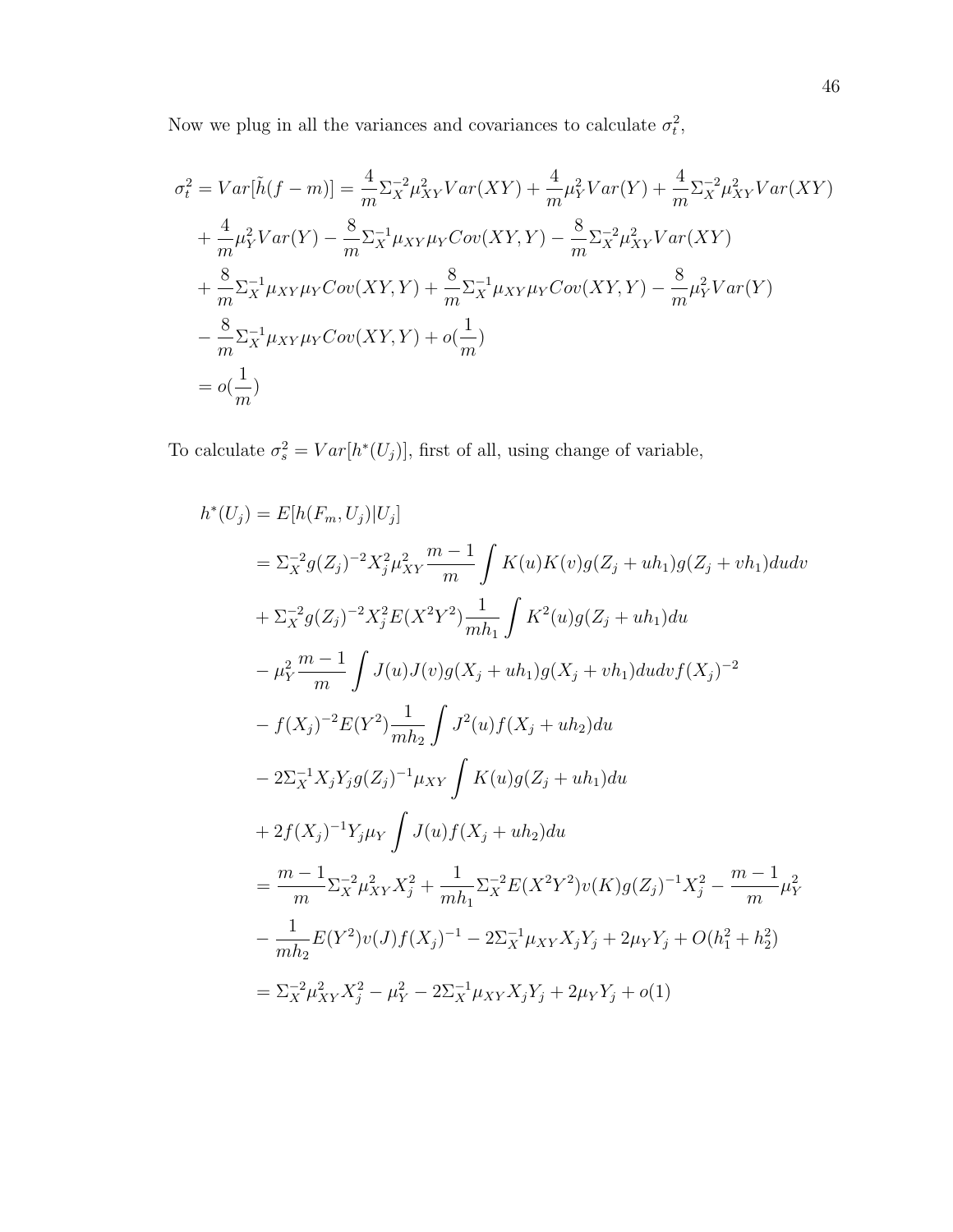$$
\sigma_s^2 = Var[h^*(U_j)] = \Sigma_X^{-4} \mu_{XY}^4 Var(X^2) + 4\Sigma_X^{-2} \mu_{XY}^2 Var(XY) + 4\mu_Y^2 Var(Y)
$$
  
\n
$$
-4\Sigma_X^{-3} \mu_{XY}^3 Cov(X^2, XY) + 4\Sigma_X^{-2} \mu_{XY}^2 \mu_{Y} Cov(X^2, Y)
$$
  
\n
$$
-8\Sigma_X^{-1} \mu_{XY} \mu_Y Cov(XY, Y) + o(1)
$$
  
\n
$$
= Var[h^*(U_j)] = \Sigma_X^{-4} \mu_{XY}^4 Var(X^2) + 4\mu_Y^2 Var(Y) + 4\Sigma_X^{-2} \mu_{XY}^2 E(X^2Y^2)
$$
  
\n
$$
-4\Sigma_X^{-3} \mu_{XY}^3 E(X^3Y) + 4\Sigma_X^{-2} \mu_{XY}^2 \mu_Y E(X^2Y) + 4\Sigma_X^{-1} \mu_{XY}^2 \mu_Y^2
$$
  
\n
$$
-8\Sigma_X^{-1} \mu_{XY} \mu_Y E(XY^2) + o(1).
$$

Follow a similar calculation, we can get  $E[Var[h(F_m, U_j)|U_j]] = O(\frac{1}{m})$  $\frac{1}{m}$ ). Thus from law of total variance,

$$
\sigma_{\xi}^2 = Var[E[h(F_m, U_j)|U_j]] + E[Var[h(F_m, U_j)|U_j]] = \sigma_s^2 + O(\frac{1}{m})
$$

.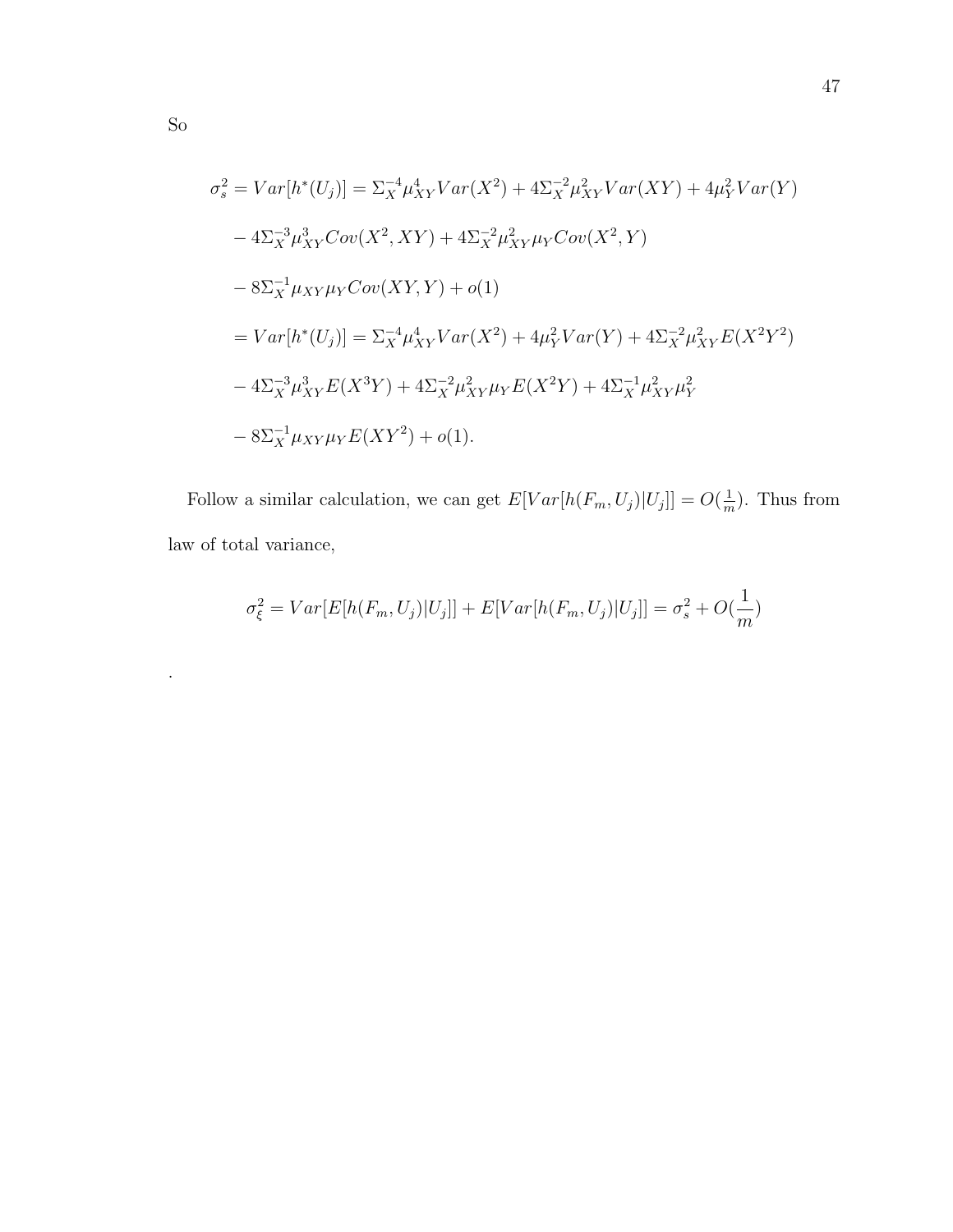#### APPENDIX B: SKETCH OF PROOFS

#### Theorem 4.1

Under the following technical conditions:

- (1)  $\exists \delta > 0$  such that  $E[\xi^{2+\delta}(U)] < \infty$ ,
- (2)  $Var\{E[h(F_m, U)|F_m]\} = o(\frac{1}{n})$  $\frac{1}{n}$
- (3)  $E\{Var[h(F_m, U)|U]\} = o(1)$

Part (I) Under  $H_0: \mu_{\xi} = 0$ .

First of all, we derive the distribution of  $\bar{\xi} = \frac{1}{n-1}$  $\frac{1}{n-m}\sum_{j=m+1}^{n}h(F_m, U_j).$ 

Since  $F_m, U_{m+1}, \cdots, U_n$  are independent, using Hajek Projection Principle, we obtain that the Hajek projection of  $\bar{\xi} = \frac{1}{n-1}$  $\frac{1}{n-m}\sum_{j=m+1}^n h(F_m, U_j)$  is

$$
\bar{\xi}^* = E[\bar{\xi}|F_m] + \sum_{j=m+1}^n E[\bar{\xi}|U_j] - (n-m)E(\bar{\xi})
$$
  
=  $\tilde{h}(F_m) + \sum_{j=m+1}^n E[\frac{1}{n-m} \sum_{k=m+1}^n h(F_m, U_k)|U_j] - (n-m)\mu_{\xi}$ 

Notice that

$$
E[h(F_m, U_k)|U_j] = \begin{cases} h^*(U_j) & \text{if } k = j \\ \mu_{\xi} & \text{if } k \neq j \end{cases}
$$

So

$$
\bar{\xi}^* = \tilde{h}(F_m) + \frac{1}{n-m} \sum_{k=m+1}^n h^*(U_j) + \frac{(n-m)(n-m-1)}{n-m} \mu_{\xi} - (n-m)\mu_{\xi}
$$

$$
= \frac{1}{n-m} \sum_{k=m+1}^n h^*(U_j) + \tilde{h}(F_m) - \mu_{\xi}
$$

$$
= \frac{1}{n-m} \sum_{k=m+1}^n h^*(U_j) + \tilde{h}(F_m)
$$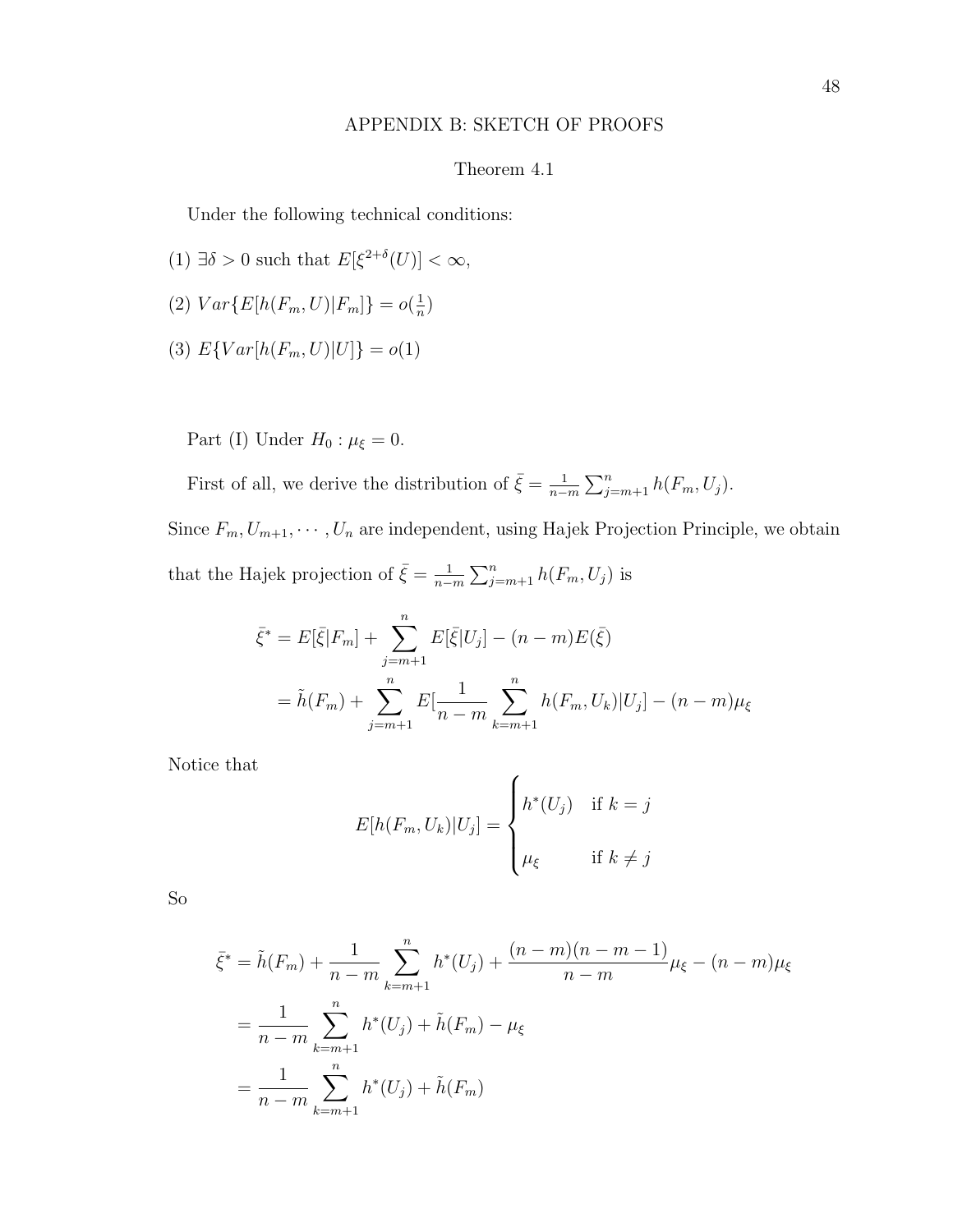The first term is the average of  $n-m$  i.i.d. random variables  $h^*(U_j)$ , which has a mean of  $E[h^*(U)] = E[E[h(F_m, U)|F_m]] = \mu_{\xi} = 0$ , and a variance of  $Var[h^*(U_j)] = \sigma_s^2$ . The remainder  $\tilde{h}(F_m)$  is  $o(\frac{1}{\sqrt{n}})$  $(\frac{1}{n})$  by Condition (2) and Markov's inequality. Thus by the central limit theorem,

$$
\bar{\xi}^* \sim N(0, (n-m)^{-1} \sigma_s^2)
$$
 (B1)

Calculation of  $Var(\bar{\xi})$  is a bit more involved, but not too bad. For  $j \neq k$ ,

$$
Cov(\xi_j, \xi_k) = Cov[h(F_m, U_j), h(F_m, U_k)]
$$

$$
= E[(h(F_m, U_j) - \mu_{\xi})(h(F_m, U_k) - \mu_{\xi})]
$$

$$
= E[h(F_m, U_j)h(F_m, U_k)] - \mu_{\xi}^2
$$

$$
= E[E[h(F_m, U_j)h(F_m, U_k)|F_m]] - \mu_{\xi}^2
$$

Because  $U_j$ ,  $U_k$  are i.i.d given  $F_m$ , taking expectation of the conditional expectation over  $F_m$ , the two terms in the conditional expectation are independent. So

$$
Cov(\xi_j, \xi_k) = E[E[h(F_m, U_j)|F_m] \cdot E[h(F_m, U_k)|F_m]] - \mu_{\xi}^2
$$

$$
= E[\tilde{h}(F_m)\tilde{h}(F_m)] - \mu_{\xi}^2
$$

$$
= \sigma_t^2
$$

Thus

$$
Var(\bar{\xi}) = \frac{1}{(n-m)^2} \sum_{j=m+1}^{n} \sum_{j=m+1}^{n} Cov(\xi_j, \xi_k)
$$
  
= 
$$
\frac{1}{(n-m)^2} [\sum_j Var(\xi_j) + \sum_{j \neq k} Cov(\xi_j, \xi_k)]
$$
  
= 
$$
\frac{1}{n-m} \sigma_{\xi}^2 + (1 + \frac{1}{n-m}) \sigma_t^2.
$$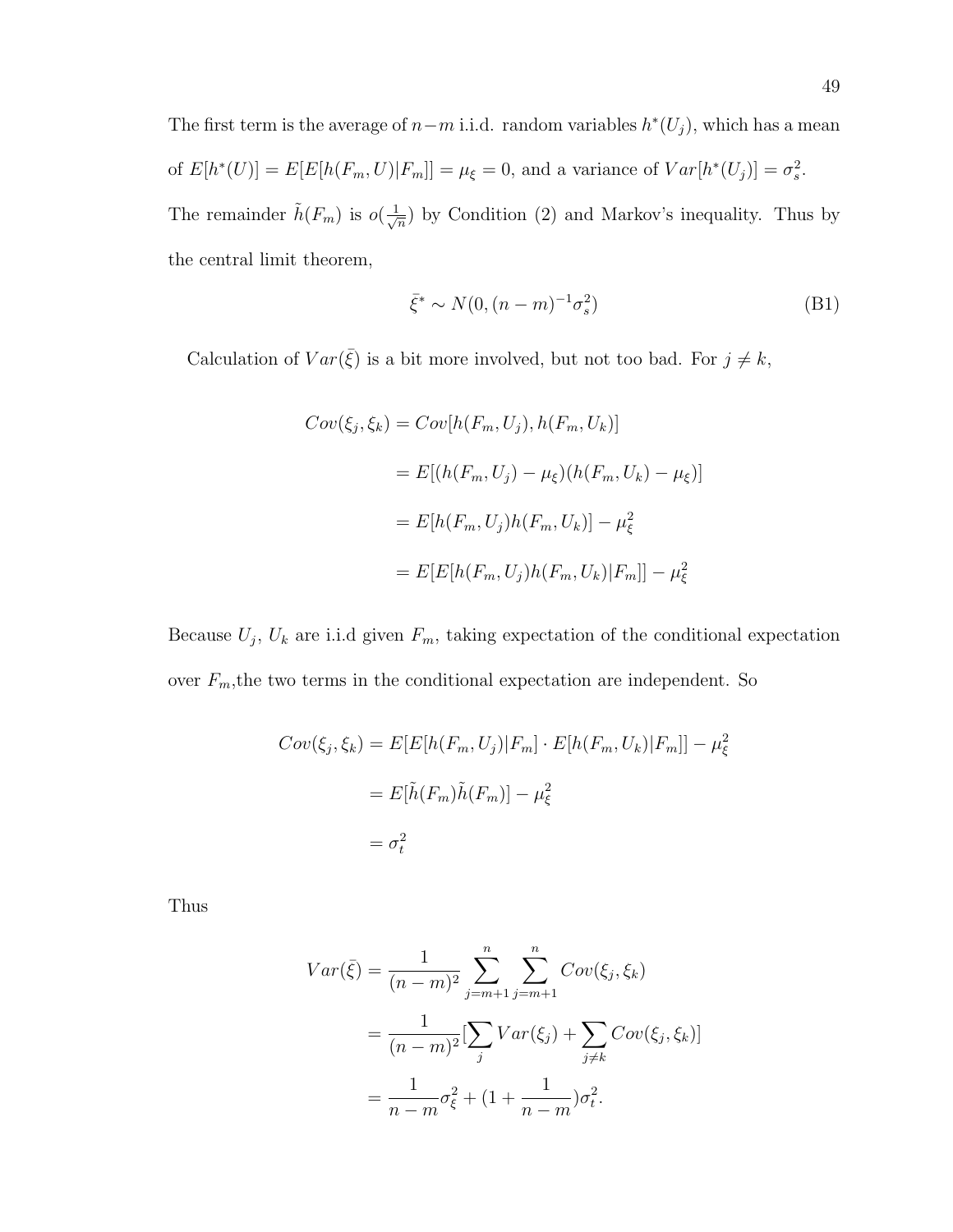And  $\sigma_t^2 = o(\frac{1}{\sqrt{2}})$  $\frac{1}{n}$ ) because of Condition (2).

Thus

$$
Var(\bar{\xi}) = \frac{1}{n-m}\sigma_{\xi}^{2} + o(\frac{1}{\sqrt{n}}).
$$
 (B2)

From Condition (3), we can get  $\sigma_{\xi}^2/\sigma_{s}^2 \rightarrow 1$ , and combine (B1), (B2), we have

$$
Var[\bar{\xi}]/Var[\bar{\xi}^*] \to 1.
$$

So using Hajek projection asymptotic theorem,

$$
\frac{\bar{\xi}-E[\bar{\xi}]}{\sqrt{Var[\bar{\xi}]}}-\frac{\bar{\xi}^*-E[\bar{\xi}^*]}{\sqrt{Var[\bar{\xi}^*]}}\overset{P}{\to} 0.
$$

Therefore using (B2) again, we have the asymptotic distribution of  $\bar{\xi}$ ,

$$
\sqrt{n-m}\frac{\bar{\xi}}{\sigma_{\xi}} \sim N(0,1) \tag{B3}
$$

So when  $\mu_{\xi} = 0$ , and using (B3) and Markov's inequality, we have  $\bar{\xi} = O_p(n^{-\frac{1}{2}})$ . Under Condition (1) that  $E[\xi^{2+\delta}(U)] < \infty$  for a small  $\delta > 0$ , we can get  $Var[h^2(F_m, U)|F_m] < \infty$ , and thus  $\hat{V} = O_p(1)$ .

From (4.1)

$$
0 = \frac{1}{n-m} \sum_{j} \frac{\xi_j}{1 + \lambda \xi_j} = \frac{1}{n-m} \sum_{j} \frac{\xi_j (1 + \lambda \xi_j) - \lambda \xi_j^2}{1 + \lambda \xi_j}
$$

$$
= \bar{\xi} - \lambda \frac{1}{n-m} \sum_{j} \frac{\xi_j^2}{1 + \lambda \xi_j} \le \bar{\xi} - \frac{|\lambda|}{1 + |\lambda| \xi^*} \hat{V}
$$

$$
So|\lambda|(\hat{V} - \xi^* \bar{\xi}) \le \bar{\xi},
$$

where  $\xi^* = \max_j |\xi_j| = o_p(n^{\frac{1}{2}})$ . This is because  $P((n-m)^{-\frac{1}{2}}\xi^* > \varepsilon) \leq \frac{E[(n-m)^{-\frac{2+\delta}{2}}\xi^{*2+\delta}]}{\varepsilon^{2+\delta}}$  $\varepsilon^{2+\delta}$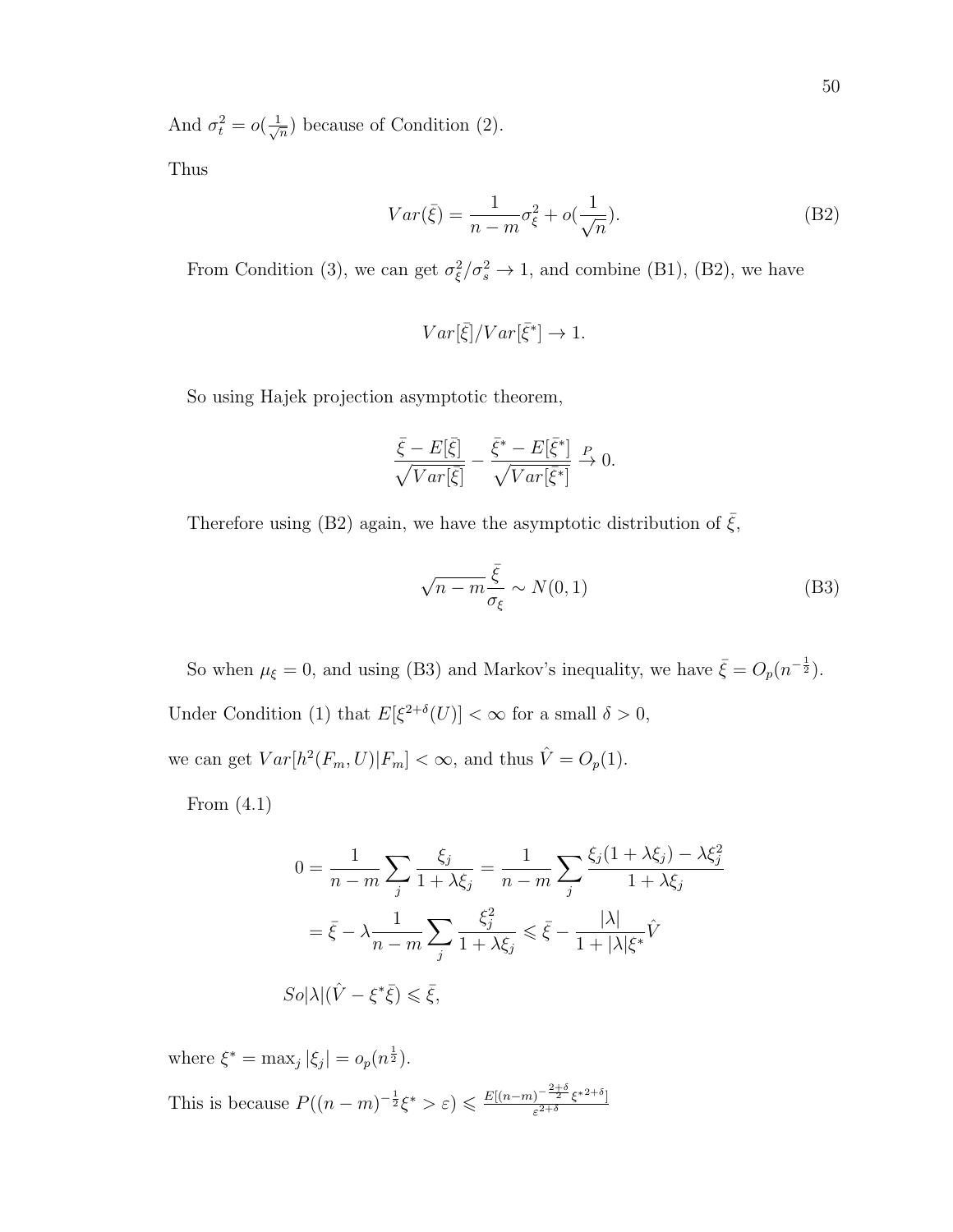$\leqslant (n-m)^{-\frac{\delta}{2}} \varepsilon^{-(2+\delta)} \frac{1}{n-1}$  $\frac{1}{n-m}\sum_j E(\xi_j^{2+\delta}$  $j^{2+\delta}$ )  $\rightarrow 0$  for a small  $\delta > 0$  and  $\delta$  satisfies  $E(\xi_j^{2+\delta})$  $j^{2+\delta}) < \infty$ . And since  $\bar{\xi} = O_p(n^{-\frac{1}{2}}), \hat{V} = O_p(1),$ 

thus  $\lambda = O_p(n^{-\frac{1}{2}})$ .

Again from  $(4.1)$ ,

$$
0 = \frac{1}{n-m} \sum_{j} \xi_j - \lambda \frac{1}{n-m} \sum_{j} \frac{\xi_j^2 (1 + \lambda \xi_j)}{1 + \lambda \xi_j} + \frac{1}{n-m} \sum_{j} \frac{(\lambda \xi_j)^2 \xi_j}{1 + \lambda \xi_j}
$$
  
=  $\bar{\xi} - \lambda \hat{V} + \frac{1}{n-m} \sum_{j} \frac{(\lambda \xi_j)^2 \xi_j}{1 + \lambda \xi_j}$ 

Since  $\xi^* = o_p(n^{\frac{1}{2}}), \lambda = O_p(n^{-\frac{1}{2}})$ , we have max  $|\lambda \xi_j| = o_p(1)$ . So the third term on the right side of the equation is  $o_p(n^{-\frac{1}{2}})$ .

Thus  $\lambda = \hat{V}^{-1}\bar{\xi} + \delta$ , where  $\delta = o_p(n^{-\frac{1}{2}})$ .

Plug this into (4.2), the log empirical likelihood ratio

$$
R_n = 2 \sum_{j=m+1}^{n} \log(1 + \lambda \xi_j) = 2 \sum_{j=m+1}^{n} [\lambda \xi_j - \frac{1}{2} \lambda^2 \xi_j^2 + O_p(\lambda^3 \xi_j^3)]
$$
  
= 2(n - m)\hat{V}^{-1}\bar{\xi}^2 + 2(n - m)\delta\bar{\xi} - (n - m)\hat{V}^{-1}\bar{\xi}^2 - (n - m)\delta^2 \hat{V} - 2(n - m)\delta\bar{\xi}  
+ 2\sum\_{j} O\_p(\lambda^3 \xi\_j^3)  
= (n - m)\hat{V}^{-1}\bar{\xi}^2 - (n - m)\delta^2 \hat{V} + 2\sum\_{j} O\_p(\lambda^3 \xi\_j^3)

The lead term tends to  $\chi^2_1$  because of (B3) and  $\hat{V} \to \sigma_{\xi}^2$ , the second term is  $o_p(1)$ because  $\delta = o_p(n^{-\frac{1}{2}})$ , and for some finite  $C > 0$ , the third term  $\leqslant C \sum_j (\lambda^3 \xi_j^3) \leqslant$  $qmC|\lambda|^3\xi^*\hat{V}=o_p(1)$ . Therefore

$$
R_n \to \chi_1^2.
$$